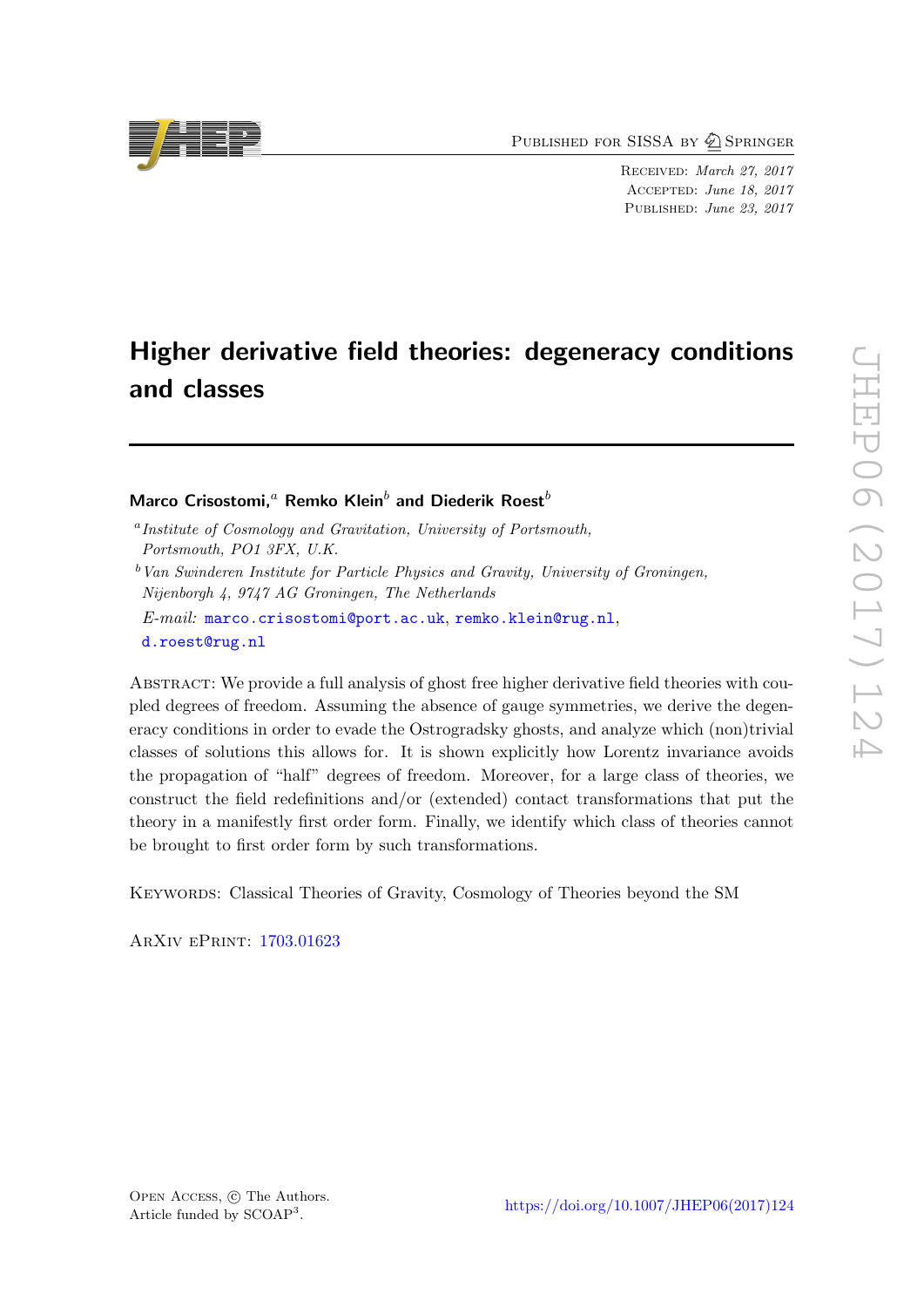# Contents

| $\mathbf{1}$ | Introduction                                                       | $\mathbf{1}$            |
|--------------|--------------------------------------------------------------------|-------------------------|
| $\bf{2}$     | Structure of degeneracy conditions                                 | $\overline{\mathbf{4}}$ |
|              | Mechanical systems<br>2.1                                          | $\overline{4}$          |
|              | Field theories<br>2.2                                              | 5                       |
|              | Lorentz invariant theories<br>2.3                                  | 7                       |
| $\bf{3}$     | Analysis of degeneracy classes                                     | $\boldsymbol{9}$        |
|              | Trivial constraints (class I)<br>3.1                               | 9                       |
|              | Linear constraints (class II)<br>3.2                               | 10                      |
|              | Nonlinear constraints (class III)<br>3.3                           | 12                      |
| 4            | Conclusions                                                        | 14                      |
|              | A Lagrangian analysis                                              | 15                      |
|              | A.1 Non-degenerate Lagrangians                                     | 16                      |
|              | A.2 Degenerate Lagrangians                                         | 17                      |
|              | <b>B</b> Hamiltonian analysis                                      | 18                      |
|              | B.1 Non-degenerate Lagrangians                                     | 18                      |
|              | <b>B.2</b> Degenerate Lagrangians                                  | 20                      |
|              | <b>C</b> Redefinitions                                             | 21                      |
|              | C.1 Extended contact transformations in the $(\phi(t), q(t))$ case | 22                      |
|              | C.2 Lorentz invariant field redefinitions                          | 24                      |

# <span id="page-1-0"></span>1 Introduction

The last few years have seen a growing interest in higher derivative theories, i.e. theories with second or higher derivatives in the action, mainly motivated by model building for inflation and dark energy or modified gravity. Much of this work builds on the old theorem of Ostrogradsky [\[1,](#page-25-0) [2\]](#page-25-1). This theorem implies that, in the absence of any degene-racies,<sup>[1](#page-1-1)</sup> a higher derivative theory will have additional degrees of freedom that are ghost like. Therefore, healthy higher derivative theories are necessarily degenerate, i.e. they are constrained systems.

<span id="page-1-1"></span><sup>1</sup>The word "degenerate" is associated with the Hessian matrix of the Lagrangian with respect to the velocities. A degenerate Hessian matrix implies that the system of momenta cannot be inverted and therefore there are primary constraints. Further details can be found in appendices A and B as well as e.g. [\[3,](#page-25-2) [4\]](#page-25-3).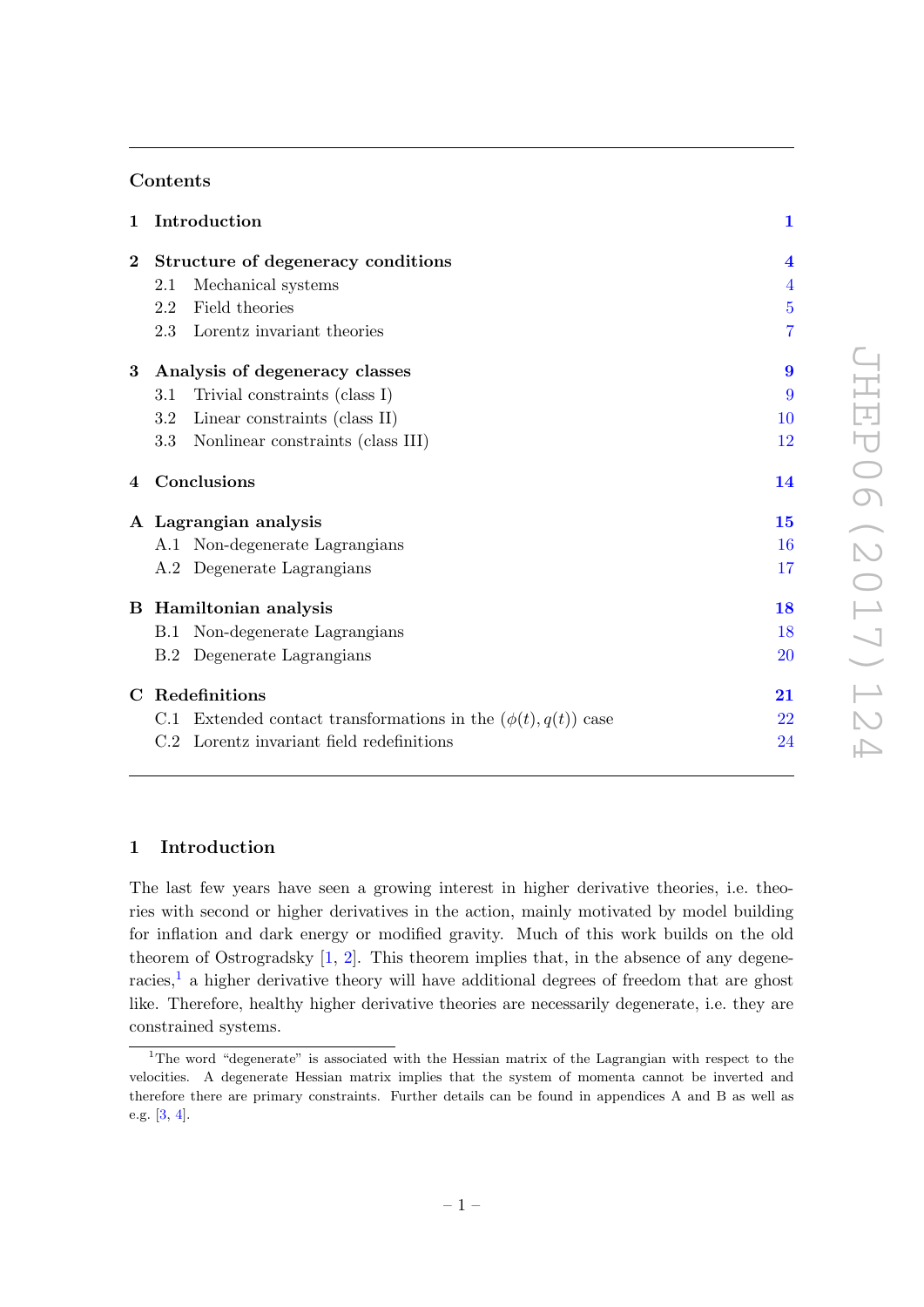In the simple example of a mechanical system with a single variable, it can be seen that any degenerate higher derivative theory amounts to an ordinary and thus healthy theory, with at most first derivatives in the action, up to an irrelevant total derivative. Such higher derivative theories are therefore trivial. This invites question marks regarding the usefulness of higher derivative theories. Interestingly, in more general contexts, there can be degenerate yet nontrivial higher derivative theories.

The first step beyond trivial higher derivatives regards field theories. A prime example is (generalized) Galileon theories, consisting of a single scalar field with Lorentz invariant higher derivative interactions [\[5,](#page-25-4) [6\]](#page-25-5). A similar construction for the spin-2 tensor leads to Lovelock gravity with specific  $R<sup>n</sup>$  interactions [\[7\]](#page-25-6). Remarkably, these interactions have been chosen such that they still lead to second order field equations, thus evading the Ostrogradsky theorem.<sup>[2](#page-2-0)</sup> This can be understood by the observation that the higher derivative interactions can be packaged into an ordinary Lagrangian plus a total derivative, similar to the mechanics case; however, this ordinary Lagrangian cannot be written in a manifestly Lorentz invariant form. This trade off between manifest first order Lagrangians and manifestly Lorentz invariant Lagrangians (and the impossibility to have both) will be a recurring theme in the present paper.

A second generalization, and equally relevant to the present work, concerns coupled systems with multiple variables or fields. Similar to the case with a single variable, for many years the community only trusted a very special subset of these theories, namely the ones giving second order field equations while (erroneously) assuming that all the others are plagued by instabilities. For instance, the most general scalar-tensor theories with second order field equations are those of Horndeski [\[11\]](#page-26-0), which coincide [\[12\]](#page-26-1) with covariantized generalized Galileons [\[13,](#page-26-2) [14\]](#page-26-3). Similarly, covariant vector Galileons describe such couplings between a vector and tensor [\[10,](#page-26-4) [15,](#page-26-5) [16\]](#page-26-6). Very recently this was generalized to covariant tensor Galileons for the couplings between different tensors [\[17\]](#page-26-7).

Only very recently it has been realised that one can have healthy degenerate higher derivative theories even in the presence of higher order field equations, with the proposal of beyond Horndeski models [\[18](#page-26-8)[–20\]](#page-26-9). These models have been further understood and generalised in [\[21](#page-26-10)[–28\]](#page-26-11) and now a complete classification for degenerate scalar-tensor theories within a certain Ansatz exists [\[29\]](#page-27-0). Analogously, similar constructions for vector interactions were introduced in [\[30\]](#page-27-1) and a classification for degenerate vector-tensor theories (up to quadratic order) was given in [\[31\]](#page-27-2).

A central theme of these constructions is the coupling between a higher derivative degree of freedom and a healthy first order one. In the above examples, these are a scalar and a tensor or a vector and a tensor, respectively. This interplay between higher derivative and healthy sectors was analyzed in full generality in the mechanics case in [\[32\]](#page-27-3) and [\[33\]](#page-27-4), where respectively a Hamiltonian and Lagrangian constraint analysis have been performed, leading to conditions that ensure the absence of Ostrogradsky ghosts. The aim of this paper

<span id="page-2-0"></span><sup>&</sup>lt;sup>2</sup>Note that having second order field equations in a degenerate theory does not guarantee the absence of additional ghosts; in general other conditions might be necessary. In fact, in some cases these additional ghosts are actually interpretable as Ostrogradsky ghosts upon using a different field basis to describe the theory, see e.g. massive gravity [\[8,](#page-25-7) [9\]](#page-25-8) and vector Galileons [\[10\]](#page-26-4).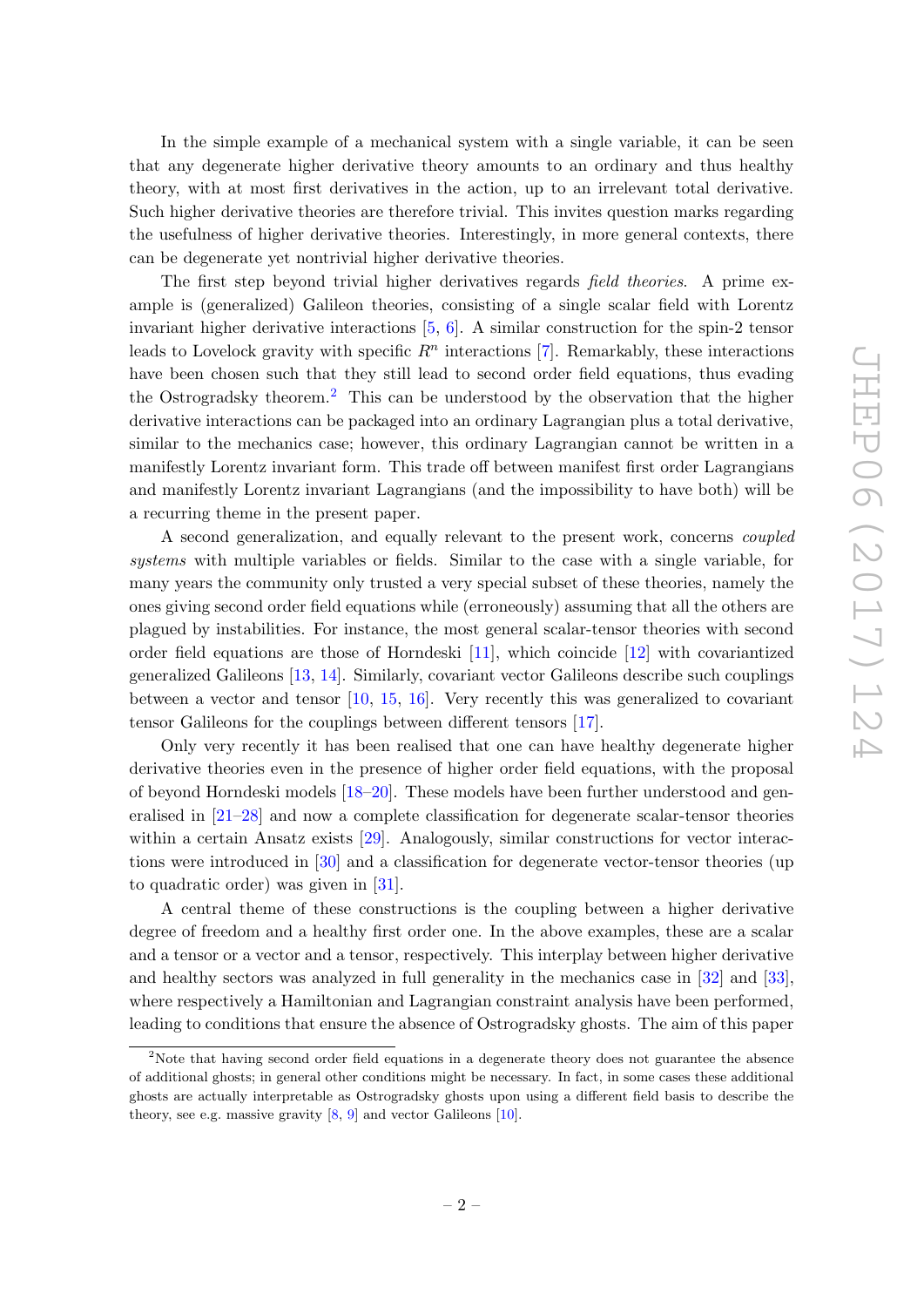is to perform a similarly general analysis for the case of (Lorentz invariant) field theories, and to classify which nontrivial theories this allows for.

Specifically, we consider field theories whose Lagrangians depend on M higher derivative fields  $\phi_m$  and A 'healthy' fields  $q_\alpha$ :

<span id="page-3-2"></span>
$$
L(\partial_{\mu}\partial_{\nu}\phi_m, \partial_{\mu}\phi_m, \phi_m, \partial_{\mu}q_{\alpha}, q_{\alpha}). \qquad (1.1)
$$

We only include dependence up to second derivatives;<sup>[3](#page-3-0)</sup> we will comment on yet higher derivative structures in the concluding section. Moreover, we make the following assumptions:

- The higher derivative fields are treated on an equal footing in the sense that we assume all the constraints coming in sets of  $M$ . Since we are only interested in the case where the Lagrangians truly depend on the second order time derivatives of the higher derivative fields, we assume that  $L_{\phi_m} \neq 0$  for all m. Also, we aim to remove only the Ostrogradsky modes, so we do not consider the case of extra constraints that further reduce the number of degrees of freedom (dof).
- The theories we consider posses no gauge symmetries. In the Lagrangian analysis this means that we do not encounter any gauge identities, i.e. combinations of equations of motion (eom) that vanish identically. In the Hamiltonian analysis this means that no first class constraints are present, i.e. we assume all constraints to be second class.
- We are not interested in possible degeneracies in the healthy sector. We thus assume that the healthy sector itself is non-degenerate, which is precisely the case when the kinetic matrix  $L_{\dot{q}_\alpha \dot{q}_\beta}$  is invertible.

No further assumptions are made about the functional dependence of the Lagrangian; f.e. it does not need to be polynomial in the highest derivatives. Also, we do not assume any global symmetry, space-time or internal. This means that we also consider Lorentz violating theories, although we will also specifically address Lorentz invariant ones.

Let us conclude by giving a short overview of the structure of the paper. In section [2](#page-4-0) we state (the complete analyses can be found in appendix [A](#page-15-0) and [B\)](#page-18-0) and interpret our results following from the Lagrangian and Hamiltonian analyses of the theories described above. Specifically, we analyse the conditions to remove Ostrogradsky modes, in particular in relation to the structure of the eom and the counting of dof. We first review the results already obtained for mechanical systems and subsequently generalise them to the field theory case. We conclude the section with a discussion of the special properties of Lorentz invariant theories. In section [3](#page-9-0) we propose a formal classification for healthy

<span id="page-3-0"></span><sup>&</sup>lt;sup>3</sup>Note that we do not include dependence on mixed or pure spatial higher order derivatives, e.g.  $\partial_i \dot{q}_{\alpha}$ ,  $\partial_i \phi_m$ ,  $\partial_i \partial_j q_\alpha$ , etc. which would be allowed in non-Lorentz invariant field theories. Although including such dependences would in principle modify the analysis and the resulting degeneracy conditions, we believe the general structures will remain unchanged. Therefore, in order to not clutter up the formulae and the discussion, we refrain from this more general analysis.

<span id="page-3-1"></span><sup>&</sup>lt;sup>4</sup>Throughout the paper we use the notation  $L_{\psi} \equiv \partial L/\partial \psi$ , where  $\psi$  can be a field or space/time derivatives of a field. Later we will also use the notation  $E_{\psi}$  to denote the equations of motion respect to  $\psi$ .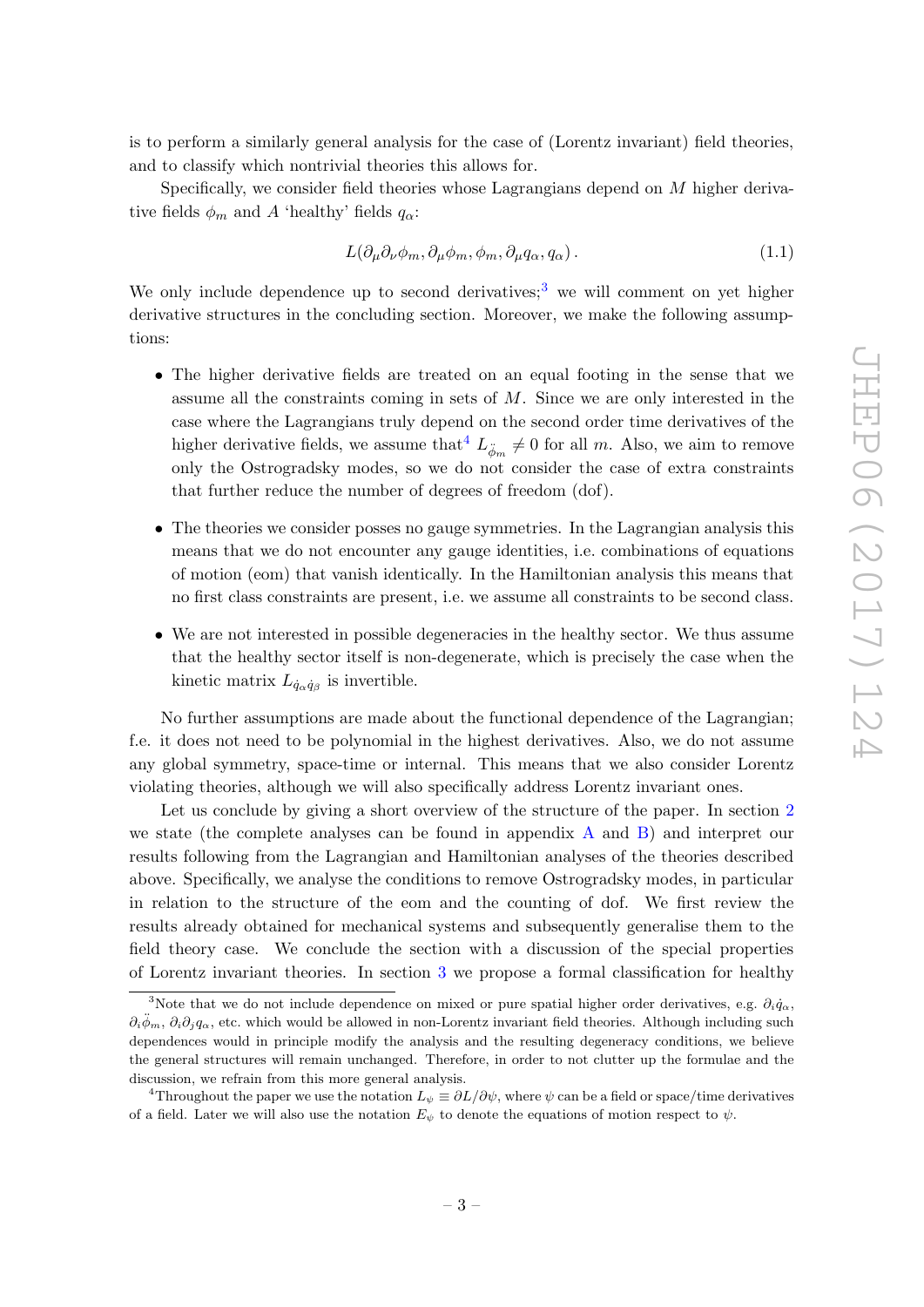higher derivative theories and analyse their properties in more detail. In particular we discuss how different classes can be related via field redefinitions and/or (extended) contact transformations. Again we give special attention to Lorentz invariant theories. We draw a number of conclusions in section [4.](#page-14-0)

#### <span id="page-4-0"></span>2 Structure of degeneracy conditions

In this section we analyze and discuss the degeneracy conditions, and their implication for the field equations, for three different systems: mechanics and (Lorentz invariant) field theories. The field theory derivation closely follows that of mechanics, which has been performed both in the Hamiltonian [\[32\]](#page-27-3) and Lagrangian [\[33\]](#page-27-4) framework, and therefore has been placed in appendix [A](#page-15-0) and [B.](#page-18-0)

#### <span id="page-4-1"></span>2.1 Mechanical systems

We will start with a short recap of the results of [\[32,](#page-27-3) [33\]](#page-27-4). Starting from a generic Lagrangian

$$
L = L(\ddot{\phi}_m, \dot{\phi}_m, \phi_m, \dot{q}_\alpha, q_\alpha), \qquad (2.1)
$$

that satisfies the assumptions in the Introduction, one can put the theory in a first order form using auxiliary fields, and perform a Lagrangian and/or Hamiltonian analysis to determine the number of propagating dof. For a generic theory, i.e. non-degenerate, it follows that no constraints are present and the theory propagates  $2M + A$  degrees of freedom, M of which are Ostrogradsky ghosts. Healthy theories are therefore necessarily degenerate (constrained) systems.

A key concept in the discussion of the degeneracy conditions are the vectors

<span id="page-4-3"></span>
$$
v_m^A = (\delta_m^n, V_m^\alpha) \qquad \text{with} \qquad V_m^\alpha \equiv -L_{\ddot{\phi}_m \dot{q}_\beta} L_{\dot{q}_\beta \dot{q}_\alpha}^{-1}, \tag{2.2}
$$

where the index A spans over the set  $(n, \alpha)$ . The *primary* conditions amount to the requirement that these are null eigenvectors<sup>[5](#page-4-2)</sup> of the Hessian matrix of the Lagrangian with respect to the velocities  $\psi_A$  of the collection  $\psi_A \equiv (\phi_m, q_\alpha)$ :

$$
0 = P_{(mn)} \equiv v_m^A L_{\dot{\psi}_A \dot{\psi}_B} v_n^B
$$
  
=  $L_{\ddot{\phi}_m \ddot{\phi}_n} + L_{\ddot{\phi}_m \dot{q}_\alpha} V_n^\alpha$ . (2.3)

Additionally, one must satisfy the secondary conditions:

$$
0 = S_{[mn]} \equiv 2 v_m^A L_{\dot{\psi}_{[A}\psi_{B]}} v_n^B
$$
  
= 
$$
2 \left( L_{\ddot{\phi}_{[m}\dot{\phi}_{n]}} + V_{[m}^\alpha L_{\dot{q}_\alpha\dot{\phi}_{n]}} + L_{\ddot{\phi}_{[m}q_\beta} V_{n]}^\beta + V_m^\alpha L_{\dot{q}_{[\alpha}q_{\beta]}} V_n^\beta \right).
$$
 (2.4)

Satisfying the primary conditions ensures the existence of M primary constraints. The secondary conditions in turn guarantee the existence of M secondary constraints. Therefore, if one satisfies both, a total number of  $2M$  constraints are present and we end up

<span id="page-4-2"></span><sup>&</sup>lt;sup>5</sup>Due to the normalization used in [\(2.2\)](#page-4-3), in the following we will often refer to the components  $V_m^{\alpha}$  as the null eigenvectors themselves.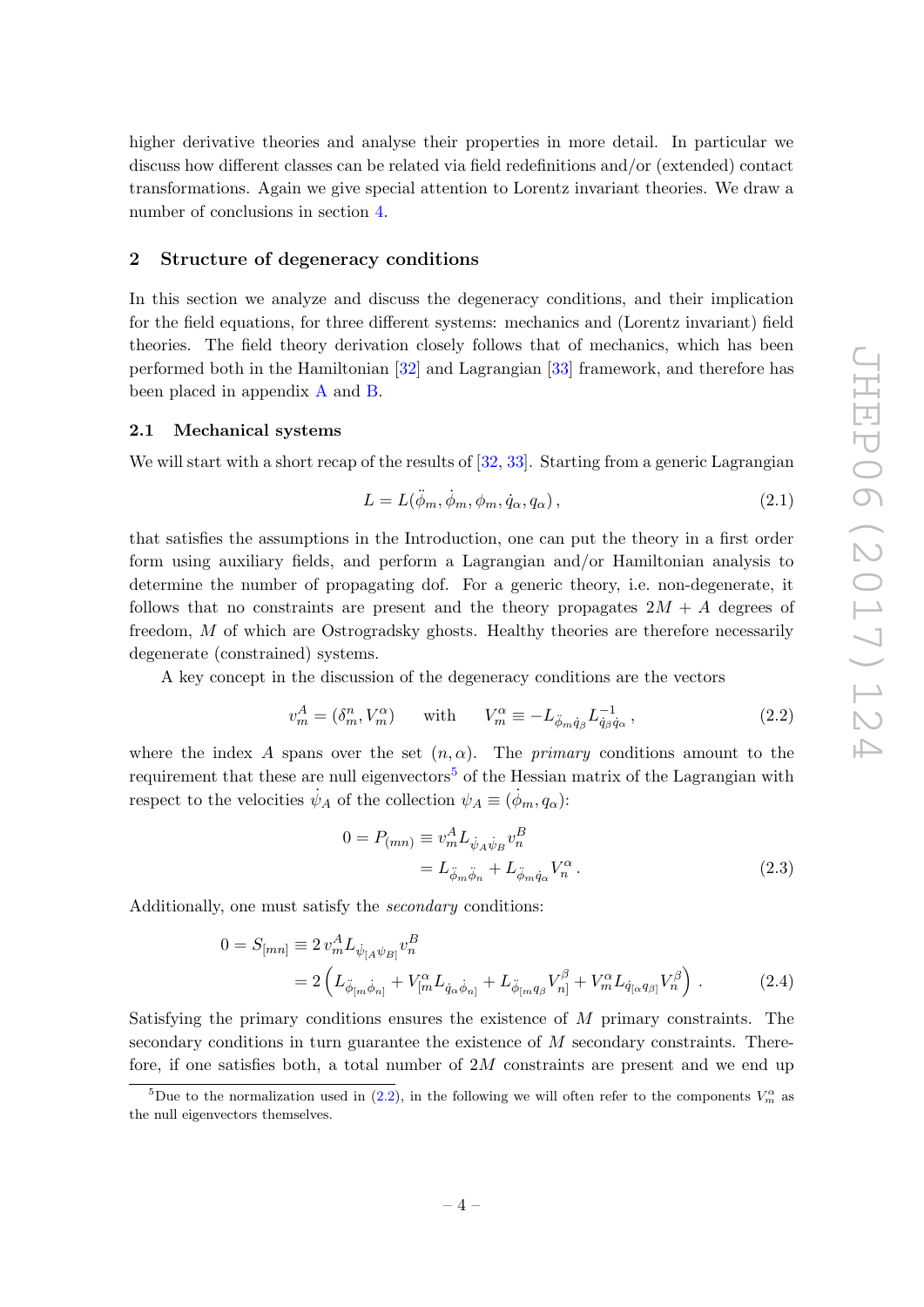with a total of  $2M + A - \frac{1}{2}$  $\frac{1}{2}(2M) = M + A$  dof. All the Ostrogradsky degrees of freedom are absent.

The role of the primary and secondary conditions can be made clear at the level of the original equations of motion. First observe that one can always, whether the conditions are satisfied or not, get rid of the third and second order time derivatives of  $q_{\alpha}$  in  $E_{\phi_m}$  by considering the combination:

$$
E_{\phi_m} + \frac{d}{dt}(V_m^{\alpha} E_{q_{\alpha}}) + U_m^{\alpha} E_{q_{\alpha}} = P_{(mn)}\phi_n^{(4)} + (\ddot{\phi}, \dot{q}, \dots) ,
$$
 (2.5)

where  $U_m^{\alpha}$  is defined in [\(A.21\)](#page-18-2). If the primary and secondary conditions are not satisfied, this is the best one can do. One can in principle solve for  $\phi_m$  if one specifies  $4M + 2A$ initial conditions,  $(\ddot{\phi}_m, \ddot{\phi}_m, \dot{\phi}_m, \phi_m)_0$  and  $(\dot{q}_\alpha, q_\alpha)_0$ . Since  $E_{q_\alpha}$  depends on at most  $\dddot{\phi}$  and  $\ddot{q}$ , one can subsequently solve for  $\ddot{q}_{\alpha}$  without having to specify additional initial conditions. Hence  $\frac{1}{2}(4M + 2A) = 2M + A$  dof propagate.

On the other hand, if the primary conditions are satisfied, the  $\phi_m^{(4)}$  terms and also the terms nonlinear in  $\phi_m$  are absent and one finds

$$
E_{\phi_m} + \frac{d}{dt}(V_m^{\alpha} E_{q_{\alpha}}) + U_m^{\alpha} E_{q_{\alpha}} = S_{[mn]} \ddot{\phi}_n + (\ddot{\phi}, \dot{q}, \dots) \tag{2.6}
$$

If also the secondary conditions hold, the terms linear in  $\phi_m$  drop out and one ends up with equations that contain at most  $\phi_m$  and  $\dot{q}_\alpha$ . These particular combinations thus tell us that one can express the initial values  $(\ddot{\phi}_m, \ddot{\phi}_m)_0$  in terms of  $(\dot{\phi}_m, \phi_m)_0$  and  $(\dot{q}_\alpha, q_\alpha)_0$ . Therefore, to solve the full set of equations of motion, one only needs to specify  $2M + 2A$ initial conditions, implying that  $M + A$  degrees of freedom propagate.

Let us conclude the discussion observing that  $P_{(mn)}$  and  $S_{[mn]}$  are generically independent; indeed, there exist theories where the primary conditions are satisfied but the secondary are not. Let us see what this structure implies for the number of degrees of freedom of such theories. First assume that we have an even number of primary constraints. Generically no secondary constraints are present and one finds an integer number of degrees of freedom. Now assume that there are an odd number of primary constraints. In this case there is automatically also 1 secondary constraint: since  $S_{[mn]}$  is antisymmetric and odd-dimensional, it has one null eigenvalue, leading therefore to a secondary constraint. Thus also in the case of an odd number of primary constraints, one generically has an even number of total constraints and so an integer number of degrees of freedom. Let us note however that these partially degenerate theories are still haunted by Ostrogradsky ghosts unless the secondary constraint is complemented by additional (tertiary, quartic, etc.) ones [\[34\]](#page-27-5). Note that the antisymmetry of the secondary conditions implies that if only one higher derivative variable is present, the primary condition actually implies the secondary condition.

#### <span id="page-5-0"></span>2.2 Field theories

Now, let us look at the analysis for the field theory case. Starting from

$$
L(\partial_{\mu}\partial_{\nu}\phi_m, \partial_{\mu}\phi_m, \phi_m, \partial_{\mu}q_{\alpha}, q_{\alpha}), \qquad (2.7)
$$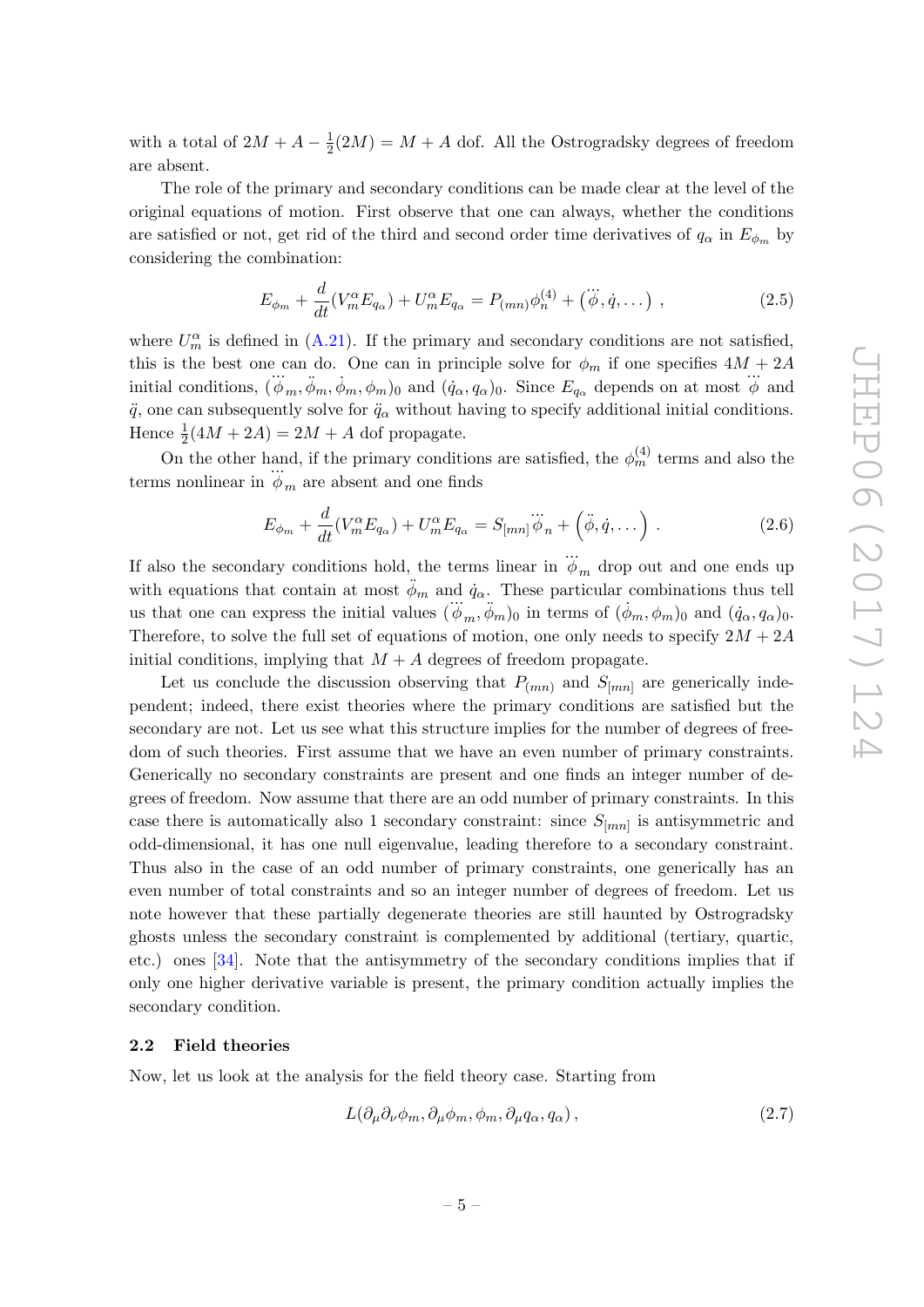again one can put the Lagrangian in a first order form via the introduction of auxiliary fields and perform a Lagrangian and Hamiltonian constraint analysis. We have performed both the analyses whose details are given in appendix [A](#page-15-0) and [B.](#page-18-0)

In particular we find that in order to eliminate the Ostrogradsky modes one must now satisfy three sets of conditions, namely one set of primary conditions and two sets of secondary conditions:

<span id="page-6-0"></span>
$$
0 = P_{(mn)} \equiv v_m^A L_{\dot{\psi}_A \dot{\psi}_B} v_n^B
$$
  
=  $L_{\ddot{\phi}_m \ddot{\phi}_n} + L_{\ddot{\phi}_m \dot{q}_\alpha} V_n^\alpha$ , (2.8)

$$
0 = (S_i)_{(mn)} \equiv 2 v_m^A L_{\dot{\psi}_{(A}\partial_i \psi_{B)}} v_n^B
$$
  
= 
$$
2L_{\ddot{\phi}_{(m}\partial_i \dot{\phi}_n)} + 2V_{(m}^{\alpha} \left( L_{\dot{q}_\alpha \partial_i \dot{\phi}_n)} + L_{\partial_i q_\alpha \ddot{\phi}_n} \right) + 2V_m^{\alpha} L_{\dot{q}_{(\alpha} \partial_i q_\beta)} V_n^{\beta},
$$
 (2.9)

<span id="page-6-2"></span><span id="page-6-1"></span>
$$
0 = S_{[mn]} \equiv 2 v_m^A L_{\dot{\psi}_{[A}\psi_{B]}} v_n^B + 2 v_m^A L_{\dot{\psi}_A \partial_i \psi_B} \partial_i v_n^B - \partial_i \left( v_m^A L_{\dot{\psi}_{[A}\partial_i \psi_{B]}} v_n^B \right)
$$
  
\n
$$
= 2 \left( L_{\ddot{\phi}_{[m}\dot{\phi}_{n]}} + V_m^{\alpha} L_{\dot{q}_{\alpha}\dot{\phi}_{n]}} + L_{\ddot{\phi}_{[m}q_{\beta}} V_n^{\beta} + V_m^{\alpha} L_{\dot{q}_{[\alpha}q_{\beta]}} V_n^{\beta} \right)
$$
  
\n
$$
+ \partial_i L_{\partial_i \dot{\phi}_{[m}\ddot{\phi}_{n]}} + V_m^{\alpha} \partial_i L_{\partial_i q_{\alpha}\ddot{\phi}_{n]}} + \partial_i L_{\partial_i \dot{\phi}_{[m}\dot{q}_{\beta}} V_n^{\beta} + V_m^{\alpha} \partial_i L_{\partial_i q_{[\alpha}\dot{q}_{\beta]}} V_n^{\beta}
$$
  
\n
$$
+ \partial_i V_m^{\beta} \left( L_{\partial_i \dot{\phi}_{m]}\dot{q}_{\beta}} + L_{\ddot{\phi}_{m]}\partial_i q_{\beta}} + 2 V_m^{\alpha} L_{\dot{q}_{(\alpha}\partial_i q_{\beta)}} \right) .
$$
\n(2.10)

Similarly to the mechanics case, satisfying the primary conditions enforces the existence of M primary constraints. In order to have also M secondary constraints, one must now satisfy both the secondary conditions.

Again the role of the conditions becomes clear when looking at the equations of motion. Regardless of whether one satisfies any of the constraints, one can always get rid of  $\dddot{q}_{\alpha}$ ,  $\partial_i \ddot{q}_\alpha$  and  $\ddot{q}_\alpha$  in  $E_{\phi_m}$ , by considering the following combination of equations

$$
E_{\phi_m} + \frac{d}{dt}(V_m^{\alpha} E_{q_{\alpha}}) + \partial_i(\alpha_m^{i\alpha} E_{q_{\alpha}}) + U_m^{\alpha} E_{q_{\alpha}} = P_{(mn)}\phi_n^{(4)} + (\partial_i \ddot{\phi}, \ddot{\phi}, \dot{q} \dots) , \qquad (2.11)
$$

where  $\alpha_m^{i\alpha}$  is defined in [\(A.22\)](#page-18-3). If one satisfies the primary conditions, one can get rid of the  $\phi_m^{(4)}$  terms and find

$$
E_{\phi_m} + \frac{d}{dt}(V_m^{\alpha} E_{q_{\alpha}}) + \partial_i(\alpha_m^{i\alpha} E_{q_{\alpha}}) + U_m^{\alpha} E_{q_{\alpha}} = (S_i)_{(mn)} \partial_i \ddot{\phi}_n + (\ddot{\phi}, \dot{q} \dots) . \qquad (2.12)
$$

Hence, if the symmetric secondary conditions are satisfied, the mixed higher order terms  $\partial_i \phi_m$  also drop out leading to

$$
E_{\phi_m} + \frac{d}{dt}(V_m^{\alpha} E_{q_{\alpha}}) + \partial_i(\alpha_m^{i\alpha} E_{q_{\alpha}}) + U_m^{\alpha} E_{q_{\alpha}} = S_{[mn]} \ddot{\phi}_n + (\ddot{\phi}, \dot{q}, \dots) ,
$$
 (2.13)

such that, if one satisfies the antisymmetric secondary conditions, one can lastly get rid of the  $\phi_m$  terms, getting equations containing at most  $\phi_m$  and  $\dot{q}_\alpha$  (and up to second order spatial derivatives thereof). Therefore it is again clear that one does not need to specify the naive amount of  $4M + 2A$  initial conditions to solve the equations of motion, but rather only  $2M + A$ , thus leading to  $M + A$  propagating degrees of freedom.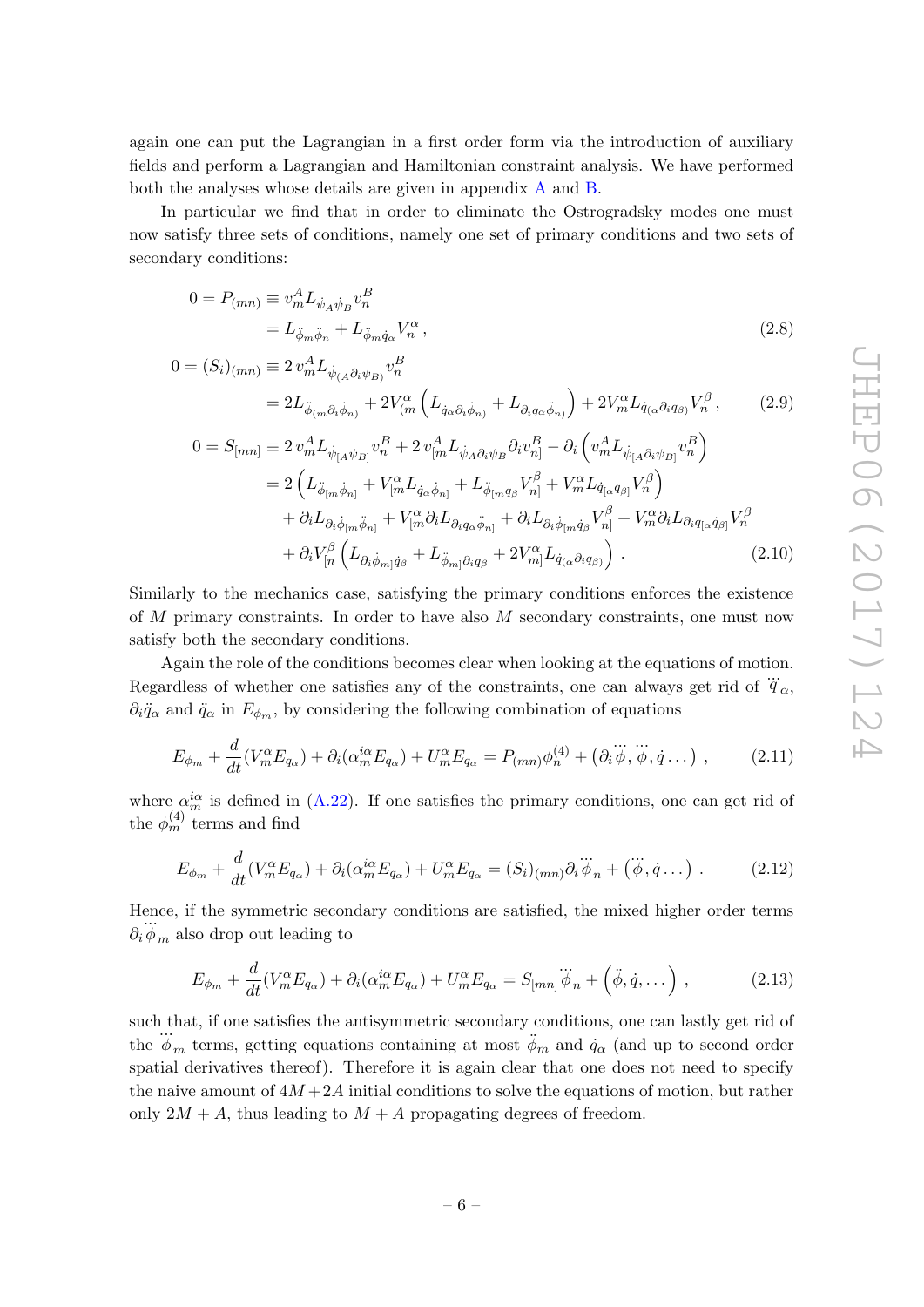Let us see how the presence of the additional, independent, symmetric secondary conditions modifies the dof counting (compared to the mechanics case) for partially degenerate theories where only the primary conditions are satisfied. If we have an even number of primary constraints there is no difference: there is an integer number of degrees of freedom. However, if we have an odd number of primary constraints, one generically has a *non*integer number of degrees of freedom. This is due to the presence of the set of symmetric secondary conditions which, unlike the antisymmetric conditions, is not guaranteed to have a null eigenvalue. Therefore, generically no secondary constraints are present and a "half" degree of freedom propagates. This pathology is known to be present in some Lorentz breaking modifications of GR, such as Horava-Lifschitz [\[35\]](#page-27-6) or Lorentz breaking massive gravity [\[36\]](#page-27-7).

#### <span id="page-7-0"></span>2.3 Lorentz invariant theories

So far we have made no assumptions concerning possible global symmetries the theories might have. In this section we consider the case of Lorentz invariant theories. We restrict ourselves to the case where all the fields are scalars under Lorentz transformations. Indeed, if one wants theories that solely propagate healthy spin 1 or 2 degrees of freedom, one is automatically led to additional degeneracies, already in the healthy sector. For example, describing a massless spin 1 degree of freedom via a vector field, necessarily implies the existence of a  $U(1)$  gauge symmetry, which goes beyond our ansatz. Similarly a massless spin 2 degree of freedom implies diffeomorphism invariance, again going beyond our assumptions. Also the massive spin 1 / spin 2 degrees of freedom imply additional degeneracies in the healthy sector (although they are not of the gauge type). Therefore to stay in our setup, we restrict ourselves to Lorentz invariant scalar field theories.

Let us start looking at what Lorentz invariance implies in this case. By definition we get

$$
\bar{L}(\phi, \partial_{\mu}\phi, \partial_{\mu}\partial_{\nu}\phi) \equiv L(\phi, (\Lambda^{-1})_{\mu}^{\rho} \partial_{\rho}\phi, (\Lambda^{-1})_{\mu}^{\rho} (\Lambda^{-1})_{\nu}^{\sigma} \partial_{\rho}\partial_{\sigma}\phi) \n= L(\phi, \partial_{\mu}\phi, \partial_{\mu}\partial_{\nu}\phi) + \partial_{\mu} (J^{\mu}(\phi, \partial_{\mu}\phi)),
$$
\n(2.14)

where in the first line the fields are evaluated at  $x' = \Lambda x$ , and in the second line at  $x$ . However, in the following the dependence on space-time of the various fields will be understood. Using an infinitesimal form  $(\Lambda^{-1})_{\mu}^{\nu} = \delta_{\mu}^{\nu} - \omega_{\mu}^{\ \nu}$  and subsequently expanding the left and right hand side to first order, we find

$$
\bar{L} = L + \delta L = L + \partial_{\mu} \delta J^{\mu}, \qquad (2.15)
$$

where

$$
\delta L = L_{\phi_m} \delta \phi_m + L_{\partial_\mu \phi_m} \delta \partial_\mu \phi_m + L_{\partial_\mu \partial_\nu \phi_m} \delta \partial_\mu \partial_\nu \phi_m + L_{q_\alpha} \delta q_\alpha + L_{\partial_\mu q_\alpha} \delta \partial_\mu q_\alpha ,\qquad(2.16)
$$

and

$$
\delta\phi_m = \delta q_\alpha = 0, \qquad \delta\partial_\mu \phi_m = -\omega_\mu^{\ \rho} \partial_\rho \phi_m ,
$$
  

$$
\delta\partial_\mu q_\alpha = -\omega_\mu^{\ \rho} \partial_\rho q_\alpha, \qquad \delta\partial_\mu \partial_\nu \phi_m = -\omega_\mu^{\ \rho} \partial_\rho \partial_\nu \phi_m - \omega_\nu^{\ \rho} \partial_\mu \partial_\rho \phi_m .
$$
 (2.17)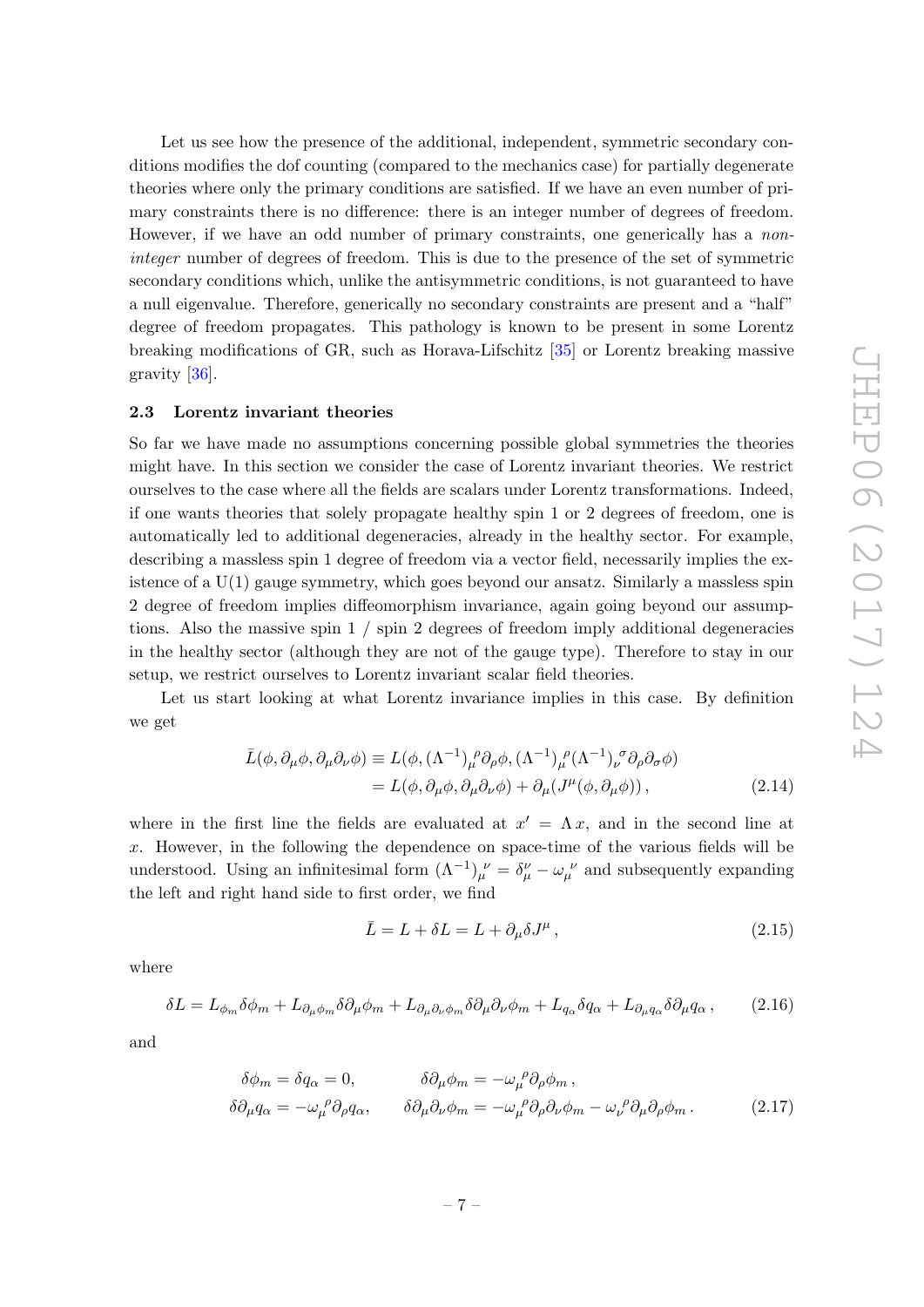Now, since the theory is Lorentz invariant, a Lorentz transformation does not change the degeneracy structure and

$$
\bar{P}_{(mn)} = P_{(mn)} + \delta P_{(mn)} = 0, \qquad (2.18)
$$

where

$$
\delta P_{(mn)} = v_m^A (\delta L)_{\dot{\psi}_A \dot{\psi}_B} v_n^B
$$
  
=  $(\delta L)_{\ddot{\phi}_m \ddot{\phi}_n} + (\delta L)_{\ddot{\phi}_m \dot{q}_\alpha} V_n^\alpha + V_m^\beta (\delta L)_{\ddot{\phi}_n \dot{q}_\beta} + V_m^\alpha (\delta L)_{\dot{q}_\alpha \dot{q}_\beta} V_n^\beta.$  (2.19)

Therefore, if the primary conditions are satisfied, also  $\delta P_{(mn)}$  vanishes. Considering the boost transformation in the *i*-direction, and denoting the corresponding variation by  $\delta_i$ , it follows that

$$
0 = \delta_i P_{(mn)} = (P_{(mn)})_{\dot{\Psi}_j} \partial_i \Psi_j + (P_{(mn)})_{\partial_i \Psi_j} \dot{\Psi}_j + (S_i)_{(mn)}, \qquad (2.20)
$$

where we introduced the notation  $\Psi \equiv {\phi_m, \partial_\mu \phi_m, \partial_\mu \phi_m, q_\alpha}$ . Hence if the primary conditions are satisfied, automatically the symmetric secondary conditions are satisfied as well. Therefore, in Lorentz invariant theories, only the primary and antisymmetric secondary conditions remain, much resembling the mechanics case.

At the level of the equations of motion, this means that if one can get rid of the fourth order time derivative terms  $\phi_m^{(4)}$  in  $E_{\phi_m}$ , then one can automatically also get rid of the mixed terms  $\partial_i \phi_m$ . Let us note however that, in general, this cannot be done in a Lorentz covariant manner. This is because the combinations

$$
E_{\phi_m} + \frac{d}{dt}(V_m^{\alpha} E_{q_{\alpha}}) + \partial_i(\alpha_m^{i\alpha} E_{q_{\alpha}}) + U_m^{\alpha} E_{q_{\alpha}}, \qquad (2.21)
$$

are Lorentz invariant only if  $W_m^{\mu\alpha} \equiv (V_m^\alpha, \alpha_m^{i\alpha})$  is a Lorentz vector and  $U_m^\alpha$  is a Lorentz scalar, which, in general, is not the case. An example of such a theory is given in the next section (see eq.  $(3.16)$ ). Therefore, there is generically a tradeoff between manifest Lorentz invariance (LI) and manifestly lower order equations of motion: either the equations are manifestly Lorentz invariant and higher order, or the equations are not manifestly Lorentz invariant but lower order. Of course, there are also theories for which it can be done in a Lorentz covariant manner. This different behavior divides the set of healthy LI higher derivative theories in two subclasses. We will come back to this point in the next section.

Let us conclude by highlighting an important property of the number of degrees of freedom for partially degenerate Lorentz invariant theories. As noted, the structure of the constraint conditions for Lorentz invariant theories much resembles the one of mechanical systems. Since the symmetric secondary conditions are automatically satisfied if the primary conditions are, the counting of dof goes in the same way as for the mechanics case: one always has an integer number of degrees of freedom. We have thus explicitly shown how Lorentz invariance protects from the propagation of "half" dof. This is relevant for many theories of interest where there is a single (second class) primary constraint. In these theories, one does not need to check the existence of a companion secondary constraint in order to completely remove the ghost, as its presence is assured as a consequence of Lorentz invariance. We expect that this property still holds for more general cases that go beyond the present analysis of scalar theories; examples of this kind are dRGT massive gravity [\[8\]](#page-25-7) and degenerate scalar-tensor theories [\[29\]](#page-27-0).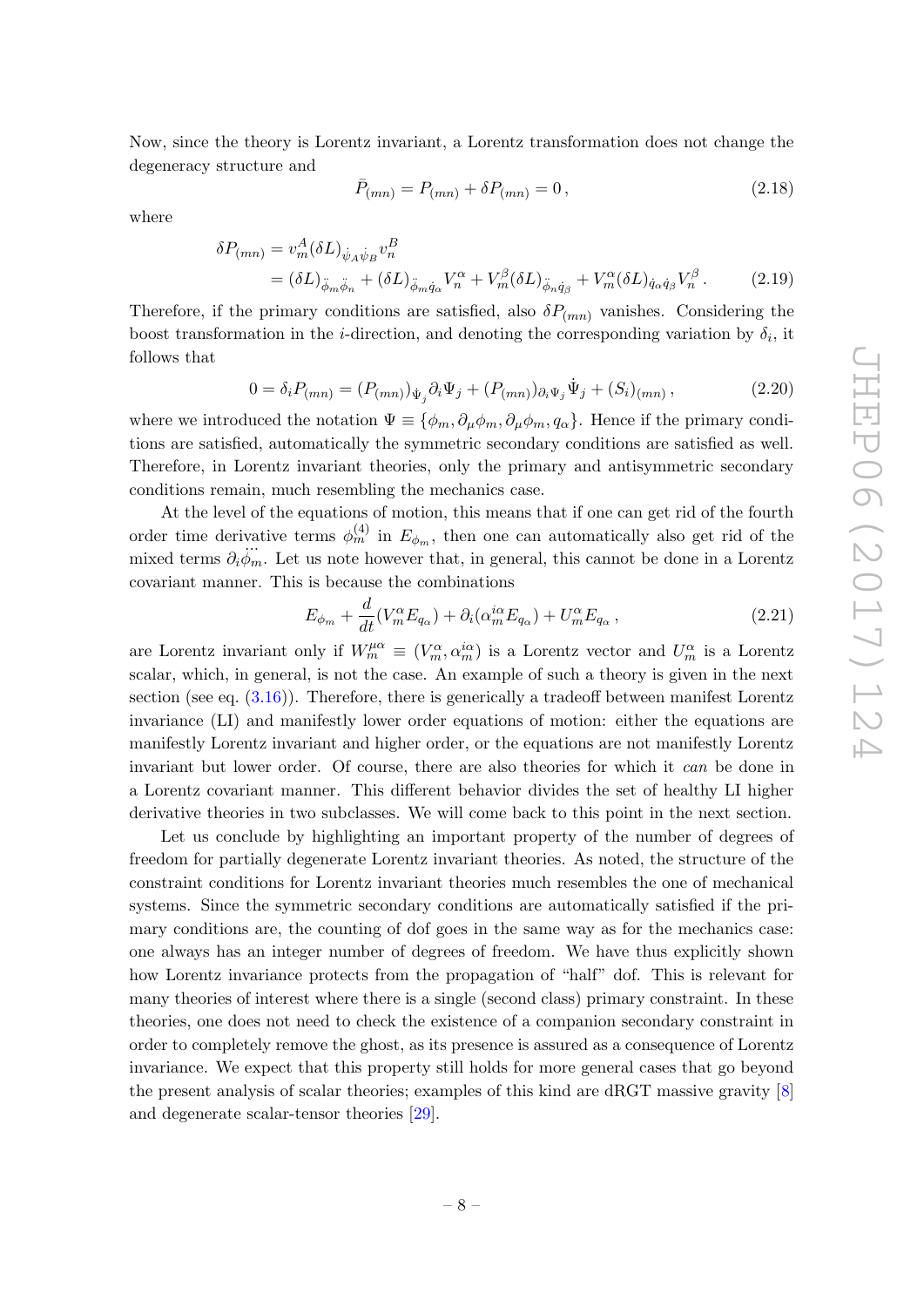## <span id="page-9-0"></span>3 Analysis of degeneracy classes

Having derived the conditions needed to ensure the absence of ghosts in higher derivative theories, we will provide a formal classification according to generic structures one finds within the class of healthy higher derivative theories.<sup>[6](#page-9-2)</sup> In particular we will argue that one should distinguish the following dependences of the nullvectors [\(2.2\)](#page-4-3):

- Class I:  $V_m^{\alpha} = 0$ .
- Class II:  $V_m^{\alpha} = V_m^{\alpha}(\phi_n, \partial_\mu \phi_n, q_\beta)$ .
- Class III:  $V_m^{\alpha} = V_m^{\alpha}(\phi_n, \partial_\mu \phi_n, q_\beta, \partial_\mu \partial_\nu \phi_n, \partial_\mu q_\beta)$ .

Note that we defined the classes to be disjoint. For each class we will focus on the structure of the constraints and address the question under what conditions field redefinitions and/or (extended) contact transformations<sup>[7](#page-9-3)</sup> can put the theories in standard or simpler forms. Again we will consider mechanical systems, generic Lorentz violating field theories and Lorentz invariant field theories.

## <span id="page-9-1"></span>3.1 Trivial constraints (class I)

If  $V_m^{\alpha}$  vanishes, there is no coupling between  $\ddot{\phi}_m$  and  $\dot{q}_\alpha$ , and hence the degeneracy is fully contained in the higher derivative sector and not due to the coupling to a healthy sector. In the Hamiltonian picture, the constraints are simply given by the conjugate momenta of the higher order fields. Since the primary conditions reduce to  $L_{\phi_m\ddot{\phi}_n} = 0$ , these theories are necessarily linear in second order time derivatives. In fact, from the simplified secondary conditions, one can see that the equations of motion are automatically free of problematic terms, i.e. they contain at most second order time derivatives of the fields (although they can contain mixed higher order terms like  $\partial_i \ddot{\phi}_m$ , etc.).

In the case of mechanical systems this class is particularly simple. The primary conditions imply linearity in  $\phi_m$ ,

$$
L_I(\ddot{\phi}_m, \dot{\phi}_m, \phi_m, \dot{q}_\alpha, q_\alpha) = \ddot{\phi}_n f^n(\dot{\phi}_m, \phi_m, q_\alpha) + g(\dot{\phi}_m, \phi_m, \dot{q}_\alpha, q_\alpha), \qquad (3.1)
$$

whereas the secondary conditions,  $f_{\dot{\phi}_n}^m = f_{\dot{\phi}_m}^n$ , ensure the existence of a function,  $F(\dot{\phi}_m, \phi_m, q_\alpha)$ , such that  $F_{\dot{\phi}_m} = f^m$ . As a result the terms linear in  $\ddot{\phi}_m$  can be absorbed in a total derivative and one concludes that Class I is actually equal to the class of first order Lagrangians modulo total derivatives:

$$
L_I(\ddot{\phi}_m, \dot{\phi}_m, \phi_m, \dot{q}_\alpha, q_\alpha) = L(\dot{\phi}_m, \phi_m, \dot{q}_\alpha, q_\alpha) + \frac{d}{dt} F(\dot{\phi}_m, \phi_m, q_\alpha) ,\qquad (3.2)
$$

and as such no truly higher derivatives are present in this class.

<span id="page-9-2"></span> ${}^{6}$ Due to the very complicated nature of the conditions (they constitute a set of highly nonlinear coupled partial differential equations), they cannot be solved in full generality. One could restrict oneself to theories polynomial in  $\phi_m$  and  $\dot{q}_\alpha$ , and do an order by order analysis in the number of fields and the power of the derivative terms. However, this quickly becomes intractable due to the large amount of functional freedom in the general and LI case, again leading to many conditions on these functions given as sets of coupled differential equations that cannot be easily solved. We therefore refrain from such an analysis.

<span id="page-9-3"></span><sup>7</sup>An extended discussion about our terminology and the possible redefinitions can be found in appendix [C.](#page-21-0)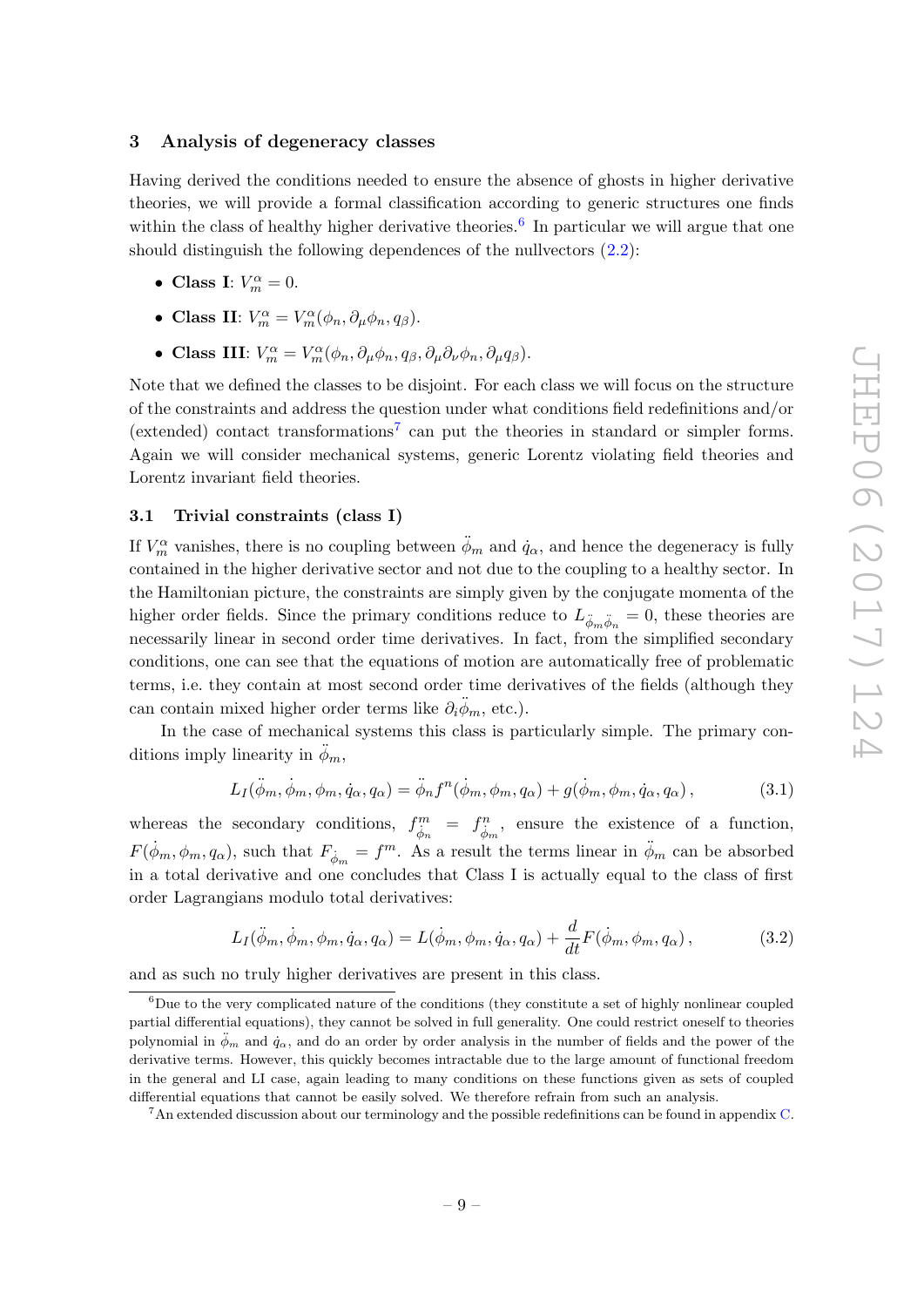Turning to field theories, the primary conditions again imply linearity

$$
L_I(\partial_\mu \partial_\nu \phi_m, \partial_\mu \phi_m, \phi_m, \partial_\mu q_\alpha, q_\alpha) = \ddot{\phi}_n f^n(\partial_i \partial_\mu \phi_m, \partial_\mu \phi_m, \phi_m, \partial_i q_\alpha, q_\alpha) \tag{3.3}
$$

<span id="page-10-2"></span><span id="page-10-1"></span>+ 
$$
g(\partial_i \partial_\mu \phi_m, \partial_\mu \phi_m, \phi_m, \partial_\mu q_\alpha, q_\alpha)
$$
, \t\t(3.4)

and  $f^m$  now has to satisfy the two secondary conditions

$$
0 = \frac{\partial f^m}{\partial(\partial_i \dot{\phi}_n)} + \frac{\partial f^n}{\partial(\partial_i \dot{\phi}_m)},
$$
\n(3.5)

$$
0 = \frac{\partial f^m}{\partial \dot{\phi}_n} - \frac{\partial f^n}{\partial \dot{\phi}_m} - \frac{1}{2} \partial_i \left( \frac{\partial f^m}{\partial (\partial_i \dot{\phi}_n)} - \frac{\partial f^n}{\partial (\partial_i \dot{\phi}_m)} \right).
$$
 (3.6)

It is not clear whether one can always find a total derivative that removes the  $\ddot{\phi}_m$  terms, as in the case of mechanical systems. Indeed a suitable total derivative should be of the form

$$
\frac{d}{dt}F(\partial_i\partial_\mu\phi_m, \partial_\mu\phi_m, \phi_m) = F_{\dot{\phi}_m}\ddot{\phi}_m + F_{\partial_i\dot{\phi}_m}\partial_i\ddot{\phi}_m + \dots \tag{3.7}
$$

$$
\approx \left( F_{\dot{\phi}_m} - \partial_i F_{\partial_i \dot{\phi}_m} \right) \ddot{\phi}_m + \dots \tag{3.8}
$$

and hence one must require that  $(F_{\dot{\phi}_m} - \partial_i F_{\partial_i \dot{\phi}_m}) = f^m$ . We do not know whether for any  $f^m$  satisfying the secondary conditions  $(3.5)$  and  $(3.6)$ , such a function F exists.

We note that if  $f^m$  does not depend on  $\partial_i \dot{\phi}_n$  (which is always the case when only one higher derivative field is present), condition [\(3.5\)](#page-10-1) disappears and [\(3.6\)](#page-10-2) reduces to that of mechanics. As a consequence a total derivative, that puts the theory in a manifestly healthy form, can always be found.

Lastly, let us consider field theories that are manifestly Lorentz invariant. Since the equations of motion are also manifestly Lorentz invariant, they do not contain any higher order mixed terms, and are thus purely second order.[8](#page-10-3) Therefore, this class corresponds to the most general set of Lorentz invariant scalar field theories that yield second order equations of motion, and thus contains multi-Galileons [\[37–](#page-27-8)[39\]](#page-27-9) and their known generalizations [\[40,](#page-27-10) [41\]](#page-27-11). At the present time it is unknown what the most general form of such theories is, however as shown in [\[42\]](#page-27-12), they are polynomial in second derivatives and have a particular antisymmetric structure. This antisymmetric structure implies that  $f<sup>m</sup>$  never depends on  $\partial_i \dot{\phi}_m$  and thus Lorentz invariant theories can always be rewritten in a manifestly healthy form via a total derivative. Of course, this total derivative does not need to respect manifest Lorentz invariance.

#### <span id="page-10-0"></span>3.2 Linear constraints (class II)

In this class, in contrast to the former one, there is a nontrivial coupling between the healthy and higher derivative sector. This nontrivial coupling is responsible for the higher order terms in the equations of motion, although, as we have seen in the previous section, one can always get rid of these terms. In the Hamiltonian picture the constraints are given

<span id="page-10-3"></span><sup>&</sup>lt;sup>8</sup>This implies that not only  $V_m^{\alpha} = 0$  but also  $\alpha_m^{i\alpha} = 0$ , since if  $V_m^{\alpha}$  vanishes then  $E_{q_{\alpha}} = -\alpha_m^{i\beta} L_{\dot{q}_{\beta} \dot{q}_{\alpha}} \partial_i \ddot{\phi}_m +$  $(\ldots).$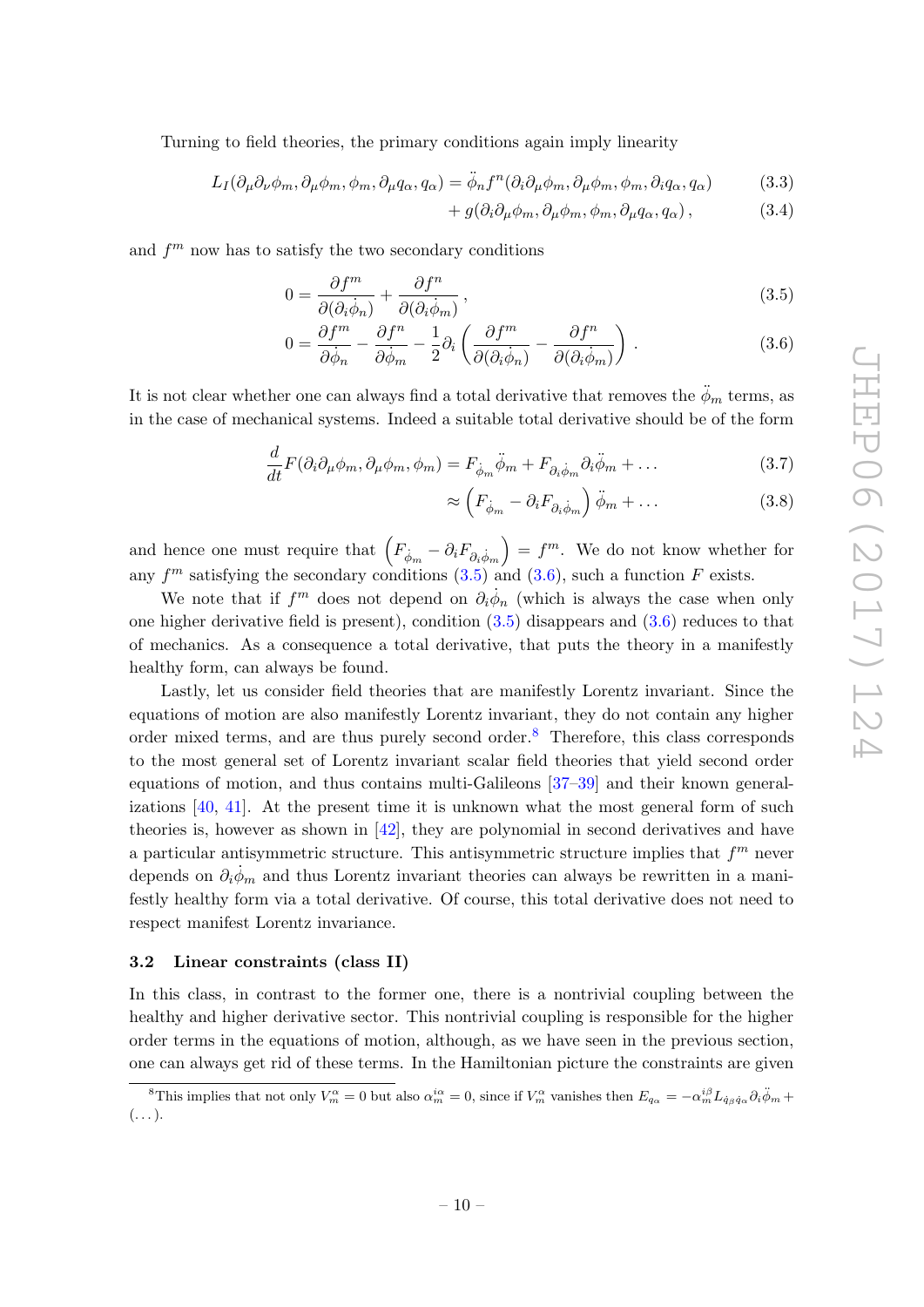by linear combinations of the conjugate momenta. Naively one would expect that Class II truly goes beyond Class I, however it turns out that one can always perform a field redefinition to put a theory in Class II in a form belonging to Class I: one can always disentangle the higher derivative sector from the healthy one.

To be precise, we will show that  $V_m^{\alpha} = V_m^{\alpha}(q_\beta, \phi_n, \partial_\mu \phi_n)$  if and only if there exists an invertible field redefinition of the form

$$
\bar{q}_{\alpha} = \bar{q}_{\alpha}(q_{\beta}, \phi_n, \partial_{\mu}\phi_n), \qquad (3.9)
$$

such that

$$
L_{II}(\partial_{\mu}\partial_{\nu}\phi_m, \partial_{\mu}\phi_m, \phi_m, \partial_{\mu}q_{\alpha}, q_{\alpha}) = \bar{L}_I(\partial_{\mu}\partial_{\nu}\phi_m, \partial_{\mu}\phi_m, \phi_m, \partial_{\mu}\bar{q}_{\alpha}, \bar{q}_{\alpha}).
$$
(3.10)

Necessity is easily established by starting from a theory in Class I, performing such a field redefinition and observing that  $V_m^{\alpha} = -\frac{\partial \bar{q}_{\beta}}{\partial \dot{\phi}_m}$  $\frac{\partial \bar{q}_{\beta}}{\partial \dot{\phi}_m}(\frac{\partial \bar{q}_{\beta}}{\partial q_{\alpha}}% )=0$  $\frac{\partial q_{\beta}}{\partial q_{\alpha}}$ , and thus  $V_m^{\alpha} = V_m^{\alpha}(q_{\beta}, \phi_n, \partial_{\mu} \phi_n)$ .

Sufficiency requires a bit more work. Consider the following system of partial differential equations

<span id="page-11-0"></span>
$$
\frac{\partial u}{\partial \dot{\phi}_m} + V_m^{\beta}(q_\alpha, \phi_n, \partial_\mu \phi_n) \frac{\partial u}{\partial q_\beta} = 0.
$$
\n(3.11)

Applying Frobenius' theorem one finds that it has A independent solutions, call them  $\bar{q}_{\alpha}$ , if and only if the following integrability conditions are satisfied

$$
0 = \frac{\partial V_n^{\beta}}{\partial \dot{\phi}_m} - \frac{\partial V_m^{\beta}}{\partial \dot{\phi}_n} + V_m^{\alpha} \frac{\partial V_n^{\beta}}{\partial q_{\alpha}} - V_n^{\alpha} \frac{\partial V_m^{\beta}}{\partial q_{\alpha}} \equiv \mathcal{F}_{mn}^{\beta}.
$$
 (3.12)

Explicitly calculating these conditions, using the specific dependence of  $V_m^{\alpha}$  and the fact that  $L_{II}$  satisfies the primary conditions, we obtain

$$
\mathcal{F}_{mn}^{\beta} = L_{\dot{q}_{\beta}\dot{q}_{\alpha}}^{-1} \frac{\partial}{\partial \dot{q}_{\alpha}} S_{[mn]} \,. \tag{3.13}
$$

Therefore it vanishes by virtue of the antisymmetric secondary conditions. By subsequently using the nondegeneracy of the healthy sector and the fact that  $\bar{q}_{\alpha}$  are independent, one can conclude that  $\frac{\partial \bar{q}_{\alpha}}{\partial q_{\beta}}$  is invertible. Thus there always exists an invertible field redefinition  $\bar{q}_{\alpha}$  that satisfies [\(3.11\)](#page-11-0). Now let  $\bar{L}(\partial_{\mu}\partial_{\nu}\phi_m, \partial_{\mu}\phi_m, \partial_{\mu}\bar{q}_{\alpha}, \bar{q}_{\alpha}) \equiv$  $L_{II}(\partial_{\mu}\partial_{\nu}\phi_m, \partial_{\mu}\phi_m, \phi_m, \partial_{\mu}q_{\alpha}, q_{\alpha})$ , then their null vectors are related as

$$
\bar{V}_m^{\alpha} = \frac{\partial \bar{q}_{\alpha}}{\partial \dot{\phi}_m} + V_m^{\beta} \frac{\partial \bar{q}_{\alpha}}{\partial q_{\beta}}.
$$
\n(3.14)

Thus, since  $\bar{q}_{\alpha}$  satisfies [\(3.11\)](#page-11-0), we observe that  $\bar{V}_{m}^{\alpha} = 0$  and the Lagrangian  $\bar{L}$  belongs to Class I, concluding our proof.

Turning to manifestly Lorentz invariant theories we note that, although they can be mapped to Class I via the above field redefinition, this transformation does not need to be compatible with manifest Lorentz invariance. That is, the transformed Lagrangian might not be manifestly Lorentz invariant. As we show in appendix [C.2,](#page-24-0) a Lorentz invariant field redefinition exists if and only if  $W_m^{\mu\alpha} \equiv (V_m^\alpha, \alpha_m^{i\alpha})$  is a Lorentz vector and

$$
\frac{\partial W_n^{\mu\beta}}{\partial \partial_\nu \phi_m} - \frac{\partial W_m^{\nu\beta}}{\partial \partial_\mu \phi_n} + W_m^{\nu\alpha} \frac{\partial W_n^{\mu\beta}}{\partial q_\alpha} - W_n^{\mu\alpha} \frac{\partial W_m^{\nu\beta}}{\partial q_\alpha} = 0. \tag{3.15}
$$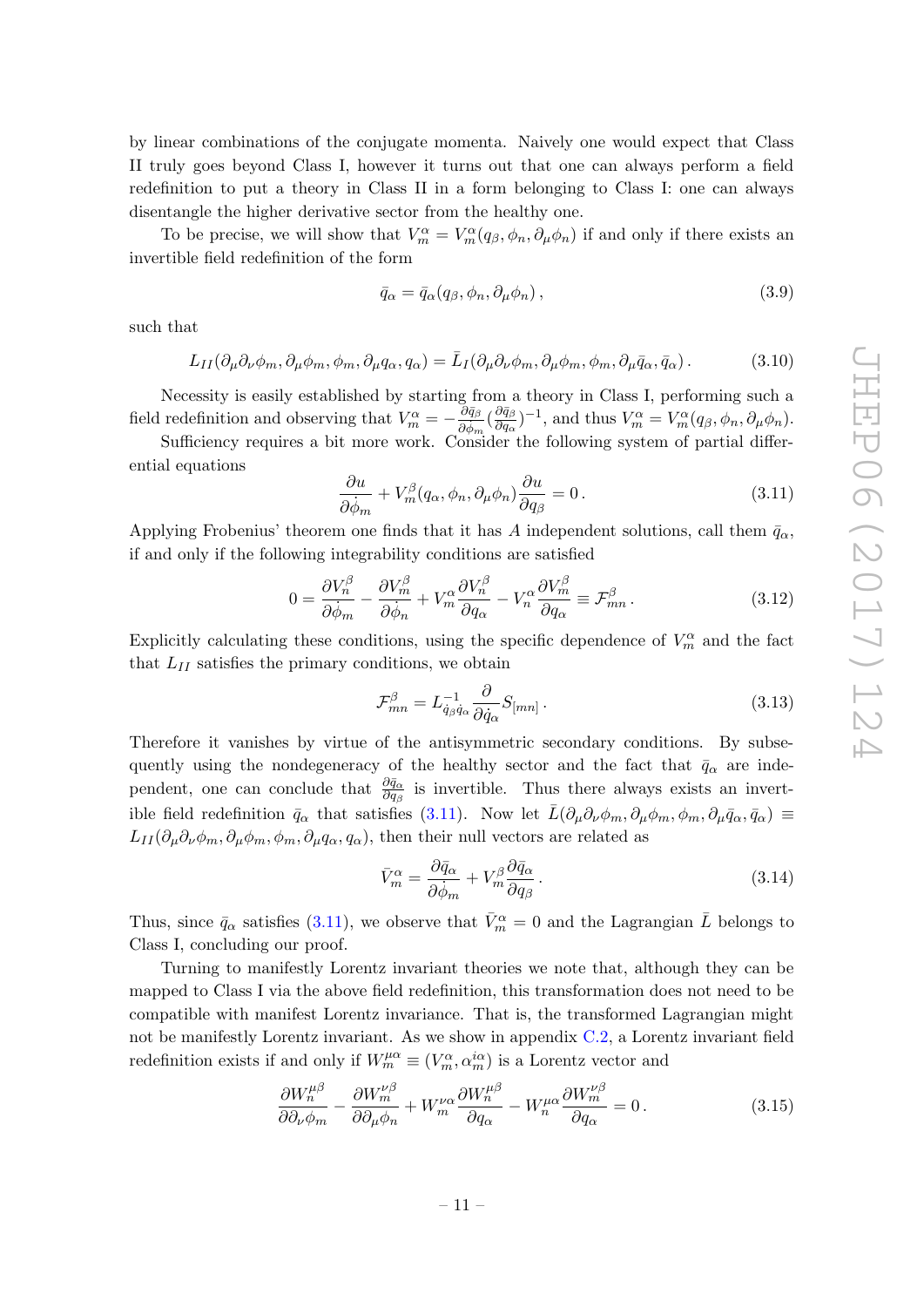Therefore, any theory for which this is the case, is related to the most general, generalized multi-Galileon theory via a Lorentz invariant field redefinition, and thus does not truly go beyond the second order equations of motion ansatz. In the opposite case instead, they really go beyond these theories. To see that this set is non-empty, consider for example the following bi-scalar theory

<span id="page-12-1"></span>
$$
L_{II} = (q\Box\phi + 2\partial_{\mu}q\partial^{\mu}\phi)^2, \qquad (3.16)
$$

for which one can easily check that it is healthy and  $W^{\mu}$  is not a Lorentz vector. Analogous theories in the context of degenerate scalar-tensor theories are those that cannot be mapped to Horndeski Lagrangians through generalized conformal and disformal transformations [\[25,](#page-26-12) [26,](#page-26-13) [29\]](#page-27-0).

#### <span id="page-12-0"></span>3.3 Nonlinear constraints (class III)

The dependence of the nullvectors on  $\dot{q}$  and  $\ddot{\phi}$ , implies that the constraints in the Hamiltonian picture are nonlinear, in contrast to the linear ones of Class II. This has several implications regarding the structure of these theories.

To examine things further let us focus on mechanical systems, and in particular those systems with only one higher derivative variable but A healthy variables. In this case the primary conditions reduce to the homogeneous Monge-Ampere equation in A dimensions and a general solution (for which  $V_{\alpha}$  depends on  $\ddot{\phi}$  and  $\dot{q}$ ) can be given in parametric form [\[43,](#page-27-13) [44\]](#page-27-14). The secondary conditions are then automatically satisfied as explained in section [2.2.](#page-5-0) This parametric form is given by

<span id="page-12-3"></span>
$$
L = \ddot{\phi} \mathcal{L} + \mathcal{E} + \frac{\partial \mathcal{L}}{\partial V_{\alpha}} \mathcal{Q}^{\alpha}.
$$
 (3.17)

Here  $\mathcal L$  and  $\mathcal E$  are arbitrary functions of the nullvector  $V_\alpha$  and also  $\phi$ ,  $\dot{\phi}$  and q, and

$$
\mathcal{Q}^{\alpha} = -\left(\frac{\partial^2 \mathcal{L}}{\partial V_{\alpha} \partial V_{\beta}}\right)^{-1} \frac{\partial \mathcal{E}}{\partial V_{\beta}}; \tag{3.18}
$$

in turn  $V_{\alpha}$  has to satisfy the following relation

<span id="page-12-2"></span>
$$
\ddot{\phi} V_{\alpha} + \mathcal{Q}^{\alpha}(V_{\beta}) = \dot{q}_{\alpha}.
$$
\n(3.19)

To obtain explicit solutions, one first chooses the functions  $\mathcal L$  and  $\mathcal E$  and subsequently solves [\(3.19\)](#page-12-2) for  $V_{\alpha}(\ddot{\phi}, \dot{q}_{\beta}, \dot{\phi}, \phi, q_{\beta})$ . Then plugging it into [\(3.17\)](#page-12-3), one obtains an explicit Lagrangian in terms of the variables  $\phi$  and  $q_{\alpha}$ .

Given this general solution, we will now examine whether one can put it into manifestly healthy forms via known transformations. Because it is easy to generate explicit examples we will focus on the  $A = 1$  case. Let us first observe that, in contrast to Class II, Class III cannot be rewritten into a simpler class via the field redefinitions considered for Class II. This can be seen by noting that the nullvectors of two theories (in any class) related via such transformations,  $\bar{q} = \bar{q}(q, \phi, \dot{\phi})$ , are related by

$$
V = \left(\bar{V} - \frac{\partial \bar{q}}{\partial \dot{\phi}}\right) \left(\frac{\partial \bar{q}}{\partial q}\right)^{-1}.
$$
 (3.20)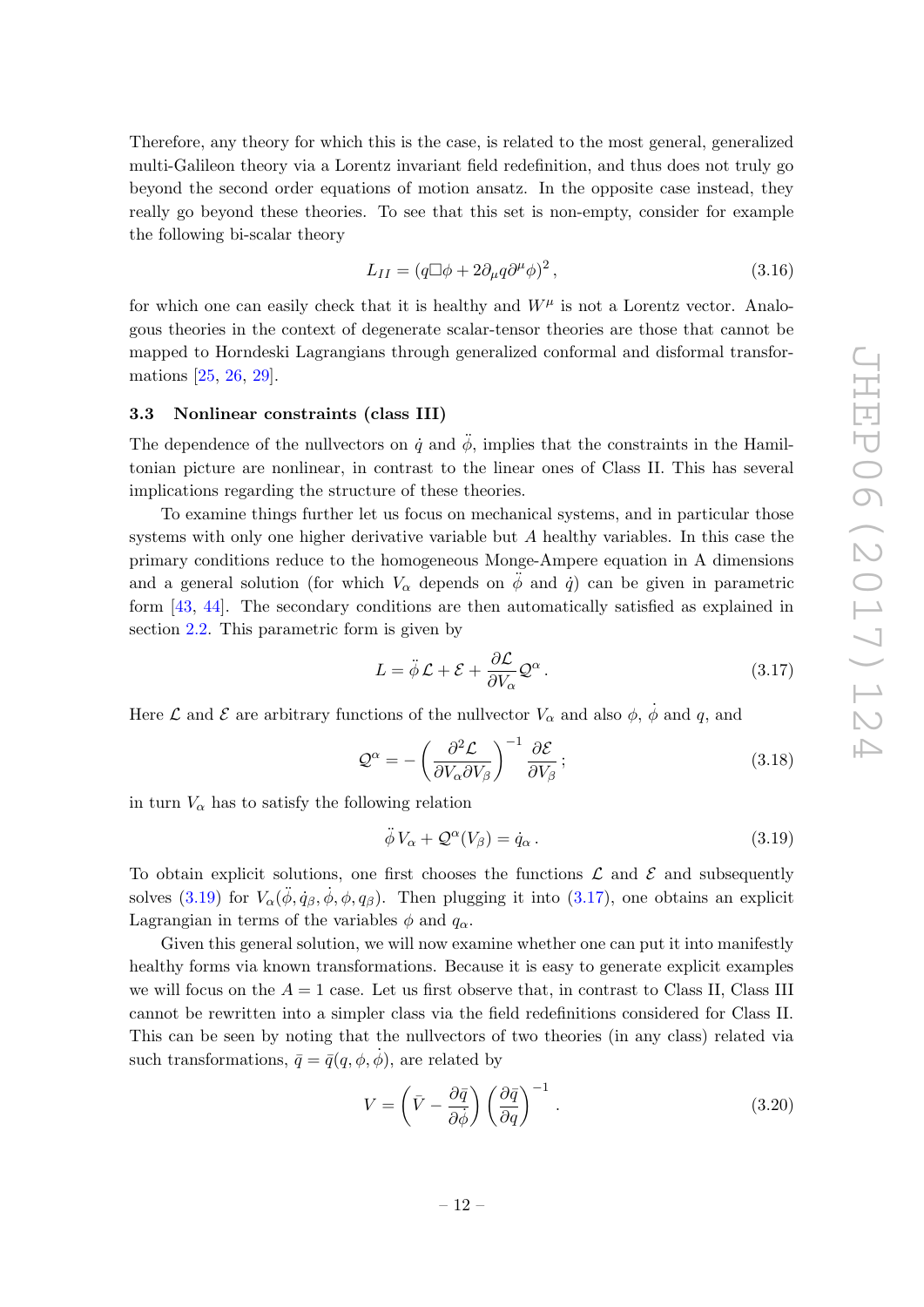Hence, starting from a theory in Class I/II, one always ends up in another theory in Class I/II. Therefore, starting from Class III, one always remains in Class III with these redefinitions.

As shown in appendix [C,](#page-21-0) there is a much larger set of transformations one can consider, namely (extended) contact transformations of the form

$$
\bar{t} = at + f(\phi, \dot{\phi}, q),\tag{3.21}
$$

$$
\bar{\phi} = g(\phi, \dot{\phi}, q), \qquad \bar{\phi}' = G(\phi, \dot{\phi}, q), \qquad \bar{\phi}'' = \mathcal{G}(\phi, \dot{\phi}, \ddot{\phi}, q, \dot{q}), \qquad (3.22)
$$

$$
\bar{q} = h(\phi, \dot{\phi}, q), \qquad \bar{q}' = H(\phi, \dot{\phi}, \ddot{\phi}, q, \dot{q}), \qquad (3.23)
$$

where f and g must satisfy a set of differential equations given in equation [\(C.17\)](#page-23-0) and  $G, \mathcal{G}$ and H follow from f, g and h. Starting from a theory in Class I,  $\overline{L}_I$ , and performing such a transformation (with  $h_q, f_{\phi} \neq 0$ ), one obtains a theory in Class III,  $L_{III}$ . In particular one finds

$$
L_{III}(\ddot{\phi}, \dot{\phi}, \phi, \dot{q}, q) = \frac{d\bar{t}}{dt} \bar{L}_I(\bar{\phi}^{\prime\prime}, \bar{\phi}^\prime, \bar{\phi}, \bar{q}^\prime, \bar{q}), \qquad (3.24)
$$

whose nullvector is given by

$$
V = -\frac{\partial \bar{q}'}{\partial \ddot{\phi}} \left( \frac{\partial \bar{q}'}{\partial \dot{q}} \right)^{-1} = \frac{C + \dot{q}}{D + \ddot{\phi}},
$$
\n(3.25)

where

$$
C = \frac{(f_{\dot{\phi}}h_{\phi} - h_{\dot{\phi}}f_{\phi})\dot{\phi} - h_{\dot{\phi}}a}{f_{\dot{\phi}}h_q - h_{\dot{\phi}}f_q}, \quad D = \frac{(h_qf_{\phi} - f_qh_{\phi})\dot{\phi} + h_qa}{f_{\dot{\phi}}h_q - h_{\dot{\phi}}f_q}.
$$
 (3.26)

Generic choices for the function  $Q$  in  $(3.19)$  however, yield nullvectors whose dependence on  $\ddot{\phi}$  and  $\dot{q}$  is not of this form, and thus not every theory in Class III can be reached from Class I. Interestingly, the simplest option, namely to select  $\mathcal L$  and  $\mathcal E$  such that  $\mathcal Q$  is linear in V, i.e.  $Q = BV - A$ , yields

$$
V = \frac{A(\phi, \dot{\phi}, q) + \dot{q}}{B(\phi, \dot{\phi}, q) + \ddot{\phi}}.
$$
\n(3.27)

However, it is not clear to us whether one can, for any  $A$  and  $B$ , find a redefinition such that  $C = A$  and  $D = B$ . Regardless, one concludes that at most a very small subset of Class III can be mapped to Class I via these transformations.

We expect that also for the general case of  $M$  higher derivative variables and  $A$  healthy variables, one cannot reduce all Class III theories to Class I. In fact, the effectiveness of contact transformations actually seems to be reduced in the case where more higher derivative fields are present, since no nontrivial contact transformations (i.e. those not following from point transformations) exist involving more than one dependent variable (i.e. multiple  $\phi_m$ ). Although we have not analysed them in detail, we expect that the above results also apply to field theories, since they are generically more complicated. This also includes the specific subset of Lorentz invariant field theories, since they behave very much like mechanical systems.

To summarise, most of the theories in Class III are intrinsically higher order and cannot be brought to a standard, first order form, via known transformations. This is due to the non-linear nature of their constraints.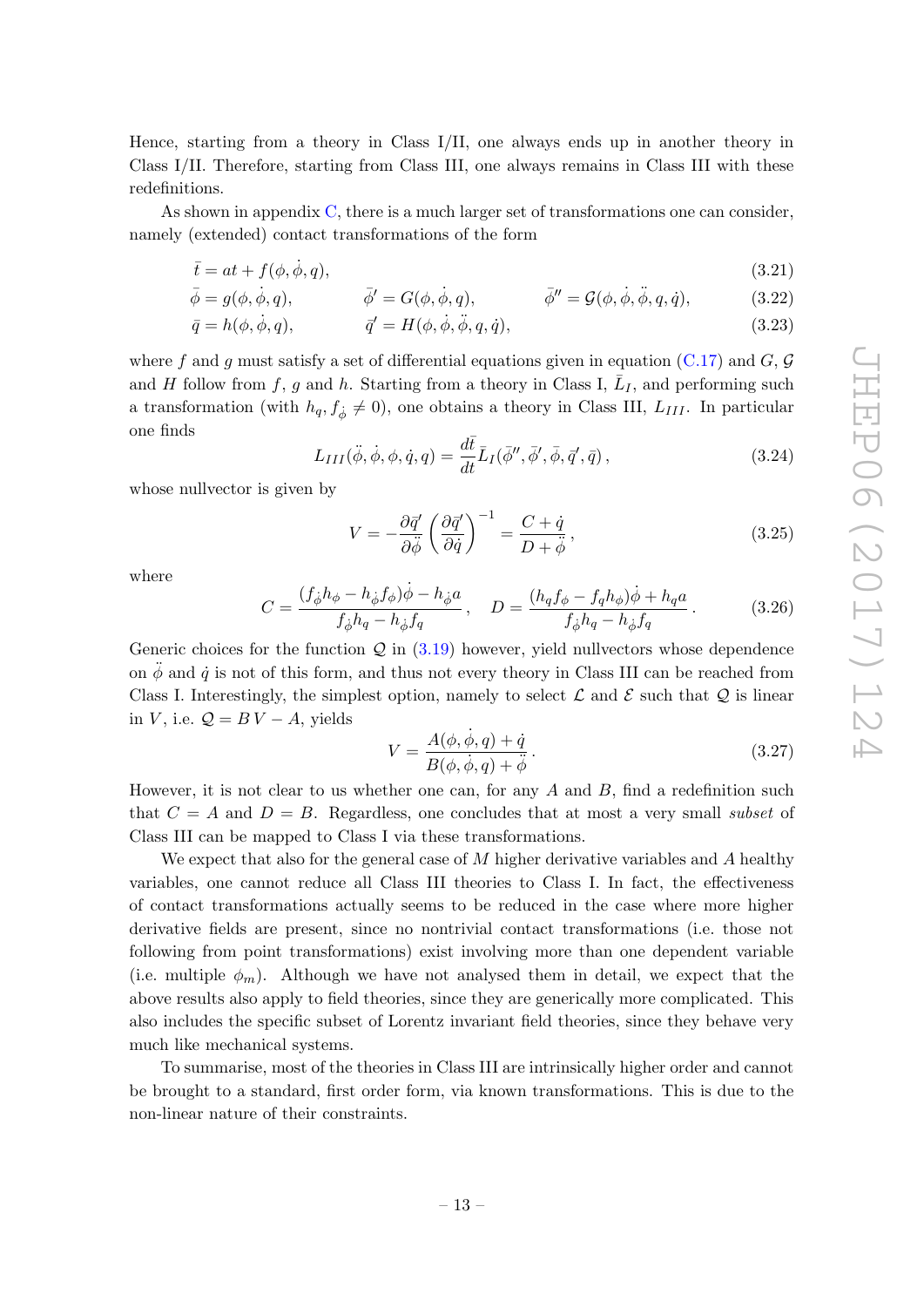## <span id="page-14-0"></span>4 Conclusions

We have performed a constraints analysis of field theories with coupled degrees of freedom. Restricting to theories without gauge symmetries, we have derived the conditions in order to evade the Ostrogradsky ghosts. They amount to a set of symmetric primary conditions and two sets of secondary conditions, one symmetric and the other antisymmetric. Remarkably, the symmetric secondary conditions are automatically enforced by Lorentz invariance, explaining how it explicitly protects from the propagation of pathological "half" degrees of freedom.

Secondly, we have outlined a number of classes of degenerate theories, depending on the properties of the null vector, and proved a number of equivalence relations between these classes. This classification is illustrated in figure [1](#page-15-1) and its most salient features are:

- All Lorentz invariant field theories in Class I can be written in a manifestly healthy, first-order form, modulo a total derivative; however, one generically sacrifices manifest Lorentz invariance in doing so.
- All field theories in Class II can be brought to Class I by means of a field redefinition; again, this does not necessarily preserve manifest Lorentz invariance.
- Only a very small subset of theories in Class III can be brought to Class I by means of (extended) contact transformations.

We have thus illustrated the transformations that relate higher order theories to first order ones, and discussed their relation with manifest Lorentz invariance. Also we have shown which sub-classes of theories are instead intrinsically higher order and cannot be recast into a manifestly first order form by performing redefinitions and/or adding total derivatives. In particular this includes the majority of Class III.

For Lorentz invariant theories with a single higher derivative mode, we have shown how the required secondary constraint needed to completely remove the ghost, is always present when a primary constraint is present. This applies in principle to beyond Horndesky theories, as well as dRGT massive gravity, saving one from a complicated analysis to confirm its existence.

Amongst the topics we have not touched there is the inclusion of degeneracies in the healthy sector, e.g. arising from gauge symmetries or the absence of specific kinetic terms. This option would be necessary in order to go beyond scalar fields and discuss other (bosonic) Lorentz representations. We expect the implications of Lorentz invariance regarding the structure of the constraints to be similar in such cases. Similarly, we have only included up to second order derivatives, whereas there are also healthy third or higher order theories. It is clear however, that the corresponding constraint analysis is significantly more involved than the one presently performed, and we leave this study for future work.

## Acknowledgments

MC is supported by the European Research Council through grant 646702 (CosTesGrav). RK acknowledges the Dutch funding agency 'Netherlands Organisation for Scientific Research' (NWO) for financial support.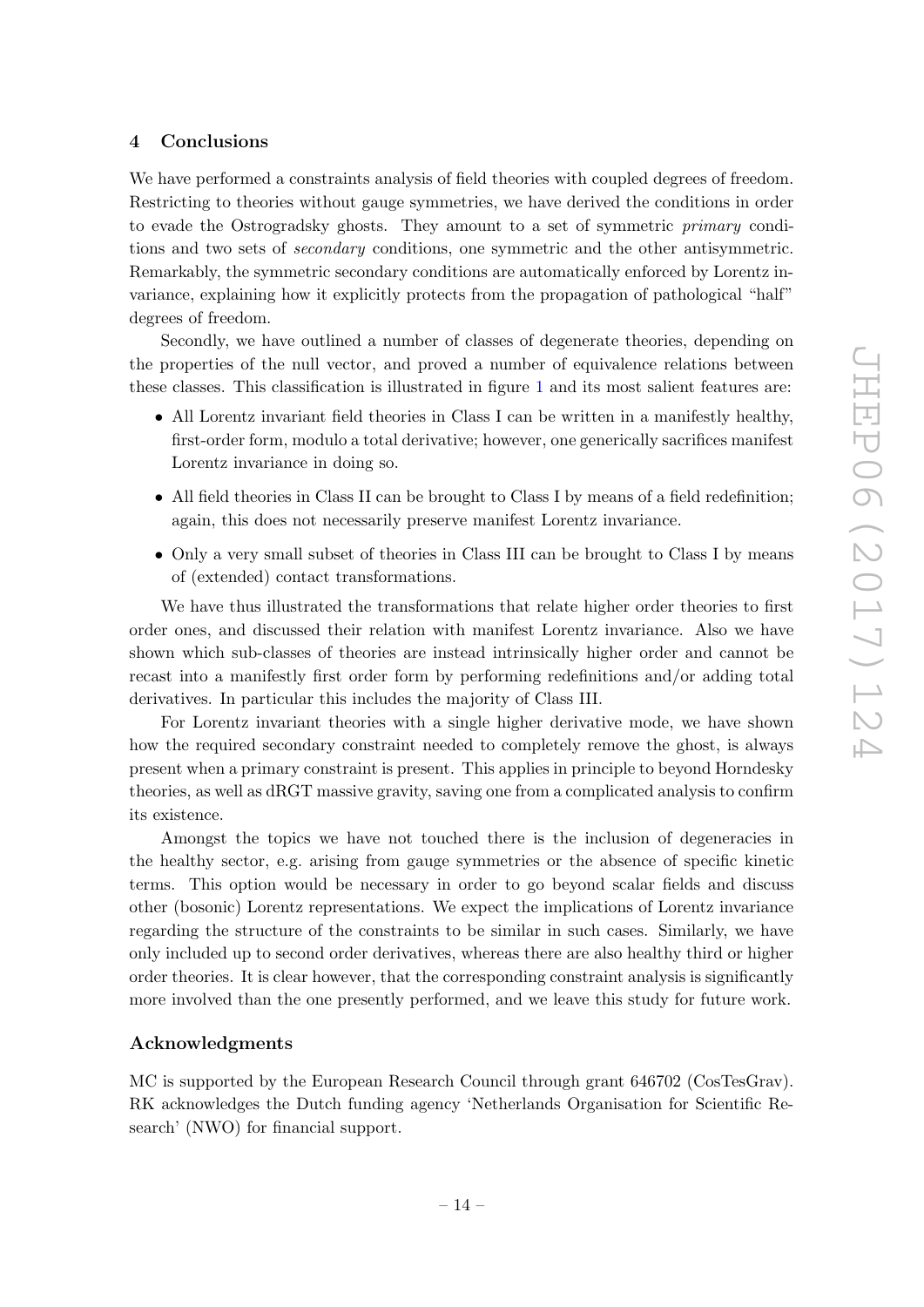

<span id="page-15-1"></span>Figure 1. Schematic representation of the three different classes of theories and their connections. Class II theories can always be put in Class I form via field redefinitions. Only a very small subset of theories in Class III can be brought to Class I with extended contact transformations. Finally, Lorentz invariant theories in Class I can be reduced to standard, first order form by adding a total derivative.

## <span id="page-15-0"></span>A Lagrangian analysis

In this appendix we perform the Lagrangian constraint analysis [\[3,](#page-25-2) [4\]](#page-25-3) for the general Lagrangian  $(1.1)$ :

$$
L(\partial_{\mu}\partial_{\nu}\phi_m, \partial_{\mu}\phi_m, \phi_m, \partial_{\mu}q_{\alpha}, q_{\alpha}), \qquad (A.1)
$$

and derive the conditions that, within our assumptions, are necessary and sufficient for the existence of the right amount of primary and secondary Lagrangian constraints to ensure that the Ostrogradsky degrees of freedom are eliminated. The analysis closely follows that of [\[33\]](#page-27-4), where it has been done for mechanical systems. Let us give a short summary of the algorithm in the case of mechanical systems:

- First one puts the theory in a manifestly first order form by introducing suitable auxiliary fields. Then one calculates the equations of motion. These contain terms with second order time derivatives. One then determines whether combinations of the equations that do not contain second order time derivatives exist. These are the constraint equations. After having identified them, one evolves these constraint equations in time and adjoins these time derivatives with the original set of equations of motion, obtaining the 'equations of motion' which form the starting point of the next step in the algorithm.
- Next one repeats the analysis only for the larger set of 'equations of motion': one identifies possible additional constraint equations and subsequently evolves them in time to obtain the set of 'equations of motion for the next step.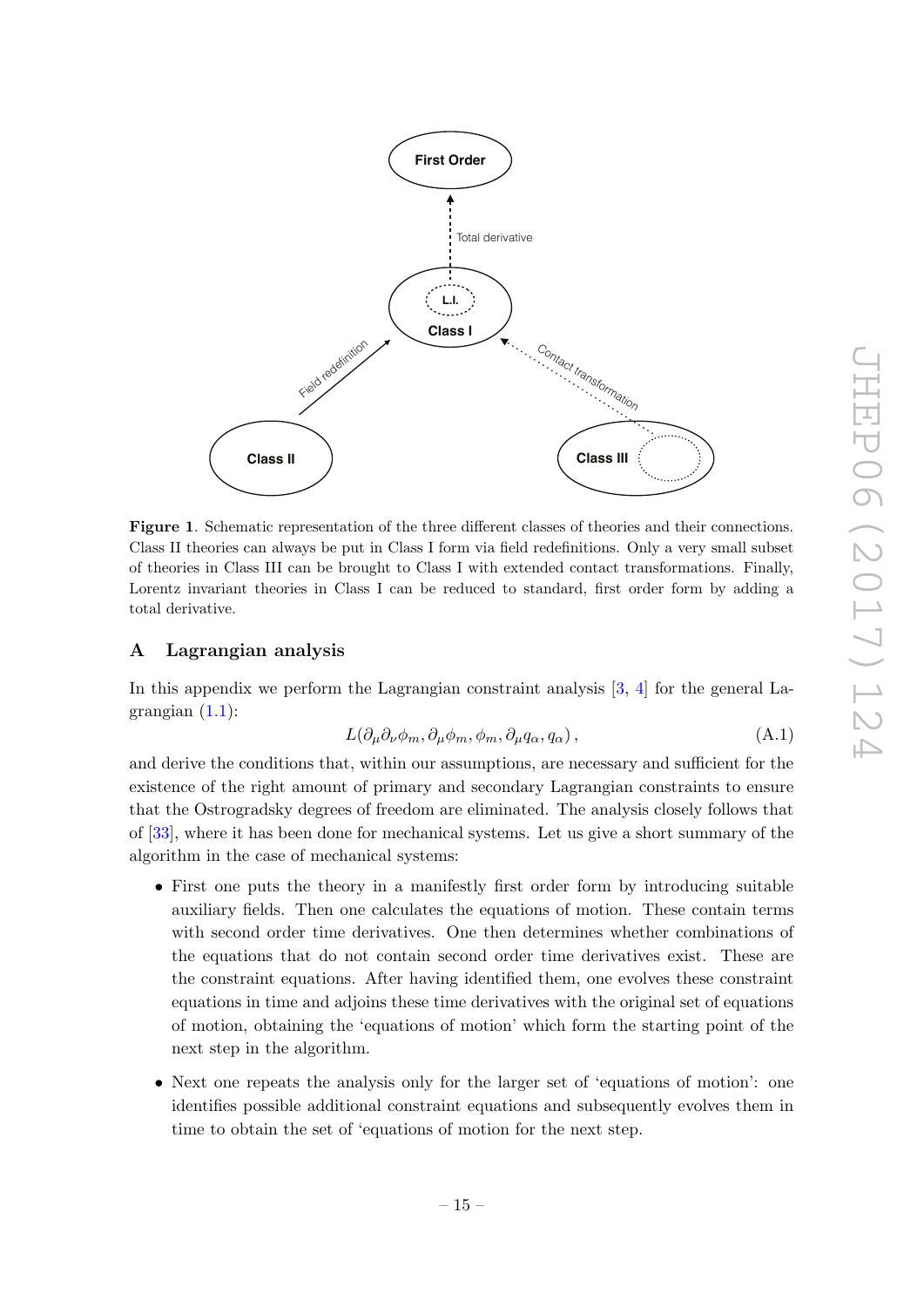• This process is repeated until no further constraints are found. At this point the algorithm terminates and one has uncovered all constraints present in the theory.

Now, if one is considering field theories the algorithm is in essence the same, but one has to take into account the following points:

- During any given step of the algorithm, spatial derivatives (of any order) of the 'equations of motion' of that given step are also allowed in forming possible new constraint equations.
- At any step of the algorithm the 'equations of motion' might contain, in addition to purely second order time derivatives, problematic terms involving spatial derivatives of second order time derivatives. Any constraint equation must of course be free of both types of problematic terms. As we will see the spatial derivatives of the 'equations of motion' play a key role in being able to achieve this.

The degrees of freedom in the theory can be determined [\[45](#page-27-15)[–48\]](#page-28-0) via  $\#$  d.o.f. =  $N-\frac{1}{2}$  $\frac{1}{2}l$ , where  $N$  is the total number of fields (in a first order formulation) and  $l$  is the total number of constraint equations. Here one is assuming that no gauge symmetries are present in the theory.

#### <span id="page-16-0"></span>A.1 Non-degenerate Lagrangians

First we put the theory in a first order form. This can be done in several equivalent ways, and we opt for the following:

$$
L(\partial_{\mu}\partial_{\nu}\phi_m, \partial_{\mu}\phi_m, \phi_m, \partial_{\mu}q_{\alpha}, q_{\alpha}) \approx L(\dot{A}_m, \partial_i A_m, A_m, \partial_i \partial_j \phi_m, \partial_i \phi_m, \phi_m, \dot{q}_{\alpha}, \partial_i q_{\alpha}) + \lambda^m(\dot{\phi}_m - A_m).
$$
\n(A.2)

Now we can proceed with the constraint algorithm, starting off with determining the equations of motion

$$
E_{A_m} \equiv L_{\dot{A}_m \dot{A}_n} \ddot{A}_n + L_{\dot{A}_m \dot{q}_\beta} \ddot{q}_\beta + L_{\dot{A}_m \psi} \dot{\psi} + L_{\partial_i A_m \chi} \partial_i \chi - L_{A_m} + \lambda^m, \tag{A.3}
$$

$$
E_{q_{\alpha}} \equiv L_{\dot{q}_{\alpha}\dot{A}_n}\ddot{A}_n + L_{\dot{q}_{\alpha}\dot{q}_{\beta}}\ddot{q}_{\beta} + L_{\dot{q}_{\alpha}\psi}\dot{\psi} + L_{\partial_i q_{\alpha}\chi}\partial_i\chi - L_{q_{\alpha}}\,,\tag{A.4}
$$

$$
E_{\phi_m} \equiv -\partial_i \partial_j L_{\partial_i \partial_j \phi_m} + \partial_i L_{\partial_i \phi_m} - L_{\phi_m} + \dot{\lambda}^m , \qquad (A.5)
$$

$$
E_{\lambda^m} \equiv -(\dot{\phi}_m - A_m). \tag{A.6}
$$

Here we introduced the short hand notation:  $\chi \equiv {\{\dot{A}_m, \partial_i A_m, A_m, \partial_i \partial_j \phi_m, \partial_i \phi_m, \phi_m \phi_\alpha\}}$  $\partial_i q_\alpha$  and  $\psi \equiv \chi \setminus {\hat{A}_m, \hat{q}_\alpha}$ . If the Lagrangian is non-degenerate the only constraint equations are

$$
C_{\phi_m} \equiv E_{\phi_m} \,,\tag{A.7}
$$

$$
C_{\lambda^m} \equiv E_{\lambda^m} \,. \tag{A.8}
$$

Time evolving them yields

$$
\frac{d}{dt}C_{\phi_m} = \ddot{\lambda}^m + (C_{\phi_m})_{\dot{A}_m}\ddot{A}_m + (C_{\phi_m})_{\dot{q}_\alpha}\ddot{q}_\alpha + \dots,\tag{A.9}
$$

$$
\frac{d}{dt}C_{\lambda^m} = -\ddot{\phi}_m + \dots \tag{A.10}
$$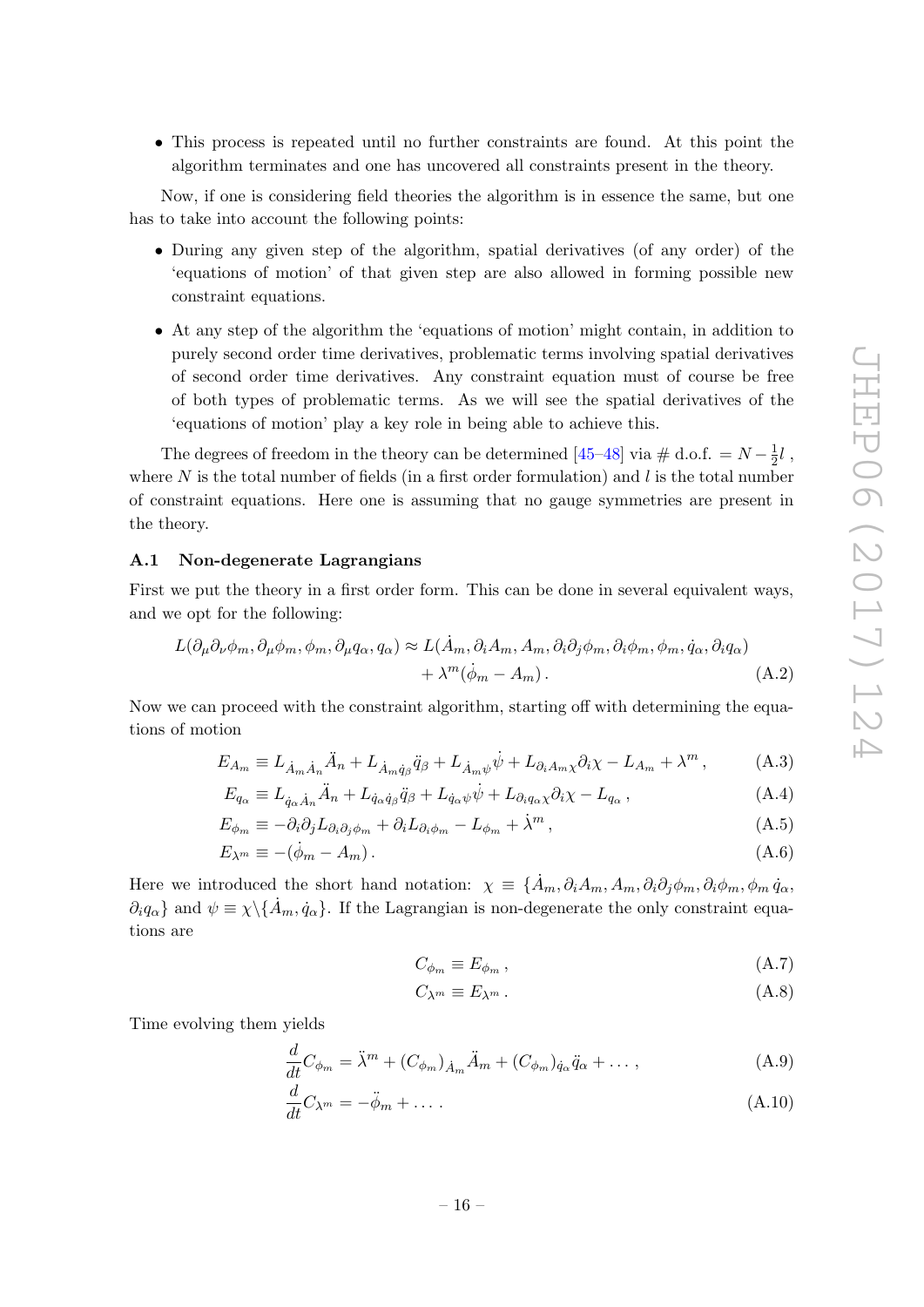Here we only included the terms that contain purely second order time derivatives, because it is already clear from these (specifically the  $\lambda^{m}$  term) that no secondary constraint equations can be formed. Therefore the algorithm terminates and one concludes that in total 2M constraints are present, which are purely due to the redundant first order description. The theory thus propagates  $3M + A - \frac{1}{2}$  $\frac{1}{2}(2M) = 2M + A$  degrees of freedom (of which M are ghosts) as a non-degenerate higher derivative theory should.

## <span id="page-17-0"></span>A.2 Degenerate Lagrangians

Turning to the degenerate case, we see that in order to have M additional primary constraints we must demand that

<span id="page-17-1"></span>
$$
L_{\dot{A}_m \dot{A}_n} - L_{\dot{A}_m \dot{q}_\alpha} L_{\dot{q}_\alpha \dot{q}_\beta}^{-1} L_{\dot{q}_\beta \dot{A}_n} = 0, \qquad (A.11)
$$

which is equivalent to the existence of M null vectors,  $v_m^A = (\delta_m^n, V_m^\alpha)$ , of the Hessian of L w.r.t.  $\dot{A}_m$  and  $\dot{q}_\alpha$ . Specifically we have

$$
V_m^{\alpha} = -L_{\dot{A}_m \dot{q}_\beta} L_{\dot{q}_\beta \dot{q}_\alpha}^{-1} . \tag{A.12}
$$

In terms of the original variables only, i.e. using the identification  $A_m = \phi_m$ , [\(A.11\)](#page-17-1) reduces to the primary conditions  $(2.8)$ . The M additional primary constraints are then given by:

$$
C_m \equiv E_{A_m} + V_m^{\alpha} E_{q_{\alpha}}
$$
  
=  $(L_{\dot{A}_m\psi} + V_m^{\alpha} L_{\dot{q}_{\alpha}\psi})\dot{\psi} + (\partial_i L_{\partial_i A_m} + V_m^{\alpha} \partial_i L_{\partial_i q_{\alpha}}) - (L_{A_m} + V_m^{\alpha} L_{q_{\alpha}}).$  (A.13)

Time evolving them yields

$$
\frac{dC_m}{dt} = (C_m)_{\dot{A}_n} \ddot{A}_n + (C_m)_{\partial_i \dot{A}_n} \partial_i \ddot{A}_n + (C_m)_{\dot{q}_\beta} \ddot{q}_\beta + (C_m)_{\partial_i \dot{q}_\beta} \partial_i \ddot{q}_\beta \n+ (C_m)_{\dot{\phi}_n} \ddot{\phi}_n + (C_m)_{\partial_i \dot{\phi}_n} \partial_i \ddot{\phi}_n + (C_m)_{\partial_i \partial_j \dot{\phi}_n} \partial_i \partial_j \ddot{\phi}_n + \dots
$$
\n(A.14)

Next we must demand that M secondary constraints exist in order to fully remove the ghost degrees of freedom. The most general such constraints will have the following form:

$$
D_m = \frac{d}{dt} C_m + U_m^{\alpha} E_{q_{\alpha}} + \alpha_m^{i\alpha} \partial_i E_{q_{\alpha}}
$$
  
+ 
$$
(C_m)_{\dot{\phi}_n} \frac{d}{dt} C_{\lambda^n} + (C_m)_{\partial_i \dot{\phi}_n} \partial_i \frac{d}{dt} C_{\lambda^n} + (C_m)_{\partial_i \partial_j \dot{\phi}_n} \partial_i \partial_j \frac{d}{dt} C_{\lambda^n} .
$$
 (A.15)

One can see this by first noting that no terms involving  $E_{A_m}$  or its spatial derivatives are present since, by virtue of the primary conditions, their relevant higher order derivative terms are not independent of those of  $E_{q_{\alpha}}$  and its spatial derivatives. In addition, no higher order spatial derivatives of the equations of motion are present, as these will actually introduce even higher order problematic terms.

Now, depicting the relevant higher order terms in these combinations yields:

$$
D_m = \{ (C_m)_{\dot{A}_n} + U_m^{\alpha} L_{\dot{q}_{\alpha}\dot{A}_n} + \alpha_m^{\dot{\alpha}} \partial_i L_{\dot{q}_{\alpha}\dot{A}_n} \} \ddot{A}_n + \{ (C_m)_{\dot{q}_{\beta}} + U_m^{\alpha} L_{\dot{q}_{\alpha}\dot{q}_{\beta}} + \alpha_m^{\dot{\alpha}} \partial_i L_{\dot{q}_{\alpha}\dot{q}_{\beta}} \} \ddot{q}_{\beta} + \{ (C_m)_{\partial_i \dot{A}_n} + \alpha_m^{\dot{\alpha}} L_{\dot{q}_{\alpha}\dot{A}_n} \} \partial_i \ddot{A}_m + \{ (C_m)_{\partial_i \dot{q}_{\beta}} + \alpha_m^{\dot{\alpha}} L_{\dot{q}_{\alpha}\dot{q}_{\beta}} \} \partial_i \ddot{q}_{\alpha} + \dots
$$
 (A.16)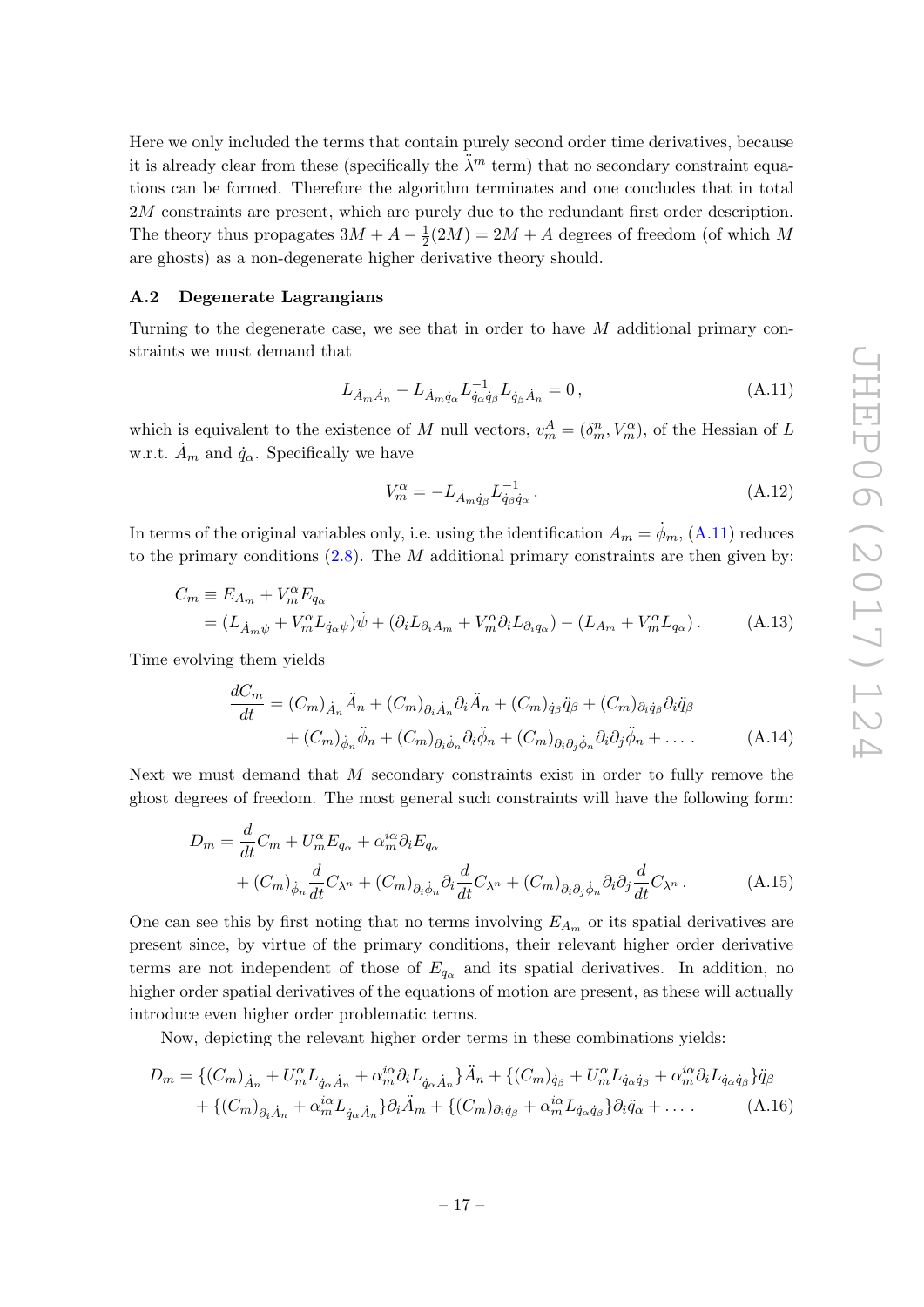From this one can see that  $U_m^{\alpha}$  and  $\alpha_m^{i\alpha}$  exist such that all these terms vanish, if and only if the following conditions are met

$$
(C_m)_{\dot{A}_n} + (C_m)_{\dot{q}_\alpha} V_n^\alpha - (C_m)_{\partial_i \dot{q}_\beta} L_{\dot{q}_\beta \dot{q}_\alpha}^{-1} (\partial_i L_{\dot{q}_\alpha \dot{A}_n} + \partial_i L_{\dot{q}_\alpha \dot{q}_\rho} V_n^\rho) = 0, \qquad (A.17)
$$

<span id="page-18-5"></span><span id="page-18-4"></span><span id="page-18-3"></span><span id="page-18-2"></span>
$$
(C_m)_{\partial_i \dot{A}_n} + (C_m)_{\partial_i \dot{q}_\beta} V_n^\beta = 0. \tag{A.18}
$$

Using explicit expressions we obtain

$$
0 = (\partial_i L_{\partial_i A_m \dot{A}_n} + V_m^{\alpha} \partial_i L_{\partial_i q_{\alpha} \dot{A}_n} + \partial_i L_{\partial_i A_m \dot{q}_{\beta}} V_n^{\beta} + V_m^{\alpha} \partial_i L_{\partial_i q_{\alpha} \dot{q}_{\beta}} V_n^{\beta})
$$
  
+  $\partial_i V_n^{\beta} (L_{\partial_i A_m \dot{q}_{\beta}} + L_{\dot{A}_m \partial_i q_{\beta}} + 2V_m^{\alpha} L_{\dot{q}_{(\alpha} \partial_i q_{\beta})})$   
+  $(L_{\dot{A}_m A_n} - L_{A_m \dot{A}_n}) + V_m^{\alpha} (L_{\dot{q}_{\alpha} A_n} - L_{q_{\alpha} \dot{A}_n})$   
+  $(L_{\dot{A}_m q_{\beta}} - L_{A_m \dot{q}_{\beta}}) V_n^{\beta} + V_m^{\alpha} (L_{\dot{q}_{\alpha} q_{\beta}} - L_{q_{\alpha} \dot{q}_{\beta}}) V_n^{\beta},$  (A.19)

$$
0 = 2L_{\dot{A}_{(m}\partial_i A_n)} + 2V_{(m}^{\alpha}(L_{\dot{q}_{\alpha}\partial_i A_n)} + L_{\partial_i q_{\alpha}\dot{A}_n}) + 2V_m^{\alpha}L_{\dot{q}_{(\alpha}\partial_i q_{\beta)}}V_n^{\beta},\tag{A.20}
$$

and

$$
U_m^{\alpha} = ((C_m)_{\dot{q}_\beta} - \alpha_m^{i\rho} \partial_i L_{\dot{q}_\rho \dot{q}_\beta}) L_{\dot{q}_\beta \dot{q}_\alpha}^{-1}, \qquad (A.21)
$$

$$
\alpha_m^{i\alpha} = -(L_{\partial_i A_m \dot{q}_\beta} + L_{\dot{A}_m \partial_i q_\beta} + 2V_m^{\rho} L_{\dot{q}_(\rho \partial_i q_\beta)} L_{\dot{q}_\beta \dot{q}_\alpha}^{-1} \,. \tag{A.22}
$$

Therefore we conclude that if and only if the primary conditions  $(A.11)$  hold, M additional  $(3M \text{ in total})$  primary constraint equations are present. Moreover, if and only if in addition the secondary conditions  $(A.19)$  and  $(A.20)$  are satisfied, M secondary constraint equations exist. Assuming that no further conditions are imposed, no tertiary constraint equations will be present and the theory then propagates  $3M + A - \frac{1}{2}$  $\frac{1}{2}(3M + M) = M + A$  degrees of freedom and the M Ostrogradsky ghosts are not present.

Note that the symmetric part of  $(A.19)$  is in fact the spatial derivative of  $(A.20)$ . Hence one ends up with one symmetric and one antisymmetric set of conditions, which, when written in terms of the original variables, precisely yield the symmetric  $(2.9)$  and antisymmetric [\(2.10\)](#page-6-2) secondary conditions.

#### <span id="page-18-0"></span>B Hamiltonian analysis

#### <span id="page-18-1"></span>B.1 Non-degenerate Lagrangians

In this appendix we perform the canonical analysis, using the Dirac method for constrained systems  $[49]$ , of the general Lagrangian  $(1.1)$ 

<span id="page-18-6"></span>
$$
L(\phi_m, \partial_\mu \phi_m, \partial_\mu \partial_\nu \phi_m, q_\alpha, \partial_\mu q_\alpha) \approx L(\phi_m, A^m_\mu, \partial_\nu A^m_\mu, q_\alpha, \partial_\mu q_\alpha) + \lambda^{\mu}_m (\partial_\mu \phi_m - A^m_\mu). \quad (B.1)
$$

Using the relations imposed by the Lagrangian multipliers  $\lambda_m^{\mu}$ , we have that  $\partial_{\mu}A_{\nu}^m = \partial_{\nu}A_{\mu}^m$ and we can replace  $\dot{A}_i^m = \partial_i A_0^m$ . To be precise, these relations hold only on-shell, i.e. on the phase space of constraints, however since they are second class constraints, they can be consistently imposed during the analysis.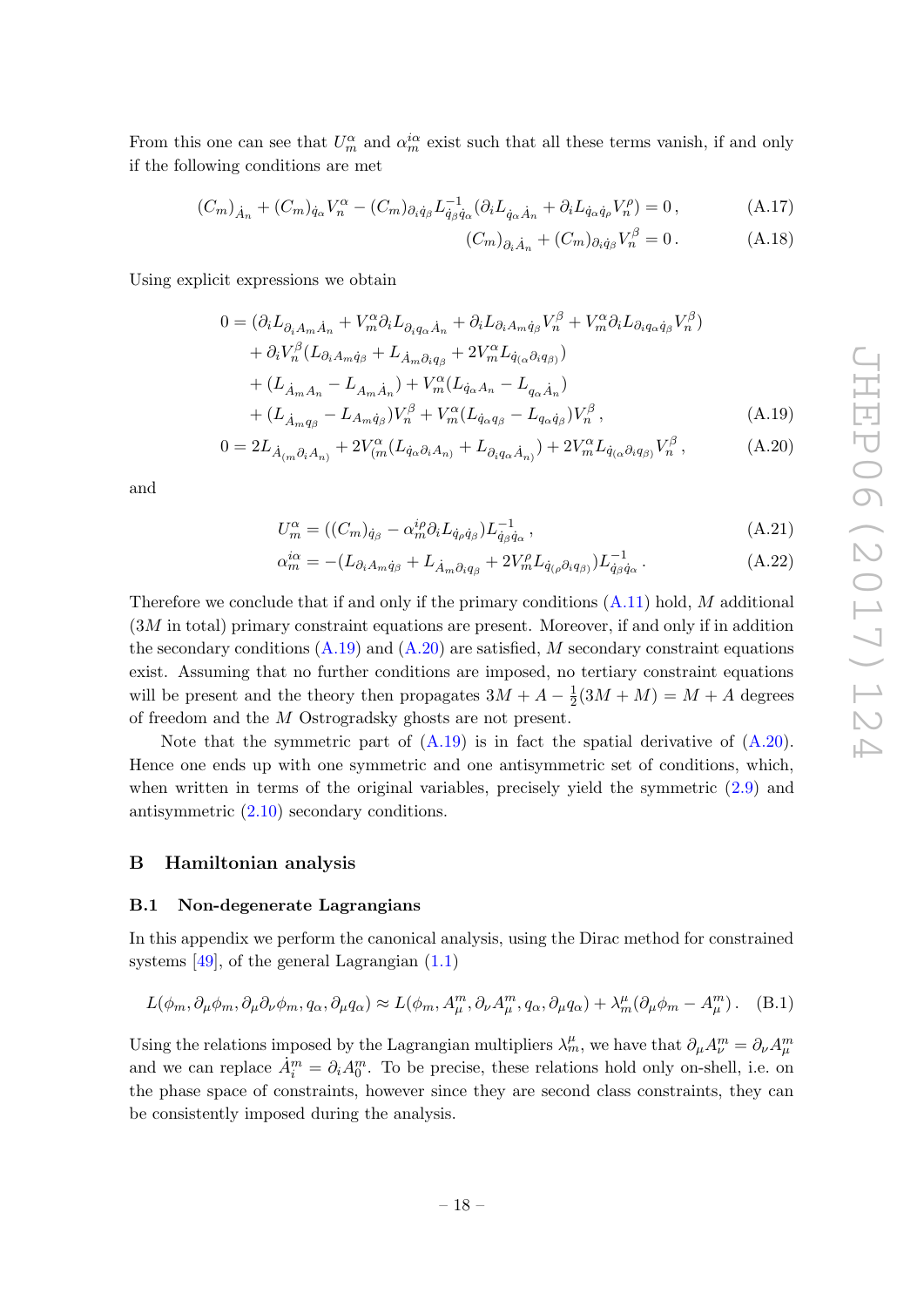Separating the space and time components, the Lagrangian [\(B.1\)](#page-18-6) becomes

<span id="page-19-0"></span>
$$
L = L(\phi_m, A_0^m, A_i^m, \dot{A}_0^m, \partial_i A_0^m, \partial_i A_j^m, q_\alpha, \dot{q}_\alpha, \partial_i q_\alpha) + \lambda_m^0 (\dot{\phi}_m - A_0^m) + \lambda_m^i (\partial_i \phi_m - A_i^m).
$$
 (B.2)

The momenta conjugated to the fields and the primary constraints associated to the Lagrangian [\(B.2\)](#page-19-0) are

- $\pi_m \equiv \frac{\partial L}{\partial \dot{\phi}_m} = \lambda_m^0$   $\Rightarrow$   $(\pi_m \lambda_m^0) \approx 0$  *M* primary constraints
- $\Lambda_m^0 \equiv \frac{\partial L}{\partial \dot{\lambda}_m^0} = 0 \Rightarrow \Lambda_m^0 \approx 0$  *M* primary constraints
- $\Lambda_m^i \equiv \frac{\partial L}{\partial \dot{\lambda}_m^i} = 0$   $\Rightarrow$   $\Lambda_m^i \approx 0$   $M \cdot i$  primary constraints
- $P_i^m \equiv \frac{\partial L}{\partial \dot{A}_i^m} = 0 \Rightarrow P_i^m \approx 0 \qquad M \cdot i$  primary constraints •  $P_0^m \equiv \frac{\partial L}{\partial \dot{A}_0^m}$  $\Rightarrow$   $\dot{A}_0^m = f^m(P_0^n, \phi_n, A_0^n, A_i^n, \partial_i A_0^n, \partial_i A_j^n, q_\alpha, \partial_i q_\alpha, p_\alpha)$

• 
$$
p_{\alpha} \equiv \frac{\partial L}{\partial \dot{q}_{\alpha}}
$$
  $\Rightarrow \dot{q}_{\alpha} = g_{\alpha}(P_0^n, \phi_n, A_0^n, A_i^n, \partial_i A_0^n, \partial_i A_j^n, q_{\beta}, \partial_i q_{\beta}, p_{\beta})$ 

where  $i$  refers to the number of spatial dimensions. In the last two lines we have not assumed any extra degeneracy for the moment. The total Hamiltonian is the sum of the canonical Hamiltonian plus the primary constraints enforced through multipliers

$$
H_T = H_C + \int d^3x \left[ a_m (\pi_m - \lambda_m^0) + b_0^m \Lambda_m^0 + b_i^m \Lambda_m^i + c_i^m P_i^m \right] , \qquad (B.3)
$$

 $\theta$ 

where  $H_C = \int d^3x \, \mathcal{H}_C$  and

$$
\mathcal{H}_{C} = P_{0}^{m} f^{m} + p_{\alpha} g_{\alpha} - L(\phi_{n}, A_{0}^{n}, A_{i}^{n}, \partial_{i} A_{0}^{n}, \partial_{i} A_{j}^{n}, q_{\beta}, \partial_{i} q_{\beta}, f^{n}, g_{\beta}) + \lambda_{m}^{0} A_{0}^{m} - \lambda_{m}^{i} (\partial_{i} \phi_{m} - A_{i}^{m}).
$$
\n(B.4)

Here,  $a_m, b_0^m, b_i^m, c_i^m$  are the multipliers used to enforce the primary constraints.

Evolving the primary constraints we get

- $\{\Lambda_m^i, H_T\} = \partial_i \phi_m A_i^m$  $M \cdot i$  secondary constraints
- $\{P_m^i, H_T\} = \frac{\partial L}{\partial A_i^m} P_0^n \frac{\partial f^n}{\partial A_i^n}$  $\frac{\partial f^n}{\partial A_i^m} - \lambda_m^i \approx 0$  M · *i* secondary constraints

• 
$$
\{\Lambda_m^0, H_T\} = a_m - A_0^m \approx 0
$$
  $\Rightarrow$   $a_m = A_0^m$ 

 $\bullet$   $\{\pi_m - \lambda_m^0, H_T\}$  $\approx 0$   $\Rightarrow$   $b_0^m = \frac{\partial L}{\partial \phi_m}$  $\frac{\partial L}{\partial \phi_m} - P_0^n \frac{\partial f^n}{\partial \phi_m}$  $\frac{\partial f^{n}}{\partial \phi_m}-\partial_i\lambda_m^i$ 

The evolution of  $\Lambda_m^i$  and  $P_m^i$  gives  $2 M \cdot i$  secondary constraints, instead from the evolution of  $\Lambda_m^0$  and  $(\pi_m - \lambda_m^0)$  we can solve for two (out of four) set of multipliers, namely  $a_m$ and  $b_0^m$ .

Finally we need to evolve the secondary constraints

•  $\{\partial_i \phi_m - A_i^m, H_T\} \approx 0$   $\Rightarrow$   $c_i^m = \{\partial_i \phi_m, H_T\}$  $\bullet$   $\Big\{ \frac{\partial L}{\partial A_i^m} - P_0^n \frac{\partial f^n}{\partial A_i^n}$  $\frac{\partial f^n}{\partial A_i^m} - \lambda_m^i, H_T$   $\geq 0$   $\Rightarrow$   $b_i^m = \begin{cases} \frac{\partial L}{\partial A_i^m} - P_0^n \frac{\partial f^n}{\partial A_i^n} \end{cases}$  $\left\{\fracpartial f^n}{\partial A_i^m},H_T\right\}$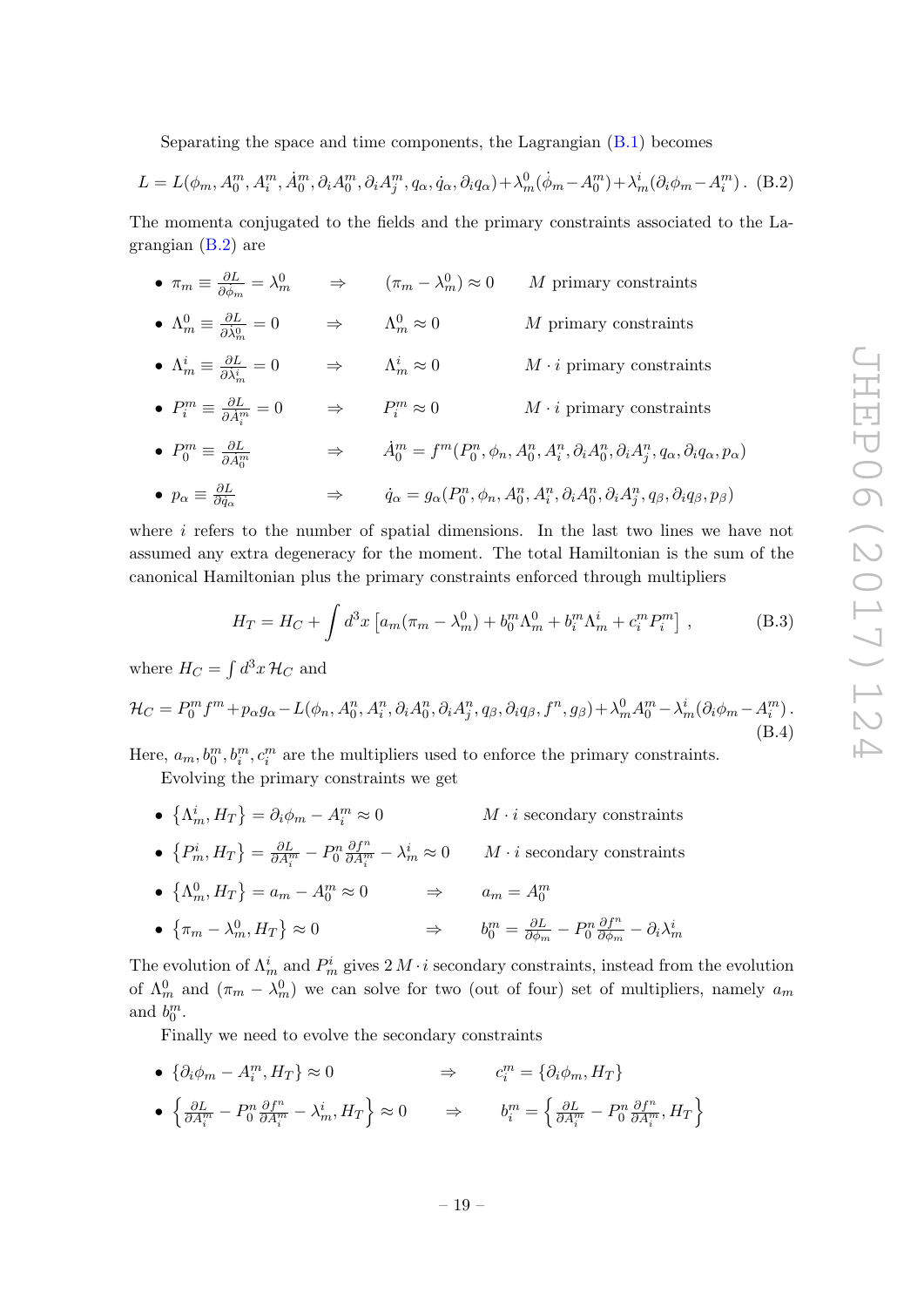All the multipliers are now completely determined and the procedure stops. It is easy to verify that all these constraints are second class, indeed they are simply associated with the redundancy of description we have used to reduce the order of the Lagrangian. We started with  $2(3M + 2M \cdot i + A)$  canonical variables and we found  $2(M + M \cdot i)$  constraints, therefore we are left with  $2(2M+A)$  canonical dof, or  $2M+A$  physical dof. As it is well known,  $M$  of these dof are due to the higher derivative terms in the Lagrangian  $(B.1)$  and usually are associated with instabilities.

The safest of the solutions is to require that none of them actually propagate, demanding the existence of M extra primary constraints in the  $(A_0^m, P_0^m)$  sector. Since we are not considering here gauge invariant theories, we will also need to demand that these primary constraints generate M secondary ones.

#### <span id="page-20-0"></span>B.2 Degenerate Lagrangians

As we have seen, the fields  $A_i^m$  and  $\lambda_m^i$  don't play any significant rule so can be ignored in the rest of the analysis. Also, to simplify the notation, from now on we drop the suffix "zero" from  $A_0$  and  $P_0$ .

Requiring the existence of extra  $M$  primary constraints means that the system of momenta  $P^m = \partial L / \partial \dot{A}^m$  cannot be inverted anymore and solved in terms of the velocities  $\dot{A}^m$ . The constraints therefore take the form

<span id="page-20-1"></span>
$$
\chi^m \equiv P^m - F^m(A^n, \partial_i A^n, q_\alpha, \partial_i q_\alpha, p_\alpha) \approx 0, \qquad (B.5)
$$

and need to be added to the total Hamiltonian as

<span id="page-20-3"></span>
$$
H_T = H_C + \int d^3x \,\xi_m \chi^m \,,\tag{B.6}
$$

where  $\xi_m$  are the usual multipliers and we have omitted the other primary constraints already analysed in the former section as they do not interact with the new ones.

It can be shown [\[32\]](#page-27-3) that the existence of the constraints [\(B.5\)](#page-20-1) is in one-to-one correspondence with the degeneracy of the Hessian matrix of the Lagrangian with respect to the velocities  $\dot{A}^m$  and  $\dot{q}_\alpha$ , i.e. conditions [\(A.11\)](#page-17-1). Therefore, in order to have the primary constraints  $(B.5)$ , our Lagrangian has to satisfy the conditions  $(A.11)$ .

The evolution of the constraints [\(B.5\)](#page-20-1) gives

<span id="page-20-2"></span>
$$
\{\chi^m(x), H_T\} = \{\chi^m(x), H_C\} + \left\{\chi^m(x), \int d^3y \,\xi_n(y)\chi^n(y)\right\},\tag{B.7}
$$

and the last term is composed by the following parts

$$
\left\{P^m(x), \int d^3y \,\xi_n(y)F^n(y)\right\} = \left(-\frac{\partial F^n}{\partial A^m} + \partial_i \frac{\partial F^n}{\partial(\partial_i A^m)}\right)\xi_n + \frac{\partial F^n}{\partial(\partial_i A^m)}\partial_i \xi_n, \tag{B.8}
$$

$$
\left\{ F^m(x), \int d^3y \,\xi_n(y) P^n(y) \right\} = \frac{\partial F^m}{\partial A^n} \xi_n + \frac{\partial F^m}{\partial (\partial_i A^n)} \partial_i \xi_n , \tag{B.9}
$$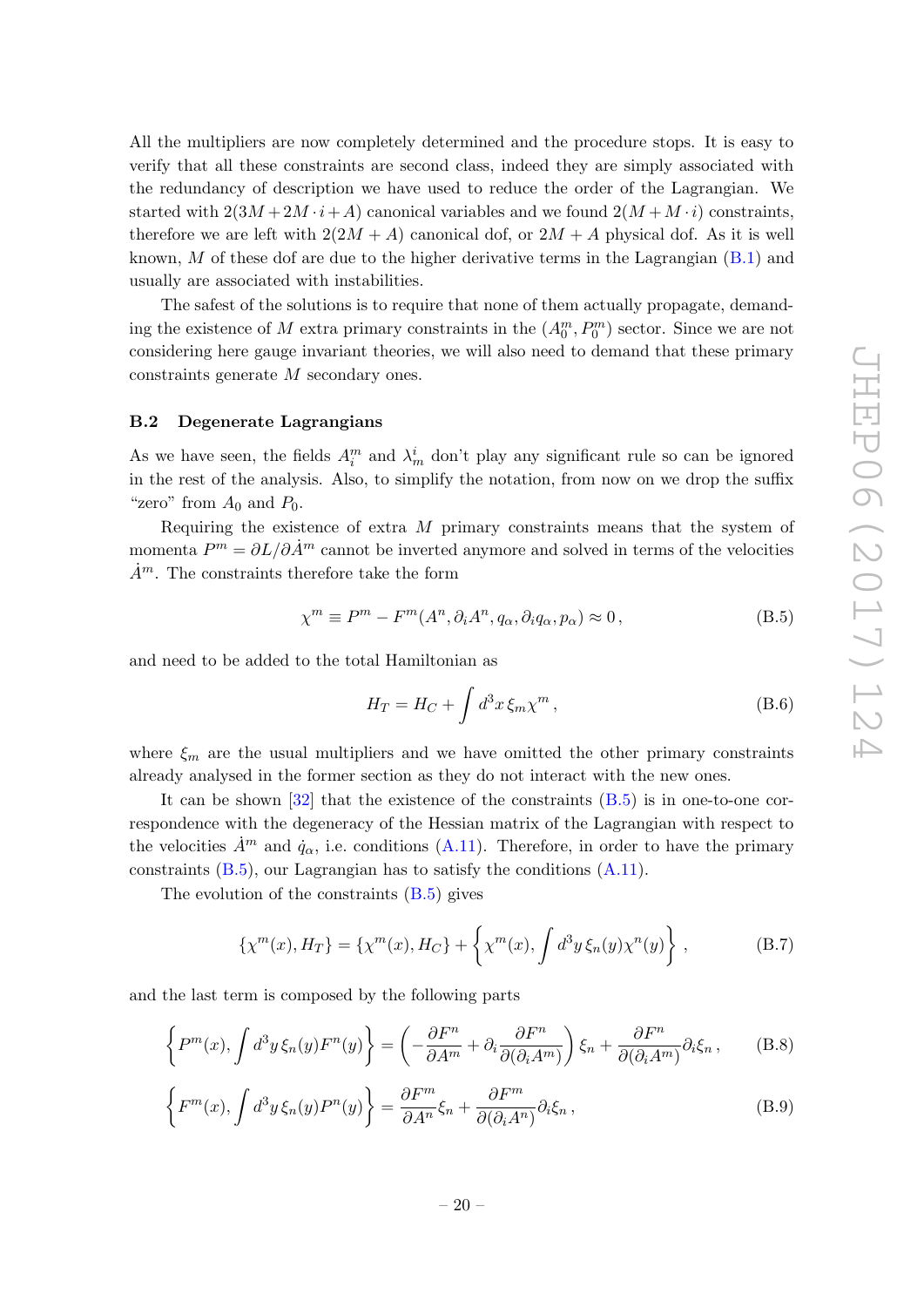$$
\left\{ F^{m}(x), \int d^{3}y \,\xi_{n}(y)F^{n}(y) \right\} = \left( \frac{\partial F^{m}}{\partial q_{\alpha}} \frac{\partial F^{n}}{\partial p_{\alpha}} - \frac{\partial F^{m}}{\partial p_{\alpha}} \frac{\partial F^{n}}{\partial q_{\alpha}} \right. \\
\left. + \frac{\partial F^{m}}{\partial(\partial_{i}q_{\alpha})} \partial_{i} \frac{\partial F^{n}}{\partial p_{\alpha}} + \frac{\partial F^{m}}{\partial p_{\alpha}} \partial_{i} \frac{\partial F^{n}}{\partial(\partial_{i}q_{\alpha})} \right) \xi_{n} \\
+ \left( \frac{\partial F^{m}}{\partial(\partial_{i}q_{\alpha})} \frac{\partial F^{n}}{\partial p_{\alpha}} + \frac{\partial F^{m}}{\partial p_{\alpha}} \frac{\partial F^{n}}{\partial(\partial_{i}q_{\alpha})} \right) \partial_{i} \xi_{n} . \tag{B.10}
$$

The Poisson brackets [\(B.7\)](#page-20-2) have therefore the form

$$
\{\chi^{m}(x), H_{T}\} = \{\chi^{m}(x), H_{C}\} + S^{mn}\xi_{n} + (S_{i})^{mn}\partial_{i}\xi_{n},
$$
\n(B.11)

and in order to give secondary constraints we need to remove their dependency from  $\xi_n$ . This gives the new conditions  $S^{mn} = (S_i)^{mn} = 0$ , whose specific form is easily obtainable from equations  $(B.8)$ – $(B.10)$ .

Using the primary constraints  $(B.5)$ , it is possible to relate the derivatives of  $F<sup>m</sup>$  to those of the Lagrangian, namely

<span id="page-21-1"></span>
$$
\frac{\partial F^m}{\partial p_\alpha} = -V^m_\alpha,
$$
\n
$$
\frac{\partial F^m}{\partial q_\alpha} = L_{\dot{A}_m q_\alpha} + L_{\dot{q}_\beta q_\alpha} V^m_\beta,
$$
\n
$$
\frac{\partial F^m}{\partial (\partial_i q_\alpha)} = L_{\dot{A}_m \partial_i q_\alpha} + L_{\dot{q}_\beta \partial_i q_\alpha} V^m_\beta,
$$
\n
$$
\frac{\partial F^m}{\partial A^n} = L_{\dot{A}_m A_n} + L_{\dot{q}_\alpha A_n} V^m_\alpha,
$$
\n
$$
\frac{\partial F^m}{\partial (\partial_i A^n)} = L_{\dot{A}_m \partial_i A_n} + L_{\dot{q}_\alpha \partial_i A_n} V^m_\alpha.
$$
\n(B.12)

Finally, substituting these relations in the above conditions, we get exactly equations [\(A.19\)](#page-18-4) and [\(A.20\)](#page-18-5).

# <span id="page-21-0"></span>C Redefinitions

In this appendix we discuss the possible redefinitions (of fields as well as coordinates) that can relate seemingly different theories.

Let us consider a Lagrangian,  $\bar{L}(\bar{\phi}, \bar{\partial}_{\mu}\bar{\phi}, \bar{\partial}_{\mu}\bar{\partial}_{\nu}\bar{\phi}, \bar{q}, \bar{\partial}_{\mu}\bar{q})$ , where the fields are functions of barred space-time coordinates  $\bar{x}^{\mu}$ . Now assume that the Lagrangian belongs to any of the three degeneracy classes as discussed in section [3.](#page-9-0) We would like to know whether theories belonging to one of the degeneracy classes can be mapped to standard and/or simpler forms, again belonging to one of the classes, via general local and invertible redefinitions of both the fields as well as the space-time coordinates. Such a general transformation is of the form

<span id="page-21-2"></span>
$$
\bar{x}^{\mu} = \bar{x}^{\mu} [x^{\nu}, \phi_n, q_{\beta}],
$$
  
\n
$$
\bar{\phi}_m(\bar{x}^{\mu}) = \bar{\phi}[x^{\nu}, \phi_n, q_{\beta}],
$$
  
\n
$$
\bar{q}_{\alpha}(\bar{x}^{\mu}) = \bar{q}_{\alpha}[x^{\nu}, \phi_n, q_{\beta}],
$$
\n(C.1)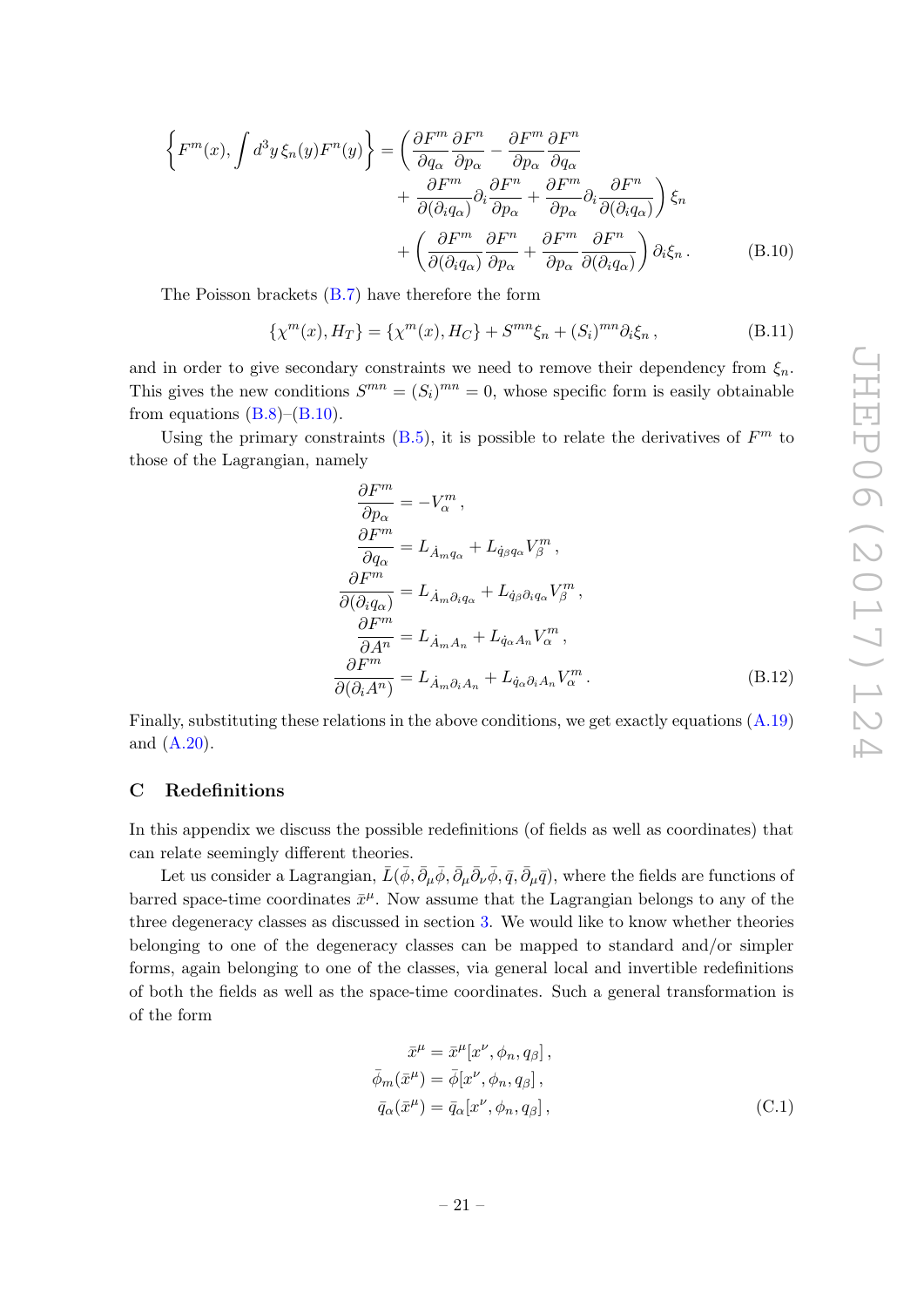where the brackets indicate functional dependence (so dependence on the derivatives of the fields is implicit). Performing such a redefinition, the Lagrangian transforms as

$$
L[x^{\mu}, \phi_m, q_{\alpha}] = |\det \frac{\partial \bar{x}^{\mu}}{\partial x^{\nu}} | \bar{L}(\bar{\phi}, \bar{\partial}_{\mu}\bar{\phi}, \bar{\partial}_{\mu}\bar{\partial}_{\nu}\bar{\phi}, \bar{q}, \bar{\partial}_{\mu}\bar{q}) .
$$
 (C.2)

In order for this transformed Lagrangian, L, to fall within the scope of our analysis, we must demand

$$
L[x^{\mu}, \phi_m, q_{\alpha}] = L(\phi_m, \partial_{\mu}\phi_m, \partial_{\mu}\partial_{\nu}\phi_m, q_{\alpha}, \partial_{\mu}q_{\alpha}), \qquad (C.3)
$$

and degeneracy of the Lagrangian then automatically follows from the invertibility of the performed transformation. Now, in order for this to be the case in general, i.e. modulo accidental cancellations, we must restrict ourselves to those transformations  $(C.1)$  for which  $|\text{det} \frac{\partial \tilde{x}^{\mu}}{\partial x^{\nu}}|$ ,  $\bar{\phi}_m$ ,  $\bar{\partial}_{\mu} \bar{\phi}_m$ ,  $\bar{q}_{\mu} \bar{q}_{\nu}$ ,  $\bar{q}_{\alpha}$ ,  $\bar{\partial}_{\mu} \bar{q}_{\alpha}$  are all functions of  $(\phi_n, \partial_{\mu} \phi_n, \partial_{\mu} \partial_{\nu} \phi_n, q_{\beta}, \partial_{\mu} q_{\beta})$ .

We do not know what the most general such transformation is, but let us note some notable types of transformations that fall within this class. The first are of course the well known *field redefinitions*, i.e. transformations that only mix the fields (and possibly their derivatives) amongst themselves, but do not allow for mixing with the space-time coordinates. As seen in section [3.2,](#page-10-0) these transformations are sufficient to analyse Class II.

A less frequently considered type of transformations are the contact transformations. An n-th order contact transformation is an invertible redefinition that maps a set of spacetime coordinates, fields and derivatives  $(x^{\mu}, \psi_i, \partial \psi_i, \dots, \partial^n \psi_i)$  to another set of new coordinates, fields and derivatives  $(\bar{x}^{\mu}, \bar{\psi}_i, \bar{\partial}\bar{\psi}_i, \dots, \bar{\partial}^n{\psi}_i)$ . Here in principle any of the barred quantities, both the coordinates as well as the fields and derivatives, can depend on any of the unbarred quantities. The simplest such transformations are the 0-th order contact transformations, i.e. the point transformations, that only truly mix the space-time coordinates and the fields. Now, it turns out that in fact only very little nontrivial higher order contact transformations exist. It has been proven that all contact transformations involving more than one field, are prolongations of point transformations. In the case of a single field nontrivial 1st-order contact transformations  $do$  exist,  $9$  but all higher order ones are prolongations of 0th/1st-order transformations. As we show in section [3.3,](#page-12-0) extensions of these contact transformations play a role in the analysis of Class III.

## <span id="page-22-0"></span>C.1 Extended contact transformations in the  $(\phi(t), q(t))$  case

Here we determine the most general transformation in the case of mechanical systems with a single higher derivative variable and a single healthy variable. Let us consider a Lagrangian,  $\bar{L}(\bar{\phi}, \bar{\phi}', \bar{\phi}'', \bar{q}, \bar{q}')$ , belonging to any of the three degeneracy classes as discussed in section [3.](#page-9-0) Performing a general, invertible, redefinition

$$
\bar{t} = \bar{t}[t, \phi, q] = \bar{t}(t, \phi, \dot{\phi}, \dots, \phi^{(n)}, q, \dot{q}, \dots, q^{(m)}),
$$
  
\n
$$
\bar{\phi}(\bar{t}) = \bar{\phi}[t, \phi, q] = \bar{\phi}(t, \phi, \dot{\phi}, \dots, \phi^{(p)}, q, \dot{q}, \dots, q^{(q)}),
$$
  
\n
$$
\bar{q}(\bar{t}) = \bar{q}[t, \phi, q] = \bar{q}(t, \phi, \dot{\phi}, \dots, \phi^{(r)}, q, \dot{q}, \dots, q^{(s)}),
$$
\n(C.4)

<span id="page-22-1"></span> $9A$  notable example of such a contact transformation is Galileon duality [\[50,](#page-28-2) [51\]](#page-28-3), which allows one to relate different Galileon theories to each other.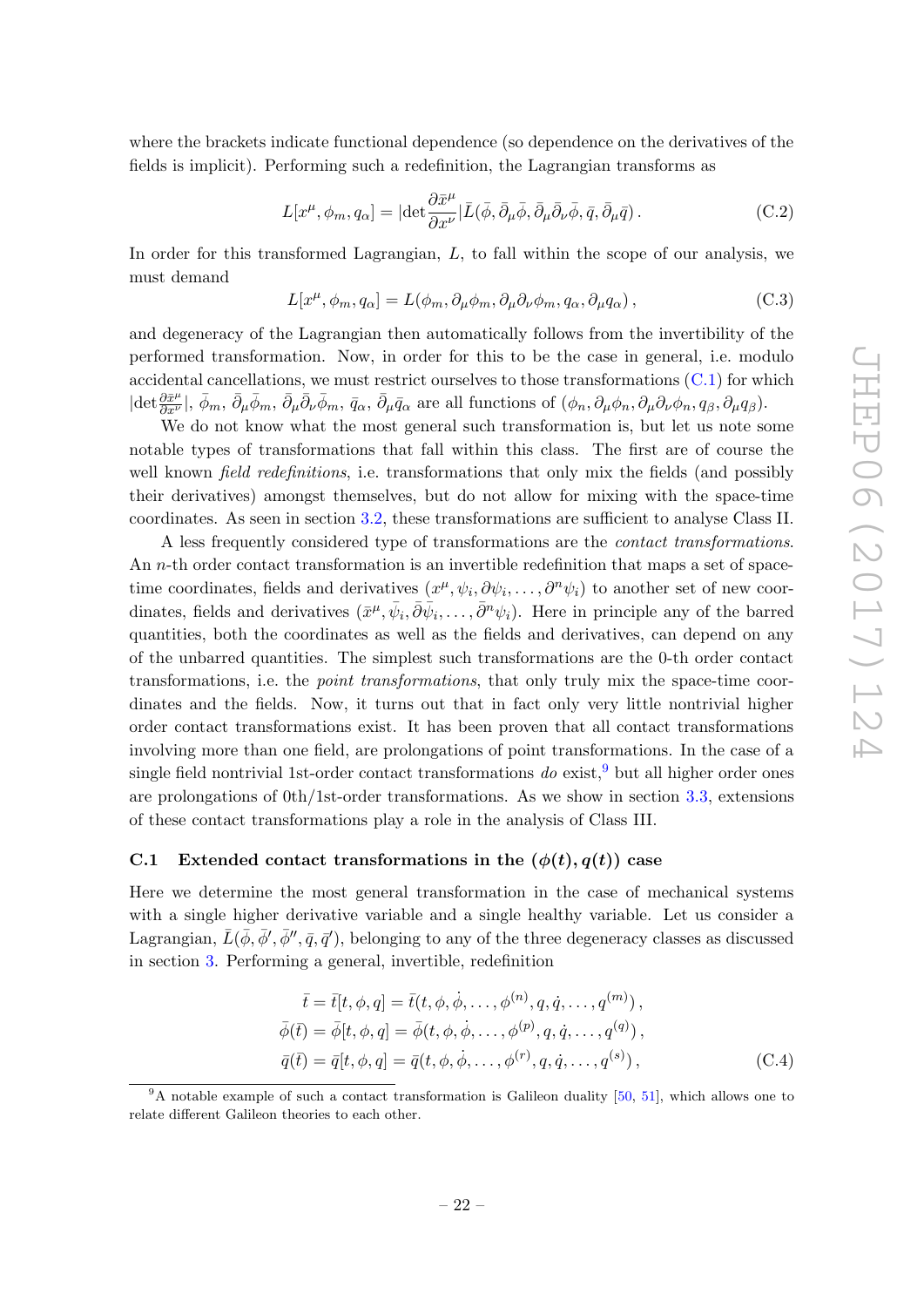the Lagrangian transforms as

$$
L[t, \phi, q] = \frac{d\bar{t}}{dt}\bar{L}.
$$
 (C.5)

As noted we should only consider redefinitions for which

$$
L[t, \phi, q] = L(\phi, \dot{\phi}, \ddot{\phi}, q, \dot{q}).
$$
\n(C.6)

In order for this to be the case in general, i.e. modulo accidental cancellations, we must demand that the same holds for  $\frac{d\bar{t}}{dt}$ ,  $\bar{\phi}$ ,  $\bar{\phi}'$ ,  $\bar{\phi}''$ ,  $\bar{q}$  and  $\bar{q}'$ .

Thus, first requiring that  $\frac{d\bar{t}}{dt} = \frac{d\bar{t}}{dt}(\phi, \dot{\phi}, \ddot{\phi}, q, \dot{q})$ , yields

$$
\bar{t} = at + f(\phi, \dot{\phi}, q), \tag{C.7}
$$

where f is arbitrary, and  $a \neq 0$  is a constant. Next starting from

$$
\bar{\phi} = \bar{\phi}(\phi, \dot{\phi}, \ddot{\phi}, q, \dot{q}), \qquad (C.8)
$$

$$
\bar{q} = \bar{q}(\phi, \dot{\phi}, \ddot{\phi}, q, \dot{q}),\tag{C.9}
$$

and demanding the same dependence for their first derivatives

$$
\bar{\phi}' = \frac{d\bar{\phi}}{d\bar{t}} = \left(\frac{d\bar{t}}{dt}\right)^{-1} \left(\bar{\phi}_{\ddot{\phi}} \ddot{\phi} + \bar{\phi}_{\dot{q}} \ddot{q} + \dots\right),\tag{C.10}
$$

$$
\vec{q}' = \frac{d\bar{q}}{d\bar{t}} = \left(\frac{d\bar{t}}{dt}\right)^{-1} \left(\bar{q}_{\ddot{\phi}} \ddot{\phi} + \bar{q}_{\dot{q}} \ddot{q} + \ldots\right),\tag{C.11}
$$

yields  $\bar{\phi}_{\ddot{\phi}} = \bar{\phi}_{\dot{q}} = \bar{q}_{\ddot{\phi}} = \bar{q}_{\dot{q}} = 0$ . Thus in fact we find

$$
\bar{\phi} = \bar{\phi}(\phi, \dot{\phi}, q), \tag{C.12}
$$

$$
\bar{q} = \bar{q}(\phi, \dot{\phi}, q). \tag{C.13}
$$

Subsequently calculating the second derivative of  $\bar{\phi}$  yields

$$
\bar{\phi}'' = \frac{d^2 \bar{\phi}}{d\bar{t}^2} = \left(\frac{d\bar{t}}{dt}\right)^{-1} \left(\bar{\phi}'_{\ddot{\phi}} \ddot{\phi} + \bar{\phi}'_{\dot{q}} \ddot{q} + \ldots\right), \qquad (C.14)
$$

from which we conclude that

$$
0 = \bar{\phi}'_{\dot{\phi}} \qquad \Rightarrow \qquad 0 = (a + \bar{t}_{\phi}\dot{\phi} + \bar{t}_{\dot{\phi}}\ddot{\phi} + \bar{t}_{q}\dot{q})\bar{\phi}_{\dot{\phi}} - (\bar{\phi}_{\phi}\dot{\phi} + \bar{\phi}_{\dot{\phi}}\ddot{\phi} + \bar{\phi}_{q}\dot{q})\bar{t}_{\dot{\phi}} , \tag{C.15}
$$

$$
0 = \bar{\phi}'_q \qquad \Rightarrow \qquad 0 = (a + \bar{t}_{\phi}\dot{\phi} + \bar{t}_{\dot{\phi}}\ddot{\phi} + \bar{t}_q\dot{q})\bar{\phi}_q - (\bar{\phi}_{\phi}\dot{\phi} + \bar{\phi}_{\dot{\phi}}\ddot{\phi} + \bar{\phi}_q\dot{q})\bar{t}_q, \qquad (C.16)
$$

which can be rewritten as:

<span id="page-23-0"></span>
$$
0 = \bar{t}_q \bar{\phi}_{\dot{\phi}} - \bar{\phi}_q \bar{t}_{\dot{\phi}} ,
$$
  
\n
$$
0 = (a + \bar{t}_{\phi} \dot{\phi}) \bar{\phi}_{\dot{\phi}} - \bar{\phi}_{\phi} \dot{\phi} \bar{t}_{\dot{\phi}} ,
$$
  
\n
$$
0 = (a + \bar{t}_{\phi} \dot{\phi}) \bar{\phi}_q - \bar{\phi}_{\phi} \dot{\phi} \bar{t}_q .
$$
\n(C.17)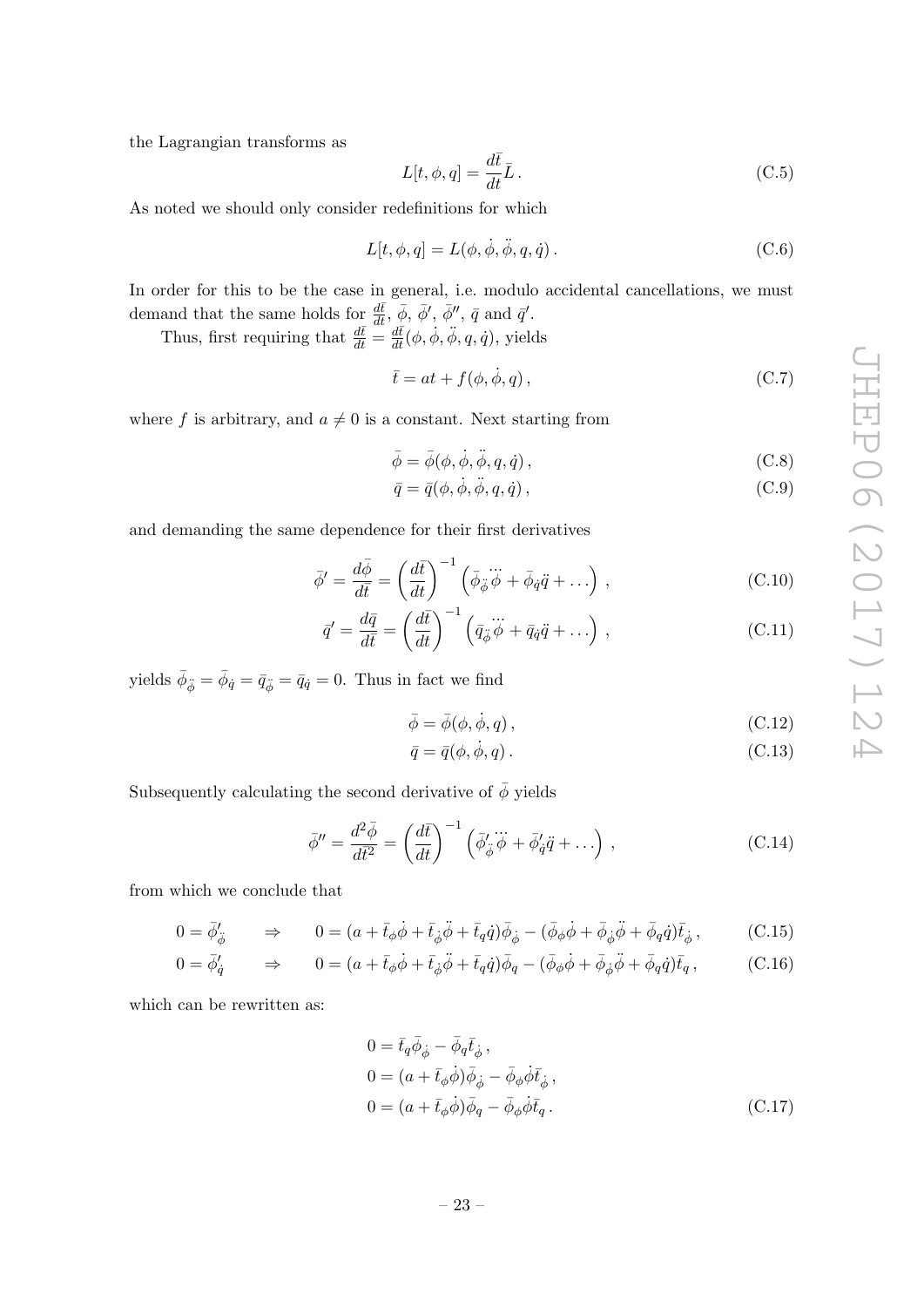Thus we conclude that the only redefinitions that satisfy our demands are of the form

$$
\begin{aligned}\n\bar{t} &= at + f(\phi, \dot{\phi}, q), \\
\bar{\phi} &= g(\phi, \dot{\phi}, q), \\
\bar{q} &= h(\phi, \dot{\phi}, q), \\
\bar{q}' &= H(\phi, \dot{\phi}, \ddot{\phi}, q, \dot{q}), \\
\bar{q}' &= H(\phi, \dot{\phi}, \ddot{\phi}, q, \dot{q}),\n\end{aligned}
$$
\n(C.18)

where f and g have to satisfy the differential equations [\(C.17\)](#page-23-0) and G, G and H follow from  $f, g$  and h. Of course one must also require invertibility of the transformation, which is precisely the case if one can solve  $\bar{\phi}$ ,  $\bar{\phi}'$  and  $\bar{q}$  for  $\phi$ ,  $\dot{\phi}$  and q. Note that these transformations generally go beyond contact transformations since they do not map any set of  $n$ -th (and lower) order derivatives to a new set of  $n$ -th (and lower) order derivatives.

#### <span id="page-24-0"></span>C.2 Lorentz invariant field redefinitions

In this appendix we prove the following statement: a manifestly Lorentz invariant theory  $L_{II}(\partial_{\mu}\partial_{\nu}\phi_m, \partial_{\mu}\phi_m, \partial_{\mu}q_{\alpha}, q_{\alpha})$ , belonging to Class II, can be put in a manifestly Lorentz invariant form  $\bar{L}_I(\partial_\nu \partial_\nu \phi_m, \partial_\mu \phi_m, \phi_m, \partial_\mu \bar{q}_\alpha, \bar{q}_\alpha)$  (with  $\bar{q}_\alpha = \bar{q}_\alpha(q, \phi, \partial \phi)$  being Lorentz scalars), if and only if  $W_m^{\mu\alpha} \equiv (V_m^\alpha, \alpha_m^{i\alpha})$  is a Lorentz vector and

<span id="page-24-2"></span>
$$
\frac{\partial W_n^{\mu\beta}}{\partial \partial_\nu \phi_m} - \frac{\partial W_m^{\nu\beta}}{\partial \partial_\mu \phi_n} + W_m^{\nu\alpha} \frac{\partial W_n^{\mu\beta}}{\partial q_\alpha} - W_n^{\mu\alpha} \frac{\partial W_m^{\nu\beta}}{\partial q_\alpha} = 0.
$$
 (C.19)

Let us start with necessity. Assume that both  $L_{II}$  and  $\overline{L}_{I}$  are manifestly Lorentz invariant and related via a field redefinition of the specified form. Since  $\bar{L}_I$  is Lorentz invariant, not only  $\bar{V}_m^{\alpha} = 0$  but also  $\bar{\alpha}_m^{i\alpha} = 0$  (as noted in section [3.1\)](#page-9-1). Then, by calculating  $W_m^{\mu\alpha}$  one finds

<span id="page-24-1"></span>
$$
\frac{\partial \bar{q}_{\alpha}}{\partial \partial_{\mu}\phi_m} + W_m^{\mu\beta} \frac{\partial \bar{q}_{\alpha}}{\partial q_{\beta}} = 0.
$$
 (C.20)

Therefore, since  $\bar{q}_{\alpha}$  is Lorentz invariant, we conclude that  $W_m^{\mu\alpha} = -\left(\frac{\partial \bar{q}_{\beta}}{\partial \partial_{\mu}\phi}\right)$  $\frac{\partial \bar{q}_{\beta}}{\partial \partial_{\mu}\phi_m}$ )  $\left(\frac{\partial \bar{q}_{\beta}}{\partial q_{\alpha}}\right)^{-1}$  is a Lorentz vector. Lastly, one notes that the consistency conditions corresponding to [\(C.20\)](#page-24-1) are precisely  $(C.19)$ , which are thus automatically satisfied.

Now, for sufficiency we first note that since  $W_m^{\mu\beta}$  is a Lorentz vector and  $V_m^{\beta}$  =  $V_m^{\beta}(q_\alpha, \phi_n, \partial_\mu \phi_n)$ , the most general form is given by

$$
W_m^{\mu\beta}(q_\alpha, \phi_p, \partial_\mu \phi_p) = A_m^{n\beta} \partial^\mu \phi_n, \qquad A_m^{n\beta} = A_m^{n\beta}(q_\alpha, \phi_p, X_{p,q}), \qquad X_{p,q} \equiv \frac{1}{2} \partial_\mu \phi_p \partial^\mu \phi_q.
$$
\n(C.21)

Plugging this specific expression into  $(C.19)$  it follows that

$$
\left(A_n^{m\beta} - A_m^{n\beta}\right)\eta^{\mu\nu} + \left(\frac{\partial A_n^{p\beta}}{\partial X_{mq}} - \frac{\partial A_m^{q\beta}}{\partial X_{np}} + A_m^{p\alpha}\frac{\partial A_n^{q\beta}}{\partial q_{\alpha}} - A_n^{q\alpha}\frac{\partial A_m^{p\beta}}{\partial q_{\alpha}}\right)\partial^{\mu}\phi_p\partial^{\nu}\phi_q = 0. \quad \text{(C.22)}
$$

Since both terms in parenthesis are Lorentz invariant, one sees that  $A_n^{m\beta} = A_m^{n\beta}$ . Next we observe that because the consistency conditions  $(C.19)$  are satisfied, one can always find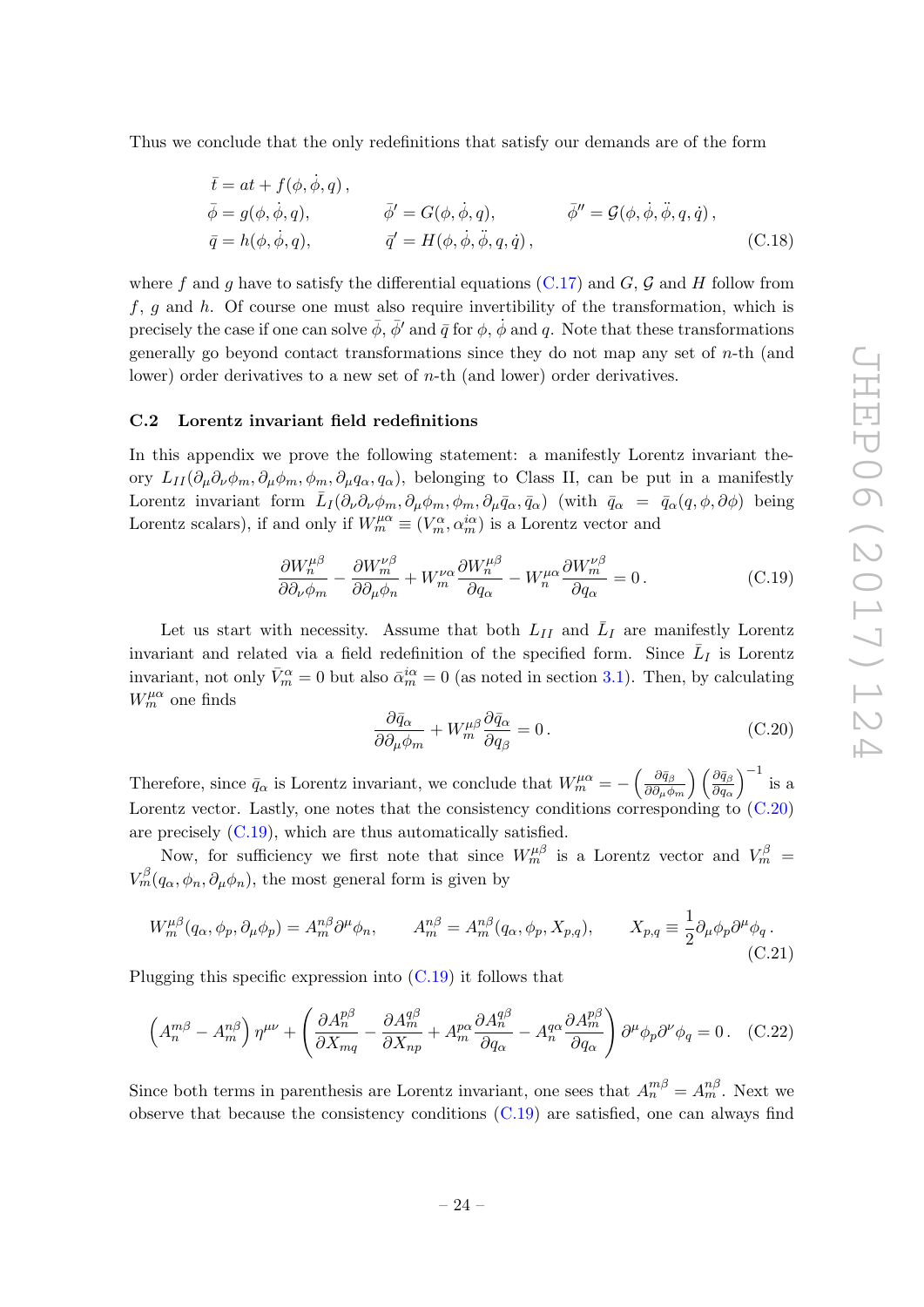independent  $\bar{q}_{\alpha}$  that satisfy [\(C.20\)](#page-24-1). Picking precisely such a redefinition and calculating its variation under Lorentz transformations yields

$$
\delta \bar{q}_{\alpha} = \frac{\partial \bar{q}_{\alpha}}{\partial \partial_{\mu} \phi_{m}} \delta \partial_{\mu} \phi_{m}
$$
  
\n
$$
= -W_{m}^{\mu\beta} (\delta \partial_{\mu} \phi_{m}) \frac{\partial \bar{q}_{\beta}}{\partial q_{\alpha}}
$$
  
\n
$$
= \left( A_{m}^{n\beta} \partial^{\mu} \phi_{n} \omega_{\mu\nu} \partial^{\nu} \phi_{m} \right) \frac{\partial \bar{q}_{\beta}}{\partial q_{\alpha}}
$$
  
\n
$$
= 0, \qquad (C.23)
$$

where we used the symmetry of  $A_n^{m\beta}$ . Thus, we conclude that  $\bar{q}_{\alpha}$  is a Lorentz scalar and hence a manifestly Lorentz invariant field redefinition (and so is its inverse). Starting from a manifestly Lorentz invariant theory and performing this redefinition one obtains a Lagrangian belonging to Class I (since  $(C.20)$  implies that  $\bar{W}^{\mu\alpha}_{m} = 0$ ) that is also manifestly Lorentz invariant.

Open Access. This article is distributed under the terms of the Creative Commons Attribution License [\(CC-BY 4.0\)](https://creativecommons.org/licenses/by/4.0/), which permits any use, distribution and reproduction in any medium, provided the original author(s) and source are credited.

## References

- <span id="page-25-0"></span>[1] M. Ostrogradsky, M´emoires sur les equations differentielle relatives au probleme des  $isopérimètres, Mem. Ac. St. Petersburg VI 4 (1850) 385.$
- <span id="page-25-1"></span>[2] R.P. Woodard, Ostrogradsky's theorem on Hamiltonian instability, [Scholarpedia](https://doi.org/10.4249/scholarpedia.32243) 10 (2015) [32243](https://doi.org/10.4249/scholarpedia.32243) [[arXiv:1506.02210](https://arxiv.org/abs/1506.02210)] [IN[SPIRE](https://inspirehep.net/search?p=find+EPRINT+arXiv:1506.02210)].
- <span id="page-25-2"></span>[3] E.C.G. Sudarshan and N. Mukunda, Classical Dynamics: A Modern Perspective, John Wiley and Son, New York, U.S.A. (1974).
- <span id="page-25-3"></span>[4] H.J. Rothe and K.D. Rothe, Classical and Quantum Dynamics of Constrained Hamiltonian Systems, World Scientific Publishing, Singapore (2010) [https://doi.org/10.1142/9789814299657.](https://doi.org/10.1142/9789814299657)
- <span id="page-25-4"></span>[5] A. Nicolis, R. Rattazzi and E. Trincherini, The Galileon as a local modification of gravity, Phys. Rev. D 79 [\(2009\) 064036](https://doi.org/10.1103/PhysRevD.79.064036) [[arXiv:0811.2197](https://arxiv.org/abs/0811.2197)] [IN[SPIRE](https://inspirehep.net/search?p=find+EPRINT+arXiv:0811.2197)].
- <span id="page-25-5"></span>[6] C. Deffayet, S. Deser and G. Esposito-Farese, Generalized Galileons: All scalar models whose curved background extensions maintain second-order field equations and stress-tensors, [Phys.](https://doi.org/10.1103/PhysRevD.80.064015) Rev. D 80 [\(2009\) 064015](https://doi.org/10.1103/PhysRevD.80.064015) [[arXiv:0906.1967](https://arxiv.org/abs/0906.1967)] [IN[SPIRE](https://inspirehep.net/search?p=find+EPRINT+arXiv:0906.1967)].
- <span id="page-25-6"></span>[7] D. Lovelock, The Einstein tensor and its generalizations, [J. Math. Phys.](https://doi.org/10.1063/1.1665613) 12 (1971) 498 [IN[SPIRE](https://inspirehep.net/search?p=find+J+%22J.Math.Phys.,12,498%22)].
- <span id="page-25-7"></span>[8] C. de Rham, G. Gabadadze and A.J. Tolley, Resummation of Massive Gravity, [Phys. Rev.](https://doi.org/10.1103/PhysRevLett.106.231101) Lett. 106 [\(2011\) 231101](https://doi.org/10.1103/PhysRevLett.106.231101) [[arXiv:1011.1232](https://arxiv.org/abs/1011.1232)] [IN[SPIRE](https://inspirehep.net/search?p=find+EPRINT+arXiv:1011.1232)].
- <span id="page-25-8"></span>[9] C. de Rham, G. Gabadadze and A.J. Tolley, *Ghost free Massive Gravity in the Stúckelberg* language, [Phys. Lett.](https://doi.org/10.1016/j.physletb.2012.03.081) **B** 711 (2012) 190  $\left[$ [arXiv:1107.3820](https://arxiv.org/abs/1107.3820) $\right]$  [IN[SPIRE](https://inspirehep.net/search?p=find+EPRINT+arXiv:1107.3820)].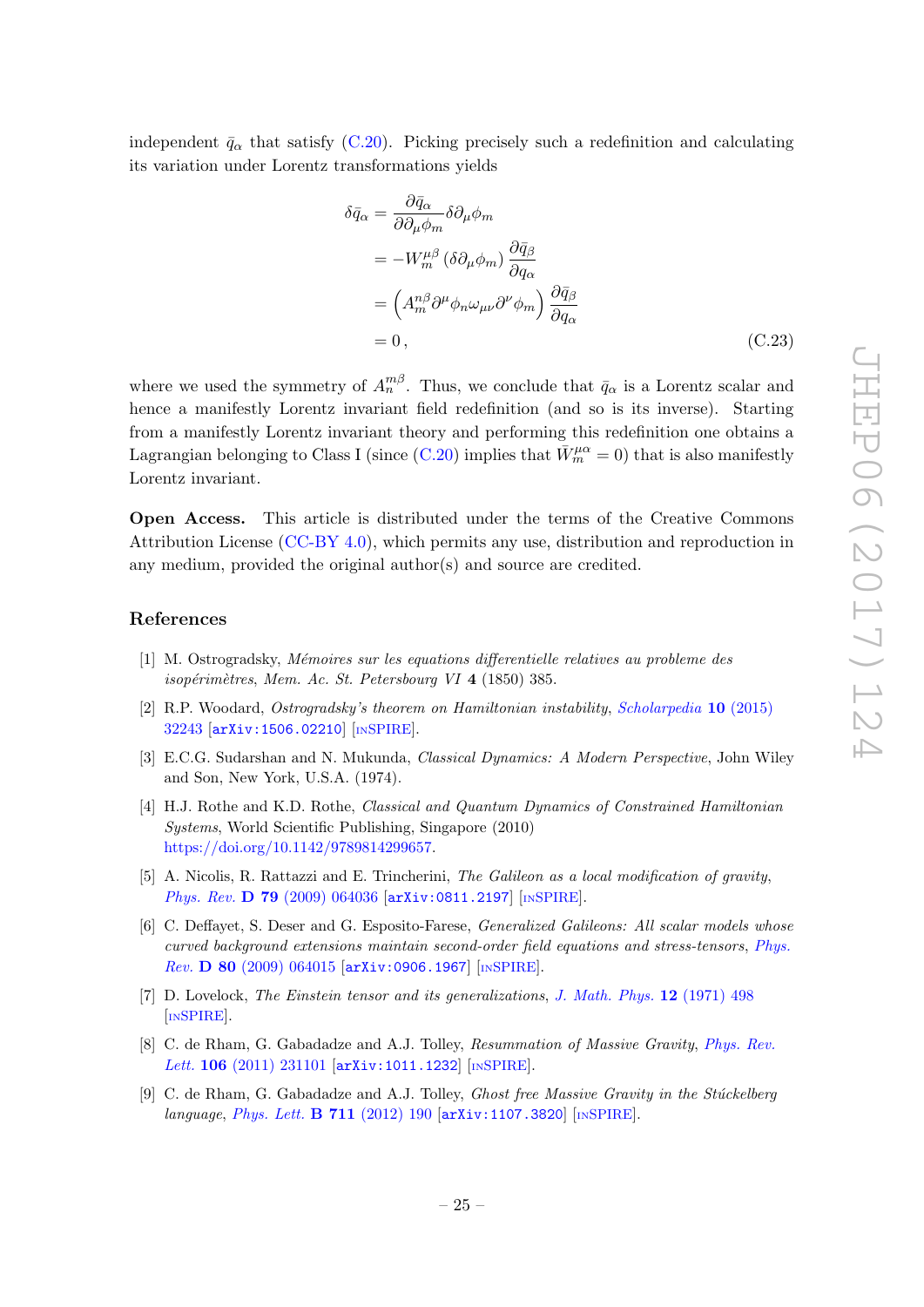- <span id="page-26-4"></span>[10] L. Heisenberg, Generalization of the Proca Action, JCAP 05 [\(2014\) 015](https://doi.org/10.1088/1475-7516/2014/05/015) [[arXiv:1402.7026](https://arxiv.org/abs/1402.7026)] [IN[SPIRE](https://inspirehep.net/search?p=find+EPRINT+arXiv:1402.7026)].
- <span id="page-26-0"></span>[11] G.W. Horndeski, Second-order scalar-tensor field equations in a four-dimensional space, [Int.](https://doi.org/10.1007/BF01807638) [J. Theor. Phys.](https://doi.org/10.1007/BF01807638) 10 (1974) 363 [IN[SPIRE](https://inspirehep.net/search?p=find+J+%22Int.J.Theor.Phys.,10,363%22)].
- <span id="page-26-1"></span>[12] T. Kobayashi, M. Yamaguchi and J. Yokoyama, Generalized G-inflation: Inflation with the most general second-order field equations, [Prog. Theor. Phys.](https://doi.org/10.1143/PTP.126.511) 126 (2011) 511 [[arXiv:1105.5723](https://arxiv.org/abs/1105.5723)] [IN[SPIRE](https://inspirehep.net/search?p=find+EPRINT+arXiv:1105.5723)].
- <span id="page-26-2"></span>[13] C. Deffayet, G. Esposito-Farese and A. Vikman, Covariant Galileon, [Phys. Rev.](https://doi.org/10.1103/PhysRevD.79.084003) D 79 (2009) [084003](https://doi.org/10.1103/PhysRevD.79.084003) [[arXiv:0901.1314](https://arxiv.org/abs/0901.1314)] [IN[SPIRE](https://inspirehep.net/search?p=find+EPRINT+arXiv:0901.1314)].
- <span id="page-26-3"></span>[14] C. Deffayet, X. Gao, D.A. Steer and G. Zahariade, From k-essence to generalised Galileons, Phys. Rev. **D 84** [\(2011\) 064039](https://doi.org/10.1103/PhysRevD.84.064039) [[arXiv:1103.3260](https://arxiv.org/abs/1103.3260)] [IN[SPIRE](https://inspirehep.net/search?p=find+EPRINT+arXiv:1103.3260)].
- <span id="page-26-5"></span>[15] G. Tasinato, Cosmic Acceleration from Abelian Symmetry Breaking, JHEP 04 [\(2014\) 067](https://doi.org/10.1007/JHEP04(2014)067) [[arXiv:1402.6450](https://arxiv.org/abs/1402.6450)] [IN[SPIRE](https://inspirehep.net/search?p=find+EPRINT+arXiv:1402.6450)].
- <span id="page-26-6"></span>[16] M. Hull, K. Koyama and G. Tasinato, Covariantized vector Galileons, [Phys. Rev.](https://doi.org/10.1103/PhysRevD.93.064012) D 93 [\(2016\) 064012](https://doi.org/10.1103/PhysRevD.93.064012) [[arXiv:1510.07029](https://arxiv.org/abs/1510.07029)] [IN[SPIRE](https://inspirehep.net/search?p=find+EPRINT+arXiv:1510.07029)].
- <span id="page-26-7"></span>[17] A. Chatzistavrakidis, F.S. Khoo, D. Roest and P. Schupp, Tensor Galileons and Gravity, JHEP 03 [\(2017\) 070](https://doi.org/10.1007/JHEP03(2017)070) [[arXiv:1612.05991](https://arxiv.org/abs/1612.05991)] [IN[SPIRE](https://inspirehep.net/search?p=find+EPRINT+arXiv:1612.05991)].
- <span id="page-26-8"></span>[18] M. Zumalacárregui and J. García-Bellido, Transforming gravity: from derivative couplings to matter to second-order scalar-tensor theories beyond the Horndeski Lagrangian, [Phys. Rev.](https://doi.org/10.1103/PhysRevD.89.064046) D 89 [\(2014\) 064046](https://doi.org/10.1103/PhysRevD.89.064046) [[arXiv:1308.4685](https://arxiv.org/abs/1308.4685)] [IN[SPIRE](https://inspirehep.net/search?p=find+EPRINT+arXiv:1308.4685)].
- [19] J. Gleyzes, D. Langlois, F. Piazza and F. Vernizzi, Healthy theories beyond Horndeski, [Phys.](https://doi.org/10.1103/PhysRevLett.114.211101) Rev. Lett. 114 [\(2015\) 211101](https://doi.org/10.1103/PhysRevLett.114.211101) [[arXiv:1404.6495](https://arxiv.org/abs/1404.6495)] [IN[SPIRE](https://inspirehep.net/search?p=find+EPRINT+arXiv:1404.6495)].
- <span id="page-26-9"></span>[20] J. Gleyzes, D. Langlois, F. Piazza and F. Vernizzi, Exploring gravitational theories beyond Horndeski, JCAP 02 [\(2015\) 018](https://doi.org/10.1088/1475-7516/2015/02/018) [[arXiv:1408.1952](https://arxiv.org/abs/1408.1952)] [IN[SPIRE](https://inspirehep.net/search?p=find+EPRINT+arXiv:1408.1952)].
- <span id="page-26-10"></span>[21] C. Deffayet, G. Esposito-Farese and D.A. Steer, Counting the degrees of freedom of generalized Galileons, Phys. Rev.  $\bf{D}$  92 [\(2015\) 084013](https://doi.org/10.1103/PhysRevD.92.084013) [[arXiv:1506.01974](https://arxiv.org/abs/1506.01974)] [IN[SPIRE](https://inspirehep.net/search?p=find+EPRINT+arXiv:1506.01974)].
- [22] D. Langlois and K. Noui, Degenerate higher derivative theories beyond Horndeski: evading the Ostrogradski instability, JCAP 02 [\(2016\) 034](https://doi.org/10.1088/1475-7516/2016/02/034)  $\left[$ [arXiv:1510.06930](https://arxiv.org/abs/1510.06930) $\right]$  [IN[SPIRE](https://inspirehep.net/search?p=find+EPRINT+arXiv:1510.06930)].
- [23] D. Langlois and K. Noui, Hamiltonian analysis of higher derivative scalar-tensor theories, JCAP 07 [\(2016\) 016](https://doi.org/10.1088/1475-7516/2016/07/016) [[arXiv:1512.06820](https://arxiv.org/abs/1512.06820)] [IN[SPIRE](https://inspirehep.net/search?p=find+EPRINT+arXiv:1512.06820)].
- [24] M. Crisostomi, M. Hull, K. Koyama and G. Tasinato, Horndeski: beyond, or not beyond?, JCAP 03 [\(2016\) 038](https://doi.org/10.1088/1475-7516/2016/03/038) [[arXiv:1601.04658](https://arxiv.org/abs/1601.04658)] [IN[SPIRE](https://inspirehep.net/search?p=find+EPRINT+arXiv:1601.04658)].
- <span id="page-26-12"></span>[25] M. Crisostomi, K. Koyama and G. Tasinato, Extended Scalar-Tensor Theories of Gravity, JCAP 04 [\(2016\) 044](https://doi.org/10.1088/1475-7516/2016/04/044) [[arXiv:1602.03119](https://arxiv.org/abs/1602.03119)] [IN[SPIRE](https://inspirehep.net/search?p=find+EPRINT+arXiv:1602.03119)].
- <span id="page-26-13"></span>[26] J. Ben Achour, D. Langlois and K. Noui, Degenerate higher order scalar-tensor theories beyond Horndeski and disformal transformations, Phys. Rev. D 93 [\(2016\) 124005](https://doi.org/10.1103/PhysRevD.93.124005) [[arXiv:1602.08398](https://arxiv.org/abs/1602.08398)] [IN[SPIRE](https://inspirehep.net/search?p=find+EPRINT+arXiv:1602.08398)].
- [27] C. de Rham and A. Matas, *Ostrogradsky in Theories with Multiple Fields*, *JCAP* **06** [\(2016\)](https://doi.org/10.1088/1475-7516/2016/06/041) [041](https://doi.org/10.1088/1475-7516/2016/06/041) [[arXiv:1604.08638](https://arxiv.org/abs/1604.08638)] [IN[SPIRE](https://inspirehep.net/search?p=find+EPRINT+arXiv:1604.08638)].
- <span id="page-26-11"></span>[28] J.M. Ezquiaga, J. García-Bellido and M. Zumalacárregui, Field redefinitions in theories beyond Einstein gravity using the language of differential forms, [Phys. Rev.](https://doi.org/10.1103/PhysRevD.95.084039) D 95 (2017) [084039](https://doi.org/10.1103/PhysRevD.95.084039) [[arXiv:1701.05476](https://arxiv.org/abs/1701.05476)] [IN[SPIRE](https://inspirehep.net/search?p=find+EPRINT+arXiv:1701.05476)].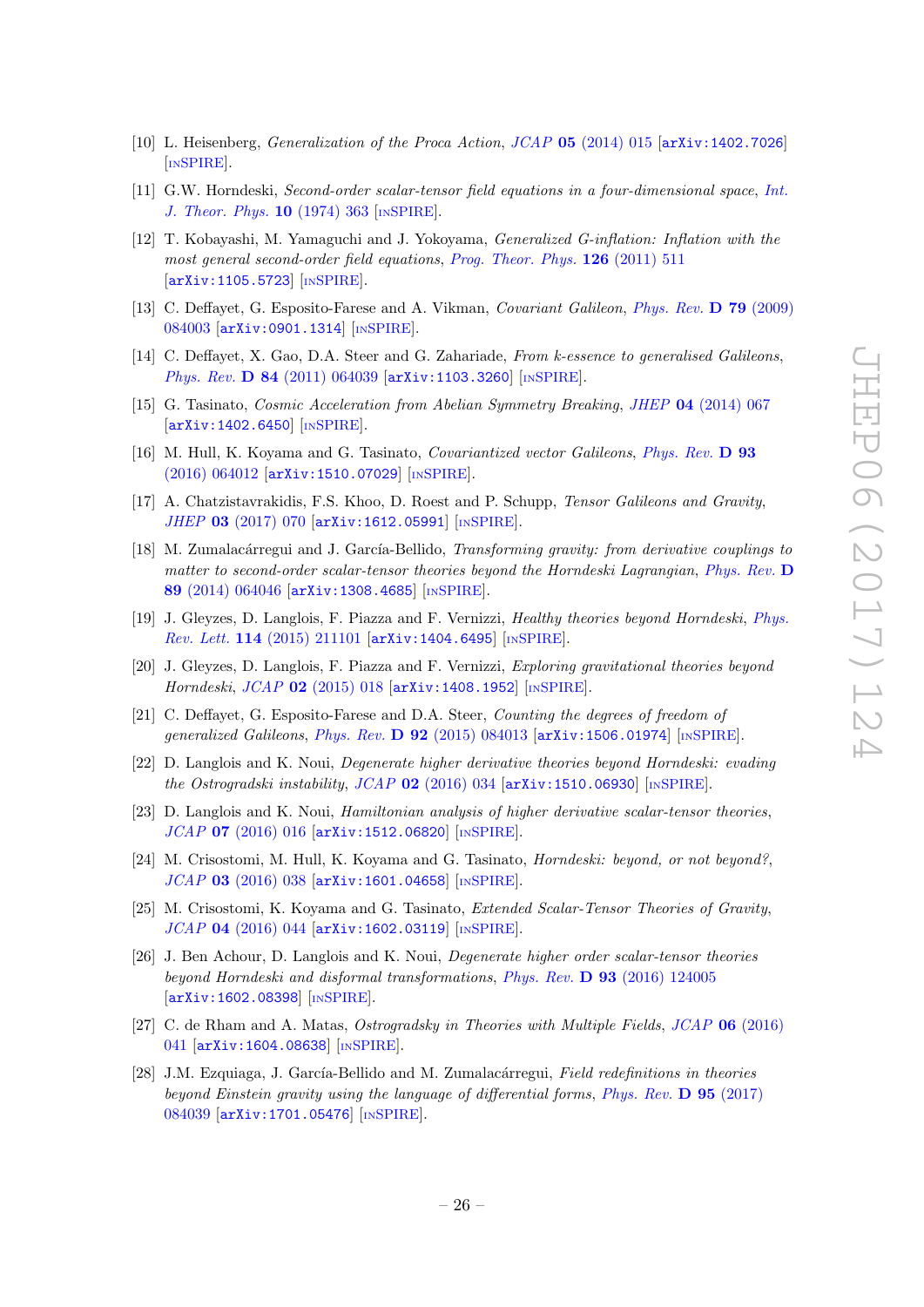- <span id="page-27-0"></span>[29] J. Ben Achour, M. Crisostomi, K. Koyama, D. Langlois, K. Noui and G. Tasinato, Degenerate higher order scalar-tensor theories beyond Horndeski up to cubic order, [JHEP](https://doi.org/10.1007/JHEP12(2016)100) 12 [\(2016\) 100](https://doi.org/10.1007/JHEP12(2016)100) [[arXiv:1608.08135](https://arxiv.org/abs/1608.08135)] [IN[SPIRE](https://inspirehep.net/search?p=find+EPRINT+arXiv:1608.08135)].
- <span id="page-27-1"></span>[30] L. Heisenberg, R. Kase and S. Tsujikawa, *Beyond generalized Proca theories, [Phys. Lett.](https://doi.org/10.1016/j.physletb.2016.07.052)* **B** 760 [\(2016\) 617](https://doi.org/10.1016/j.physletb.2016.07.052) [[arXiv:1605.05565](https://arxiv.org/abs/1605.05565)] [IN[SPIRE](https://inspirehep.net/search?p=find+EPRINT+arXiv:1605.05565)].
- <span id="page-27-2"></span>[31] R. Kimura, A. Naruko and D. Yoshida, *Extended vector-tensor theories, JCAP* 01 [\(2017\) 002](https://doi.org/10.1088/1475-7516/2017/01/002) [[arXiv:1608.07066](https://arxiv.org/abs/1608.07066)] [IN[SPIRE](https://inspirehep.net/search?p=find+EPRINT+arXiv:1608.07066)].
- <span id="page-27-3"></span>[32] H. Motohashi, K. Noui, T. Suyama, M. Yamaguchi and D. Langlois, *Healthy degenerate* theories with higher derivatives,  $JCAP$  07 [\(2016\) 033](https://doi.org/10.1088/1475-7516/2016/07/033) [[arXiv:1603.09355](https://arxiv.org/abs/1603.09355)] [IN[SPIRE](https://inspirehep.net/search?p=find+EPRINT+arXiv:1603.09355)].
- <span id="page-27-4"></span>[33] R. Klein and D. Roest, *Exorcising the Ostrogradsky ghost in coupled systems*, *[JHEP](https://doi.org/10.1007/JHEP07(2016)130)* 07 [\(2016\) 130](https://doi.org/10.1007/JHEP07(2016)130) [[arXiv:1604.01719](https://arxiv.org/abs/1604.01719)] [IN[SPIRE](https://inspirehep.net/search?p=find+EPRINT+arXiv:1604.01719)].
- <span id="page-27-5"></span>[34] H. Motohashi and T. Suyama, Third order equations of motion and the Ostrogradsky instability, *Phys. Rev.* **D 91** [\(2015\) 085009](https://doi.org/10.1103/PhysRevD.91.085009) [arXiv: 1411.3721] [IN[SPIRE](https://inspirehep.net/search?p=find+EPRINT+arXiv:1411.3721)].
- <span id="page-27-6"></span>[35] M. Henneaux, A. Kleinschmidt and G. Lucena Gómez, Remarks on Gauge Invariance and First-Class Constraints, [Proc. Steklov Inst. Math.](https://doi.org/10.1134/s0081543811010123) 272 (2011) 141 [[arXiv:1004.3769](https://arxiv.org/abs/1004.3769)] [IN[SPIRE](https://inspirehep.net/search?p=find+EPRINT+arXiv:1004.3769)].
- <span id="page-27-7"></span>[36] D. Comelli, M. Crisostomi, F. Nesti and L. Pilo, Degrees of Freedom in Massive Gravity, Phys. Rev. D 86 [\(2012\) 101502](https://doi.org/10.1103/PhysRevD.86.101502) [[arXiv:1204.1027](https://arxiv.org/abs/1204.1027)] [IN[SPIRE](https://inspirehep.net/search?p=find+EPRINT+arXiv:1204.1027)].
- <span id="page-27-8"></span>[37] C. Deffayet, S. Deser and G. Esposito-Farese, Arbitrary p-form Galileons, [Phys. Rev.](https://doi.org/10.1103/PhysRevD.82.061501) D 82 [\(2010\) 061501](https://doi.org/10.1103/PhysRevD.82.061501) [[arXiv:1007.5278](https://arxiv.org/abs/1007.5278)] [IN[SPIRE](https://inspirehep.net/search?p=find+EPRINT+arXiv:1007.5278)].
- [38] A. Padilla, P.M. Saffin and S.-Y. Zhou, *Bi-galileon theory I: Motivation and formulation*, JHEP 12 [\(2010\) 031](https://doi.org/10.1007/JHEP12(2010)031) [[arXiv:1007.5424](https://arxiv.org/abs/1007.5424)] [IN[SPIRE](https://inspirehep.net/search?p=find+EPRINT+arXiv:1007.5424)].
- <span id="page-27-9"></span>[39] K. Hinterbichler, M. Trodden and D. Wesley, Multi-field galileons and higher co-dimension branes, Phys. Rev. D  $82$  [\(2010\) 124018](https://doi.org/10.1103/PhysRevD.82.124018)  $\text{arXiv:1008.1305}$  $\text{arXiv:1008.1305}$  $\text{arXiv:1008.1305}$  [IN[SPIRE](https://inspirehep.net/search?p=find+EPRINT+arXiv:1008.1305)].
- <span id="page-27-10"></span>[40] A. Padilla and V. Sivanesan, Covariant multi-galileons and their generalisation, [JHEP](https://doi.org/10.1007/JHEP04(2013)032) 04 [\(2013\) 032](https://doi.org/10.1007/JHEP04(2013)032) [[arXiv:1210.4026](https://arxiv.org/abs/1210.4026)] [IN[SPIRE](https://inspirehep.net/search?p=find+EPRINT+arXiv:1210.4026)].
- <span id="page-27-11"></span>[41] E. Allys, New terms for scalar multi-Galileon models and application to  $SO(N)$  and  $SU(N)$ group representations, Phys. Rev. D  $95$  [\(2017\) 064051](https://doi.org/10.1103/PhysRevD.95.064051) [[arXiv:1612.01972](https://arxiv.org/abs/1612.01972)] [IN[SPIRE](https://inspirehep.net/search?p=find+EPRINT+arXiv:1612.01972)].
- <span id="page-27-12"></span>[42] V. Sivanesan, Generalized multiple-scalar field theory in Minkowski space-time free of Ostrogradski ghosts, Phys. Rev. D 90 [\(2014\) 104006](https://doi.org/10.1103/PhysRevD.90.104006)  $[\text{arXiv}:1307.8081]$  [IN[SPIRE](https://inspirehep.net/search?p=find+EPRINT+arXiv:1307.8081)].
- <span id="page-27-13"></span>[43] D.B. Fairlie and A.N. Leznov, General solutions of the Monge-Ampere equation in n-dimensional space, [J. Geom. Phys.](https://doi.org/10.1016/0393-0440(94)00035-3) 16 (1995) 385  $[hep-th/9403134]$  $[hep-th/9403134]$  $[hep-th/9403134]$   $[INSPIRE]$  $[INSPIRE]$  $[INSPIRE]$ .
- <span id="page-27-14"></span>[44] D. Comelli, F. Nesti and L. Pilo, *Massive gravity: a General Analysis, JHEP* 07 [\(2013\) 161](https://doi.org/10.1007/JHEP07(2013)161) [[arXiv:1305.0236](https://arxiv.org/abs/1305.0236)] [IN[SPIRE](https://inspirehep.net/search?p=find+EPRINT+arXiv:1305.0236)].
- <span id="page-27-15"></span>[45] X. Gracia and J.M. Pons, Gauge Generators, Dirac's Conjecture and Degrees of Freedom for Constrained Systems, [Annals Phys.](https://doi.org/10.1016/0003-4916(88)90153-4) 187 (1988) 355 [IN[SPIRE](https://inspirehep.net/search?p=find+J+%22AnnalsPhys.,187,355%22)].
- [46] J.M. Pons, New Relations Between Hamiltonian and Lagrangian Constraints, [J. Phys.](https://doi.org/10.1088/0305-4470/21/12/014) A 21 [\(1988\) 2705](https://doi.org/10.1088/0305-4470/21/12/014) [IN[SPIRE](https://inspirehep.net/search?p=find+J+%22J.Phys.,A21,2705%22)].
- [47] M. Henneaux, C. Teitelboim and J. Zanelli, *Gauge Invariance and Degree of Freedom Count*, [Nucl. Phys.](https://doi.org/10.1016/0550-3213(90)90034-B) **B 332** (1990) 169 [IN[SPIRE](https://inspirehep.net/search?p=find+J+%22Nucl.Phys.,B332,169%22)].